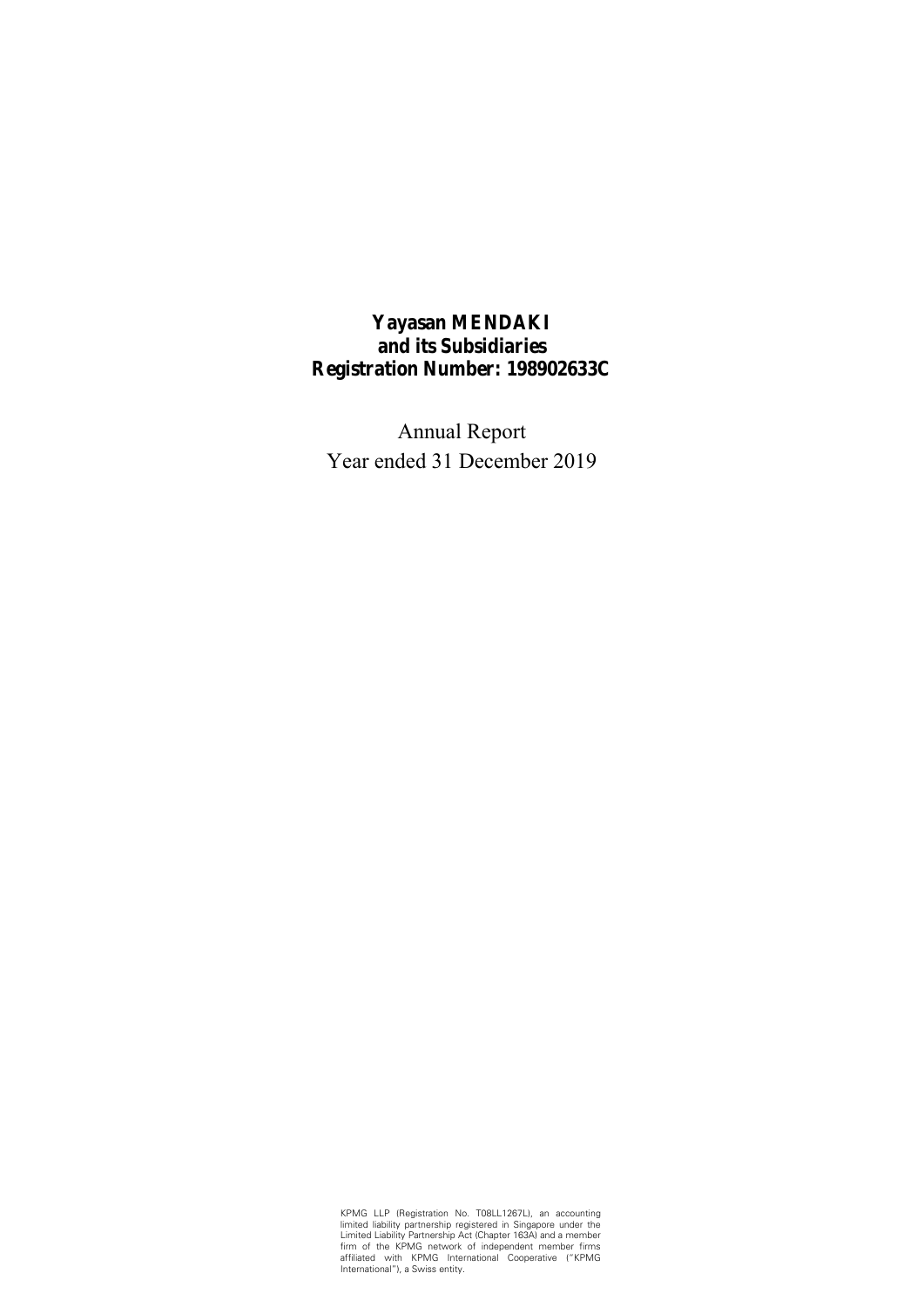## **Registered office**

51 Kee Sun Avenue Singapore 457056

## **Auditors**

KPMG LLP

### **Bankers**

DBS Bank Ltd 12 Marina Boulevard, #42-00 DBS Asia Central@ Marina Bay Financial Centre Tower 3 Singapore 018982

United Overseas Bank Limited 80 Raffles Place UOB Plaza Singapore 048624

Maybank Singapore 2 Battery Road Maybank Tower Singapore 049907

Standard Chartered Bank (Singapore) Limited 8 Marina Boulevard, #27-01 Marina Bay Financial Centre Singapore 018981

CIMB Bank Berhad 50 Raffles Place, #09-01 Singapore Land Tower Singapore 048623

## **Lawyer**

Dentons Rodyk & Davidson LLP 80 Raffles Place #33-00 UOB Plaza 1 Singapore 048624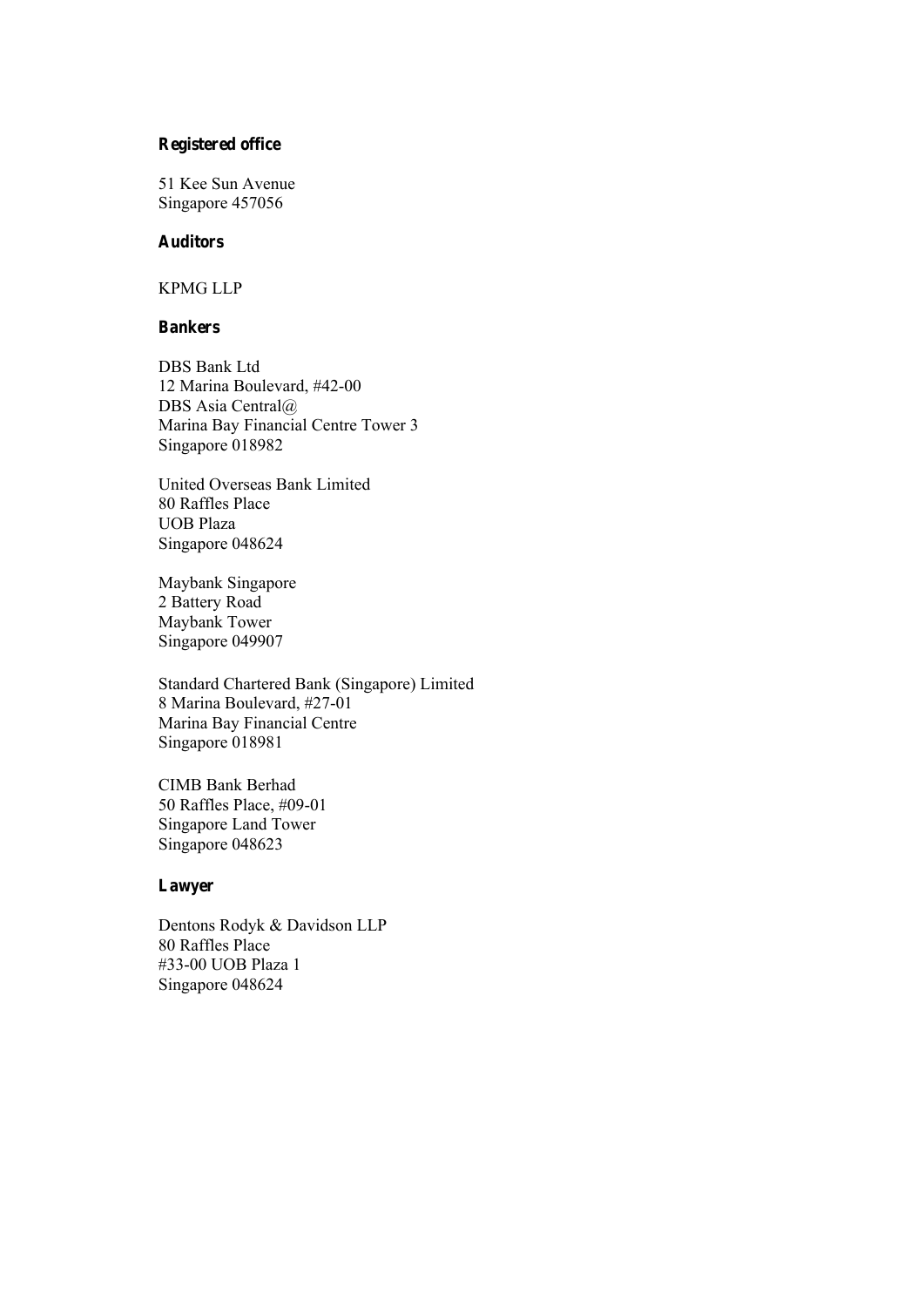## **Directors' statement**

We are pleased to submit this annual report to the members of the Company together with the audited financial statements for the financial year ended 31 December 2019.

In our opinion:

- (a) the financial statements set out on pages FS1 to FS55 are drawn up so as to give a true and fair view of the financial position of the Group and of the Company as at 31 December 2019 and the financial performance, changes in funds and cash flows of the Group for the year ended on that date in accordance with the provisions of the Singapore Companies Act, Chapter 50, the Singapore Charities Act, Chapter 37 and other relevant regulations and Singapore Financial Reporting Standards; and
- (b) at the date of this statement, there are reasonable grounds to believe that the Company will be able to pay its debts as and when they fall due.

The Board of Directors has, on the date of this statement, authorised these financial statements for issue.

## **Directors**

The directors in office at the date of this statement are as follows:

| Mr Masagos Zulkifli Masagos Mohamad     |                                 |
|-----------------------------------------|---------------------------------|
| Mr Zaqy Mohamad                         |                                 |
| Mdm Zuraidah Abdullah                   | (Appointed on 1 April 2020)     |
| Ms Rahayu Mahzam                        |                                 |
| Mr Saktiandi Supaat                     |                                 |
| Mr Azriman Mansor                       | (Appointed on 21 February 2019) |
| Mr Esa Han Hsien Masood                 | (Appointed on 1 January 2019)   |
| Ms Faridah Mohd Saad                    | (Appointed on 28 March 2020)    |
| Mr Farihullah s/o Abdul Wahab Safiullah |                                 |
| Mr Halil Haji Mansor                    |                                 |
| Mr Mohamed Yunos Mohamed Shariff        |                                 |
| Mr Mohammad Bahrul-Ulum Buang           | (Appointed on 22 June 2019)     |
| Dr Muhammad Fadzli Hassan               |                                 |
| Dr Mustafa s/o Izzuddin                 |                                 |
| Mr Norazlan Ibrahim                     |                                 |
| Ms Nur Hani Nasir                       |                                 |
| Ms Rahayu Mohamad                       |                                 |
| Mr Sallim Abdul Kadir                   |                                 |
| Mr Zahidi Abd Rahman                    | (Appointed on 22 June 2019)     |
| Ms Zarina Begam Abdul Razak             |                                 |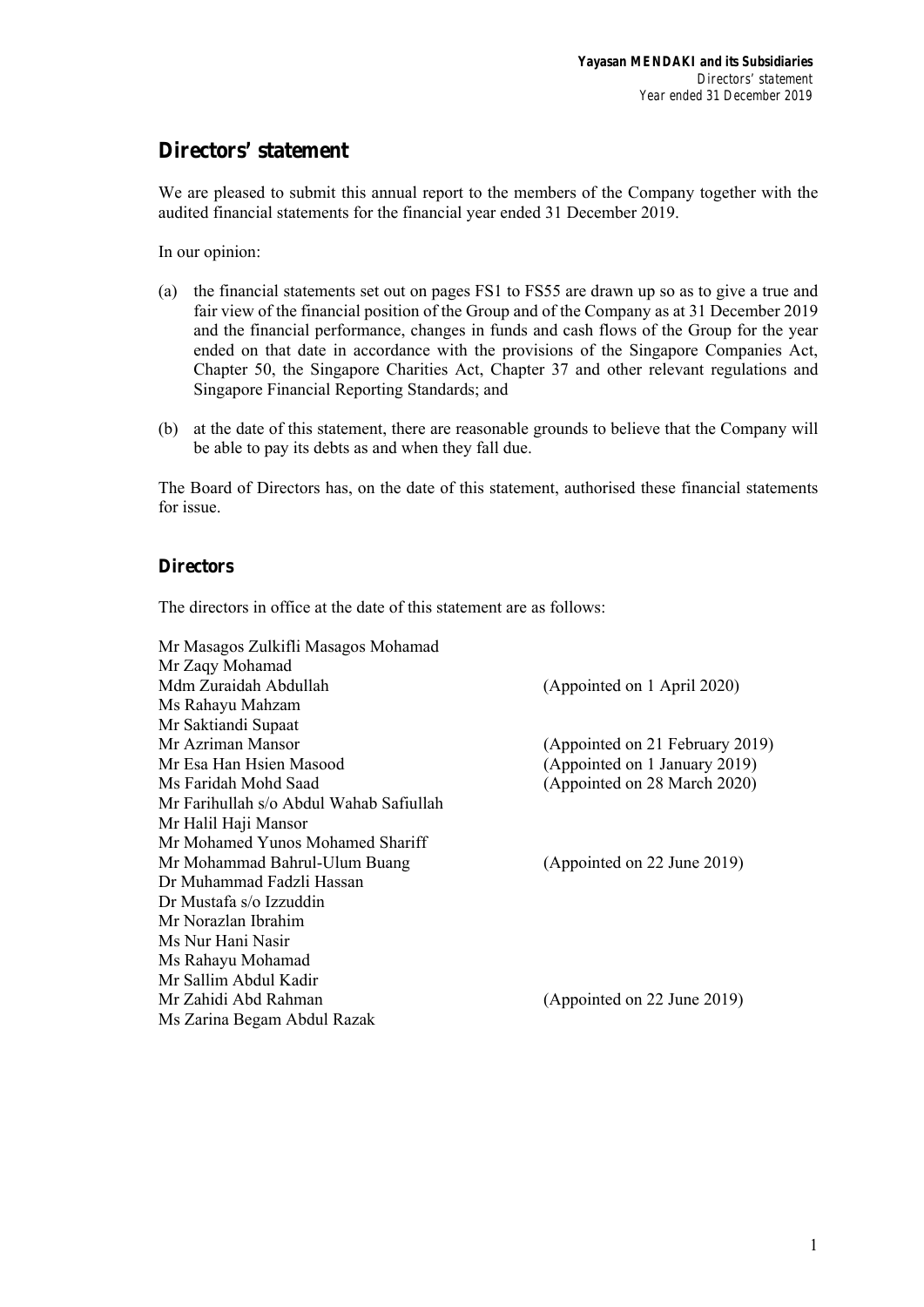## **Directors' interests**

According to the register kept by the Company for the purposes of Section 164 of the Companies Act, Chapter 50 (the "Act"), no director who held office at the end of the financial year (including those held by their spouses and children) had interests in shares or share options of the Company or of related corporations, either at the beginning of the financial year, or at date of appointment if later, or at the end of the financial year.

Neither at the end of, nor at any time during the financial year, was the Company a party to any arrangement whose objects are, or one of whose objects is, to enable the directors of the Company to acquire benefits by means of the acquisition of shares in the Company or any other body corporate.

## **Share options**

The Company is limited by guarantee and has not issued any share options. During the financial year under review, there were no options granted, exercised or outstanding with respect to the subsidiaries.

## **Audit Committee**

The members of the Audit Committee during the year and at the date of this statement are:

- Mr Azriman Mansor (Chairman), non-executive director
- **Mr Halil Haji Mansor, non-executive director**
- Mr Sallim Abdul Kadir, non-executive director

The Audit Committee was established by the Board of Directors. The members of the Audit Committee are all non-executive directors.

The Audit Committee has been given full access to, and received the co-operation of management. In performing its functions, the Audit Committee met with the Company's external auditors to discuss the scope of their work, the results of their examination and evaluation of the internal accounting control system. The Audit Committee has also reviewed the financial statements of the Company and the consolidated financial statements of the Group for the financial year, together with the auditors' report thereon.

The Audit Committee is satisfied with the independence and objectivity of the external auditors and has recommended to the Board of Directors that the auditors, KPMG LLP, be nominated for re-appointment as auditors at the forthcoming Annual General Meeting of the Company.

## **Corporate governance**

Board members and staff are required in their respective capacities to act at all times in the best interest of the Company. Policies and procedures are designed to prevent and address potential conflict of interest situation while promoting ethical conduct of officers and staff.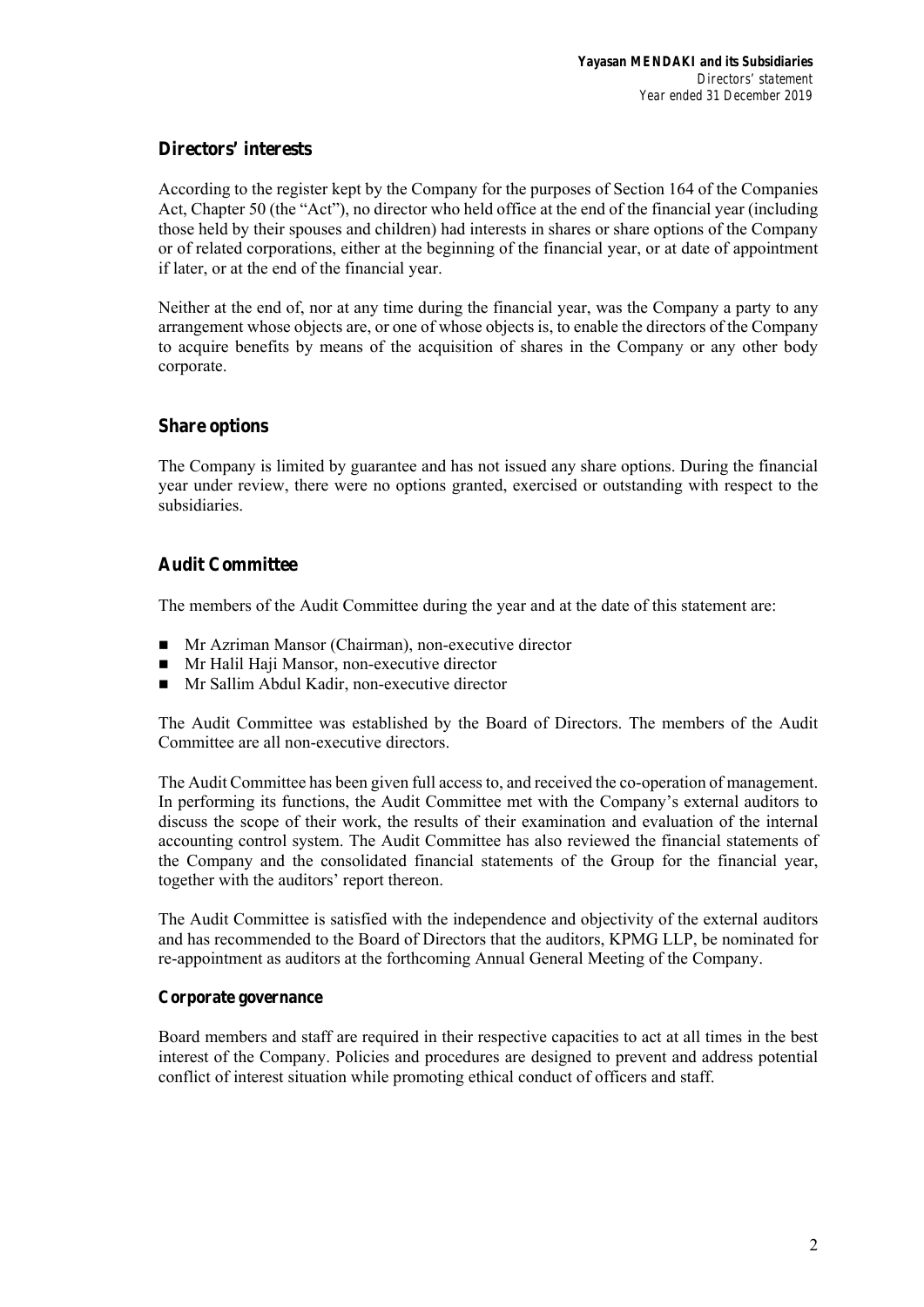## **Auditors**

The auditors, KPMG LLP, have indicated their willingness to accept re-appointment.

On behalf of the Board of Directors

Mr Masagos Zulkifli Masagos Mohamad Director

zurande l

Mdm Zuraidah Abdullah Director

21 July 2020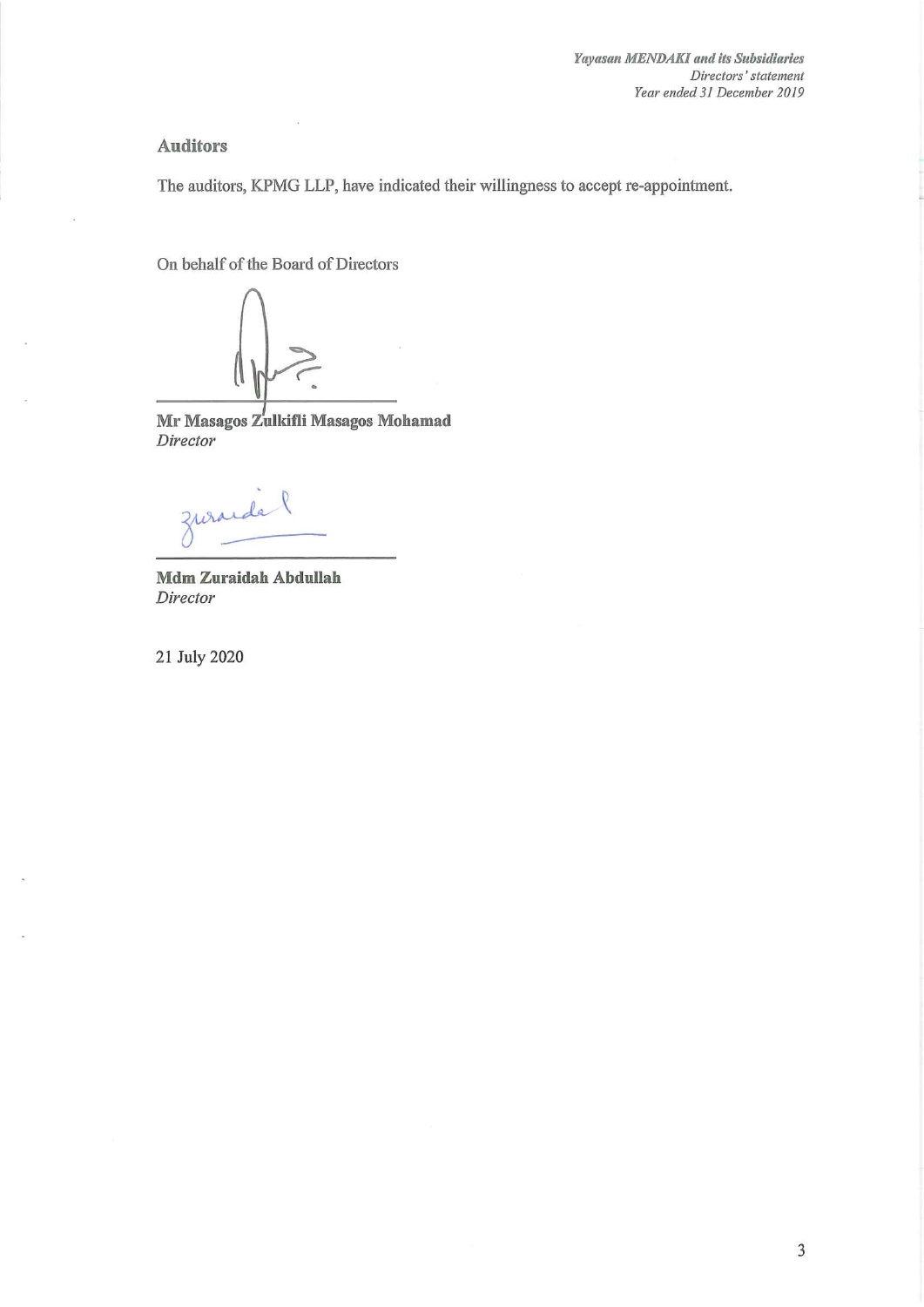**KPMG LLP**  16 Raffles Quay #22-00 Hong Leong Building Singapore 048581

Telephone +65 6213 3388 Fax +65 6225 0984 Internet www.kpmg.com.sg

## **Independent auditors' report**

Members of the Company Yayasan MENDAKI

## **Report on the audit of the financial statements**

### *Opinion*

We have audited the financial statements of Yayasan MENDAKI ("the Company") and its subsidiaries (the "Group"), which comprise the consolidated statement of financial position of the Group and the statement of financial position of the Company as at 31 December 2019, the consolidated income statement, consolidated statement of comprehensive income, consolidated statement of changes in funds and consolidated statement of cash flows of the Group for the year then ended, and notes to the financial statements, including a summary of significant accounting policies, as set out on pages FS1 to FS55.

In our opinion, the accompanying financial statements are properly drawn up in accordance with the provisions of the Companies Act, Chapter 50 ("the Companies Act"), the Charities Act, Chapter 37 and other relevant regulations ("the Charities Act and Regulations") and Financial Reporting Standards in Singapore ("FRSs") so as to give a true and fair view of the consolidated financial position of the Group and the financial position of the Company as at 31 December 2019 and of the consolidated financial performance, consolidated changes in funds and consolidated cash flows of the Group for the year ended on that date.

## *Basis for opinion*

We conducted our audit in accordance with Singapore Standards on Auditing ("SSAs"). Our responsibilities under those standards are further described in the '*Auditors' responsibilities for the audit of the financial statements'* section of our report. We are independent of the Group in accordance with the Accounting and Corporate Regulatory Authority *Code of Professional Conduct and Ethics for Public Accountants and Accounting Entities* ("ACRA Code") together with the ethical requirements that are relevant to our audit of the financial statements in Singapore, and we have fulfilled our other ethical responsibilities in accordance with these requirements and the ACRA Code. We believe that the audit evidence we have obtained is sufficient and appropriate to provide a basis for our opinion.

## *Other information*

Management is responsible for the other information contained in the annual report. Other information is defined as all information in the annual report other than the financial statements and our auditors' report thereon.

We have obtained all other information prior to the date of this auditors' report.

KPMG LLP (Registration No. T08LL1267L), an accounting limited liability partnership registered in Singapore under the Limited Liability Partnership Act (Chapter 163A) and a member firm of the KPMG network of independent member firms affiliated with KPMG International Cooperative ("KPMG International"), a Swiss entity.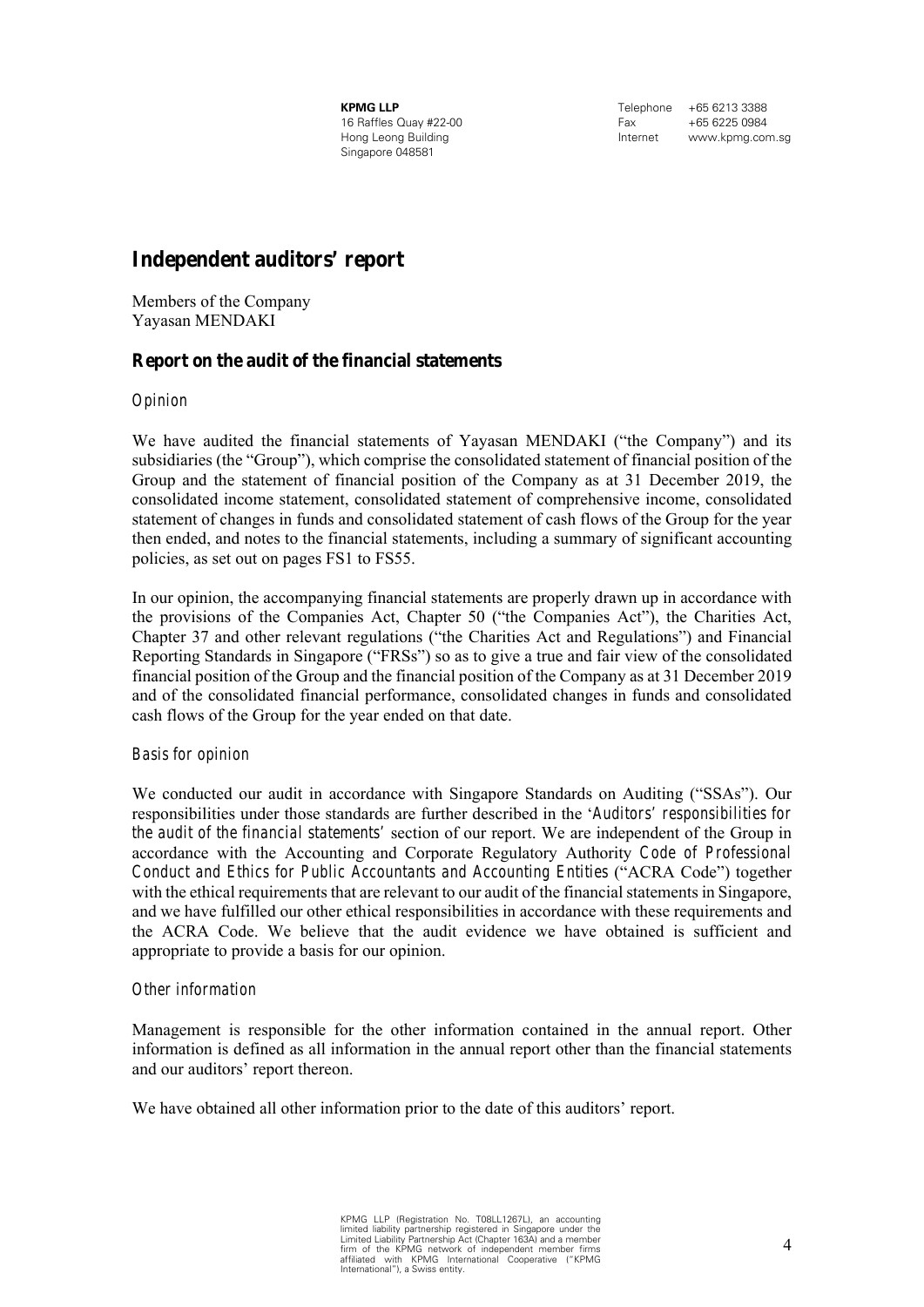Our opinion on the financial statements does not cover the other information and we do not express any form of assurance conclusion thereon.

In connection with our audit of the financial statements, our responsibility is to read the other information and, in doing so, consider whether the other information is materially inconsistent with the financial statements or our knowledge obtained in the audit, or otherwise appears to be materially misstated. If, based on the work we have performed, we conclude that there is a material misstatement of this other information, we are required to report that fact. We have nothing to report in this regard.

### *Responsibilities of management and directors for the financial statements*

Management is responsible for the preparation of financial statements that give a true and fair view in accordance with the provisions of the Companies Act, Charities Act and Regulations and FRSs, and for devising and maintaining a system of internal accounting controls sufficient to provide a reasonable assurance that assets are safeguarded against loss from unauthorised use or disposition; and transactions are properly authorised and that they are recorded as necessary to permit the preparation of true and fair financial statements and to maintain accountability of assets.

In preparing the financial statements, management is responsible for assessing the Group's ability to continue as a going concern, disclosing, as applicable, matters related to going concern and using the going concern basis of accounting unless management either intends to liquidate the Group or to cease operations, or has no realistic alternative but to do so.

The directors' responsibilities include overseeing the Group's financial reporting process.

## *Auditors' responsibilities for the audit of the financial statements*

Our objectives are to obtain reasonable assurance about whether the financial statements as a whole are free from material misstatement, whether due to fraud or error, and to issue an auditors' report that includes our opinion. Reasonable assurance is a high level of assurance, but is not a guarantee that an audit conducted in accordance with SSAs will always detect a material misstatement when it exists. Misstatements can arise from fraud or error and are considered material if, individually or in the aggregate, they could reasonably be expected to influence the economic decisions of users taken on the basis of these financial statements.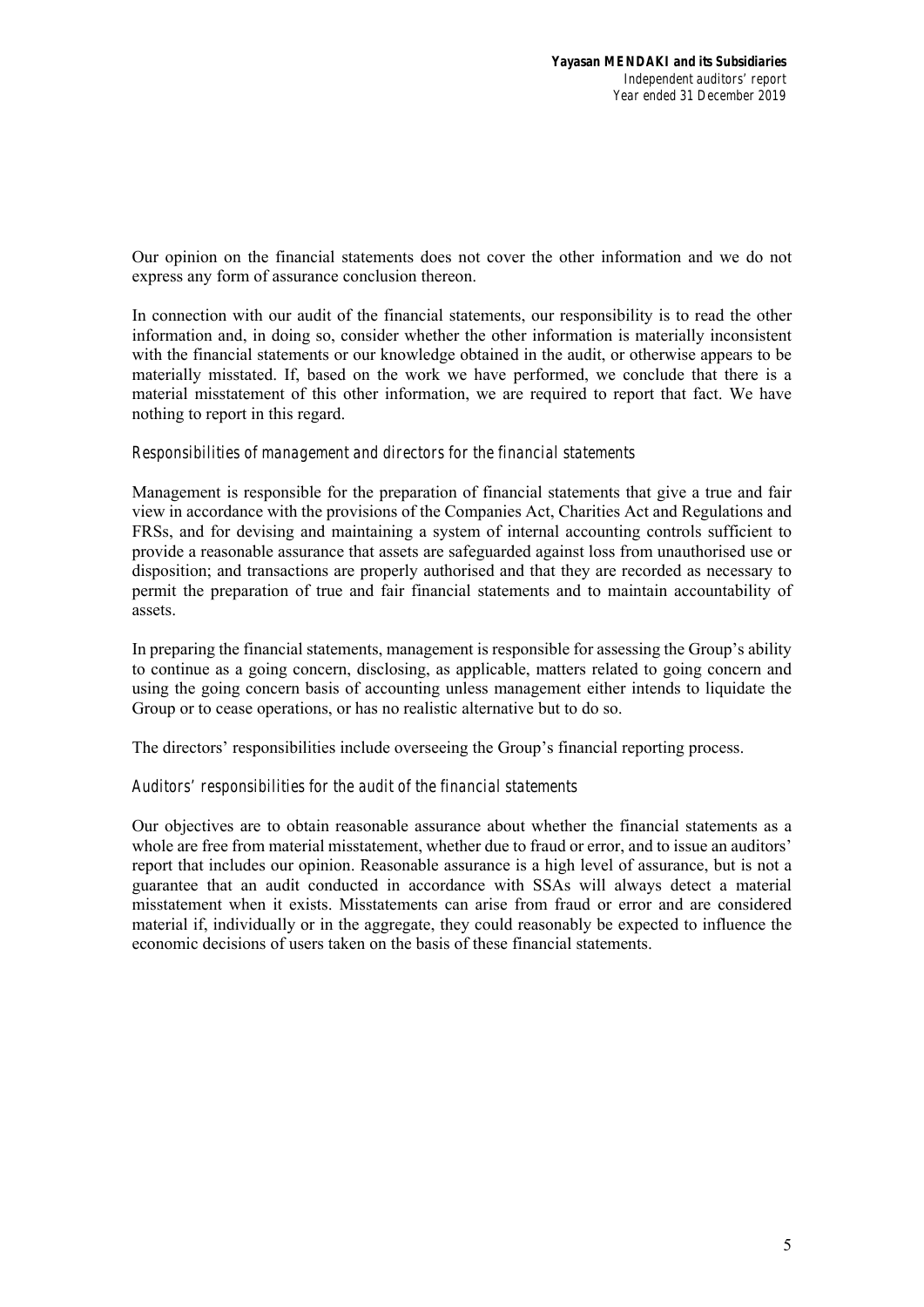As part of an audit in accordance with SSAs, we exercise professional judgement and maintain professional scepticism throughout the audit. We also:

- Identify and assess the risks of material misstatement of the financial statements, whether due to fraud or error, design and perform audit procedures responsive to those risks, and obtain audit evidence that is sufficient and appropriate to provide a basis for our opinion. The risk of not detecting a material misstatement resulting from fraud is higher than for one resulting from error, as fraud may involve collusion, forgery, intentional omissions, misrepresentations, or the override of internal controls.
- Obtain an understanding of internal controls relevant to the audit in order to design audit procedures that are appropriate in the circumstances, but not for the purpose of expressing an opinion on the effectiveness of the Group's internal controls.
- Evaluate the appropriateness of accounting policies used and the reasonableness of accounting estimates and related disclosures made by management.
- Conclude on the appropriateness of management's use of the going concern basis of accounting and, based on the audit evidence obtained, whether a material uncertainty exists related to events or conditions that may cast significant doubt on the Group's ability to continue as a going concern. If we conclude that a material uncertainty exists, we are required to draw attention in our auditors' report to the related disclosures in the financial statements or, if such disclosures are inadequate, to modify our opinion. Our conclusions are based on the audit evidence obtained up to the date of our auditors' report. However, future events or conditions may cause the Group to cease to continue as a going concern.
- Evaluate the overall presentation, structure and content of the financial statements, including the disclosures, and whether the financial statements represent the underlying transactions and events in a manner that achieves fair presentation.
- Obtain sufficient appropriate audit evidence regarding the financial information of the entities or business activities within the Group to express an opinion on the consolidated financial statements. We are responsible for the direction, supervision and performance of the group audit. We remain solely responsible for our audit opinion.

We communicate with those charged with governance regarding, among other matters, the planned scope and timing of the audit and significant audit findings, including any significant deficiencies in internal controls that we identify during our audit.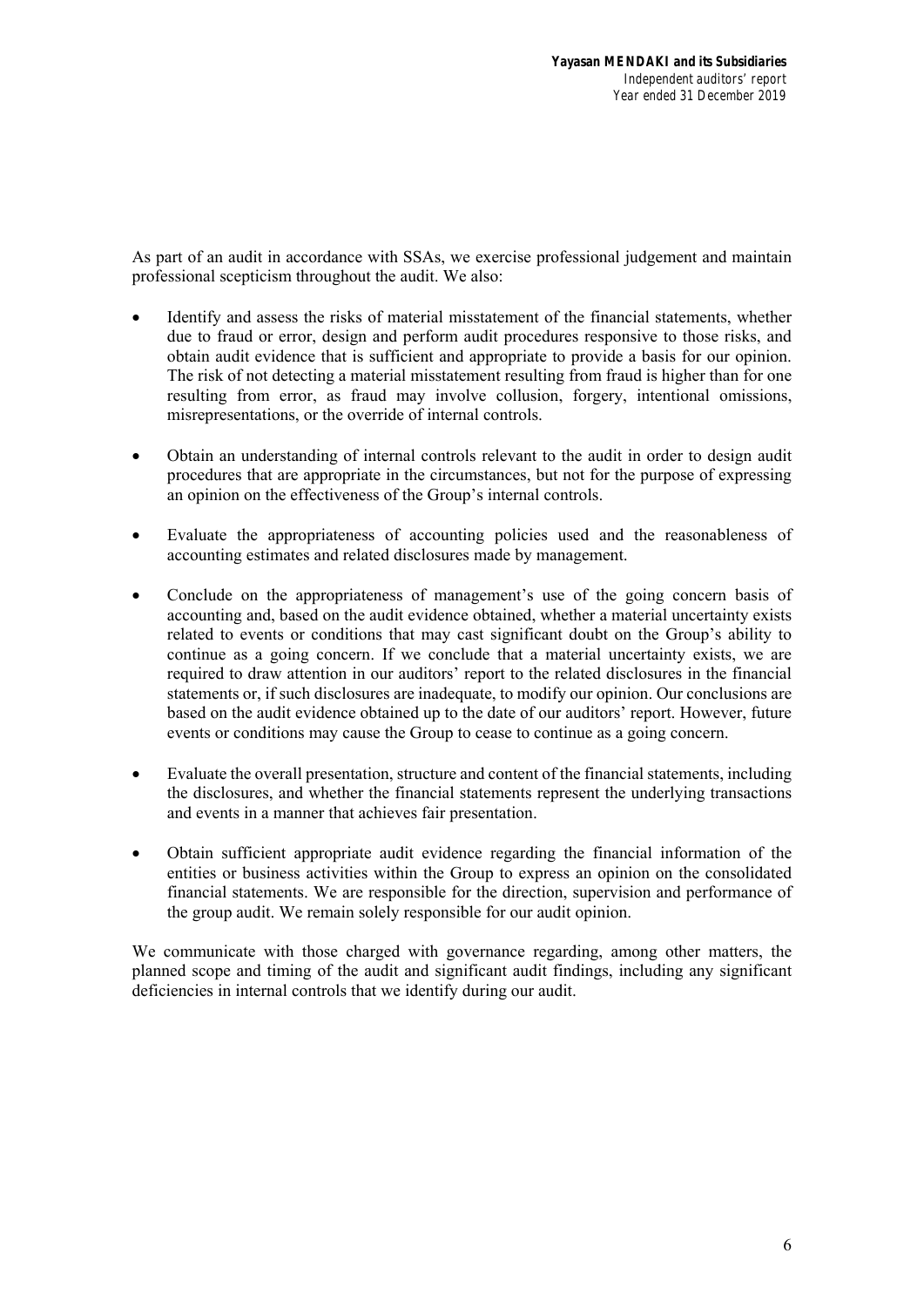

## Report on other legal and regulatory requirements

In our opinion, the accounting and other records required to be kept by the Company and by those subsidiary corporations incorporated in Singapore of which we are the auditors have been properly kept in accordance with the provisions of the Companies Act and the Charities Act and Regulations.

During the course of our audit, nothing has come to our attention that causes us to believe that during the year:

- (a) the Company has not used the donation moneys in accordance with its objectives as required under Regulation 11 of the Charities (Institutions of a Public Character) Regulations; and
- (b) the Company has not complied with the requirements of Regulation 15 of the Charities (Institutions of a Public Character) Regulations.

LPNGLLP

**KPMG LLP** Public Accountants and **Chartered Accountants** 

**Singapore** 21 July 2020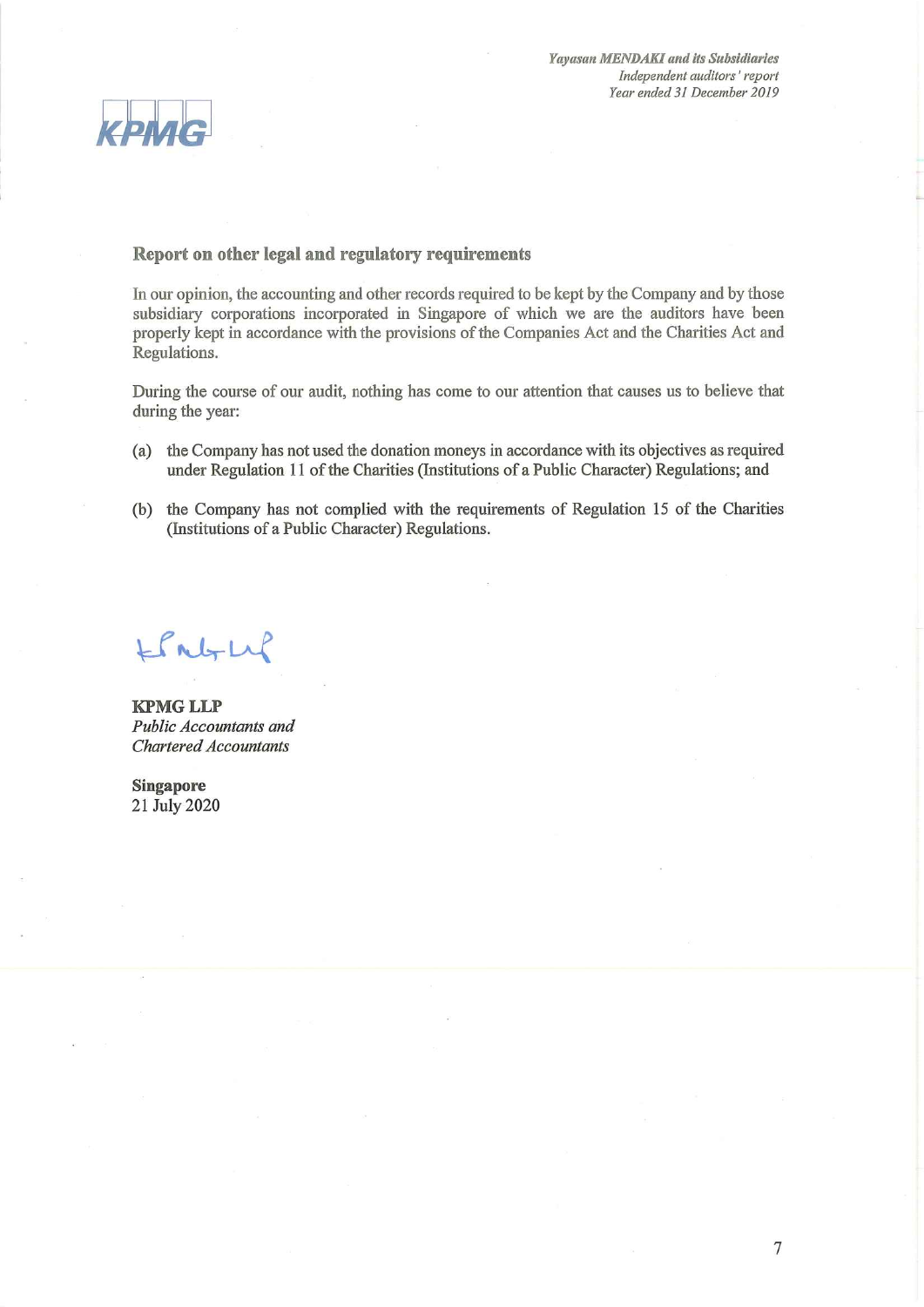## **Statements of financial position As at 31 December 2019**

| 2019<br><b>Note</b><br>2018<br>2019<br>2018<br>\$<br>\$<br>\$<br>\$<br><b>Non-current assets</b><br>Property and equipment<br>17,843,314<br>17,141,035<br>1,687,294<br>4<br>2,565,319<br>Right-of-use assets<br>5<br>1,198,103<br>1,151,804<br>Intangibles<br>379,991<br>379,991<br>520,395<br>6<br>520,395<br>Investment in subsidiaries<br>7<br>10,809,000<br>10,809,000<br>8<br>Interest in associate<br>970,344<br>810,854<br>1,250,000<br>1,250,000<br>9<br>Unit trust investment<br>161,583<br>161,583<br>10<br>Other financial assets<br>1,549,965<br>3,195,328<br>1,549,965<br>3,195,328<br>Term loans<br>11<br>13,216,541<br>15,044,016<br>13,216,541<br>15,044,016 |
|------------------------------------------------------------------------------------------------------------------------------------------------------------------------------------------------------------------------------------------------------------------------------------------------------------------------------------------------------------------------------------------------------------------------------------------------------------------------------------------------------------------------------------------------------------------------------------------------------------------------------------------------------------------------------|
|                                                                                                                                                                                                                                                                                                                                                                                                                                                                                                                                                                                                                                                                              |
|                                                                                                                                                                                                                                                                                                                                                                                                                                                                                                                                                                                                                                                                              |
|                                                                                                                                                                                                                                                                                                                                                                                                                                                                                                                                                                                                                                                                              |
|                                                                                                                                                                                                                                                                                                                                                                                                                                                                                                                                                                                                                                                                              |
|                                                                                                                                                                                                                                                                                                                                                                                                                                                                                                                                                                                                                                                                              |
|                                                                                                                                                                                                                                                                                                                                                                                                                                                                                                                                                                                                                                                                              |
|                                                                                                                                                                                                                                                                                                                                                                                                                                                                                                                                                                                                                                                                              |
|                                                                                                                                                                                                                                                                                                                                                                                                                                                                                                                                                                                                                                                                              |
|                                                                                                                                                                                                                                                                                                                                                                                                                                                                                                                                                                                                                                                                              |
|                                                                                                                                                                                                                                                                                                                                                                                                                                                                                                                                                                                                                                                                              |
|                                                                                                                                                                                                                                                                                                                                                                                                                                                                                                                                                                                                                                                                              |
| <b>Non-current assets</b><br>35,158,258<br>36,873,211<br>30,922,620<br>32,667,616                                                                                                                                                                                                                                                                                                                                                                                                                                                                                                                                                                                            |
| <b>Current assets</b>                                                                                                                                                                                                                                                                                                                                                                                                                                                                                                                                                                                                                                                        |
| Term loans<br>11<br>4,174,078<br>5,226,999<br>4,174,078<br>5,226,999                                                                                                                                                                                                                                                                                                                                                                                                                                                                                                                                                                                                         |
| Trade and other receivables<br>12<br>10,219,989<br>10,215,009<br>11,158,383<br>10,523,437                                                                                                                                                                                                                                                                                                                                                                                                                                                                                                                                                                                    |
| 13<br>Cash and cash equivalents<br>102,154,055<br>85,223,487<br>97,636,161<br>81,636,834                                                                                                                                                                                                                                                                                                                                                                                                                                                                                                                                                                                     |
| 116,548,122<br>100,665,495<br>97,387,270<br><b>Current assets</b><br>112,968,622                                                                                                                                                                                                                                                                                                                                                                                                                                                                                                                                                                                             |
| 151,706,380<br>137,538,706<br>143,891,242<br><b>Total assets</b><br>130,054,886                                                                                                                                                                                                                                                                                                                                                                                                                                                                                                                                                                                              |
| <b>Funds and reserve</b>                                                                                                                                                                                                                                                                                                                                                                                                                                                                                                                                                                                                                                                     |
| General Corpus Fund<br>14<br>2,000,000<br>2,000,000<br>2,000,000<br>2,000,000                                                                                                                                                                                                                                                                                                                                                                                                                                                                                                                                                                                                |
| General Fund<br>6,156,582<br>4,911,043<br>4,009,836<br>3,189,249                                                                                                                                                                                                                                                                                                                                                                                                                                                                                                                                                                                                             |
| <b>Unrestricted funds</b><br>8,156,582<br>6,911,043<br>6,009,836<br>5,189,249                                                                                                                                                                                                                                                                                                                                                                                                                                                                                                                                                                                                |
|                                                                                                                                                                                                                                                                                                                                                                                                                                                                                                                                                                                                                                                                              |
| <b>Education Development Fund</b>                                                                                                                                                                                                                                                                                                                                                                                                                                                                                                                                                                                                                                            |
| 15<br>102,692,965<br>94,776,813<br>101,943,219<br>("EDF")<br>94,276,264                                                                                                                                                                                                                                                                                                                                                                                                                                                                                                                                                                                                      |
| Malay/Muslim Community<br>Development Fund                                                                                                                                                                                                                                                                                                                                                                                                                                                                                                                                                                                                                                   |
| ("MMCDF")<br>16<br>6,667,866<br>5,084,507<br>4,832,302<br>3,538,976                                                                                                                                                                                                                                                                                                                                                                                                                                                                                                                                                                                                          |
| Education Trust Fund ("ETF")<br>17<br>6,793,909<br>6,793,909<br>7,423,413<br>7,423,413                                                                                                                                                                                                                                                                                                                                                                                                                                                                                                                                                                                       |
| <b>ETF Corpus Fund</b><br>18<br>2,500,000<br>2,500,000                                                                                                                                                                                                                                                                                                                                                                                                                                                                                                                                                                                                                       |
| Harun Ghani Education Fund                                                                                                                                                                                                                                                                                                                                                                                                                                                                                                                                                                                                                                                   |
| ("HGEF")<br>19<br>161,871<br>214,030<br>161,871<br>214,030                                                                                                                                                                                                                                                                                                                                                                                                                                                                                                                                                                                                                   |
| Institute of Singapore Chartered                                                                                                                                                                                                                                                                                                                                                                                                                                                                                                                                                                                                                                             |
| Accountants Scholarship Fund                                                                                                                                                                                                                                                                                                                                                                                                                                                                                                                                                                                                                                                 |
| 20<br>("ISCAF")<br>27,642<br>27,642<br>27,642<br>27,642                                                                                                                                                                                                                                                                                                                                                                                                                                                                                                                                                                                                                      |
| <b>Restricted funds</b><br>118,844,253<br>107,526,405<br>116,258,943<br>105,480,325                                                                                                                                                                                                                                                                                                                                                                                                                                                                                                                                                                                          |
| Fair value reserve<br>21<br>446,526<br>383,344<br>383,344<br>446,526                                                                                                                                                                                                                                                                                                                                                                                                                                                                                                                                                                                                         |
| 127,447,361<br>122,715,305<br>114,820,792<br>111,052,918<br><b>Total funds and reserve</b>                                                                                                                                                                                                                                                                                                                                                                                                                                                                                                                                                                                   |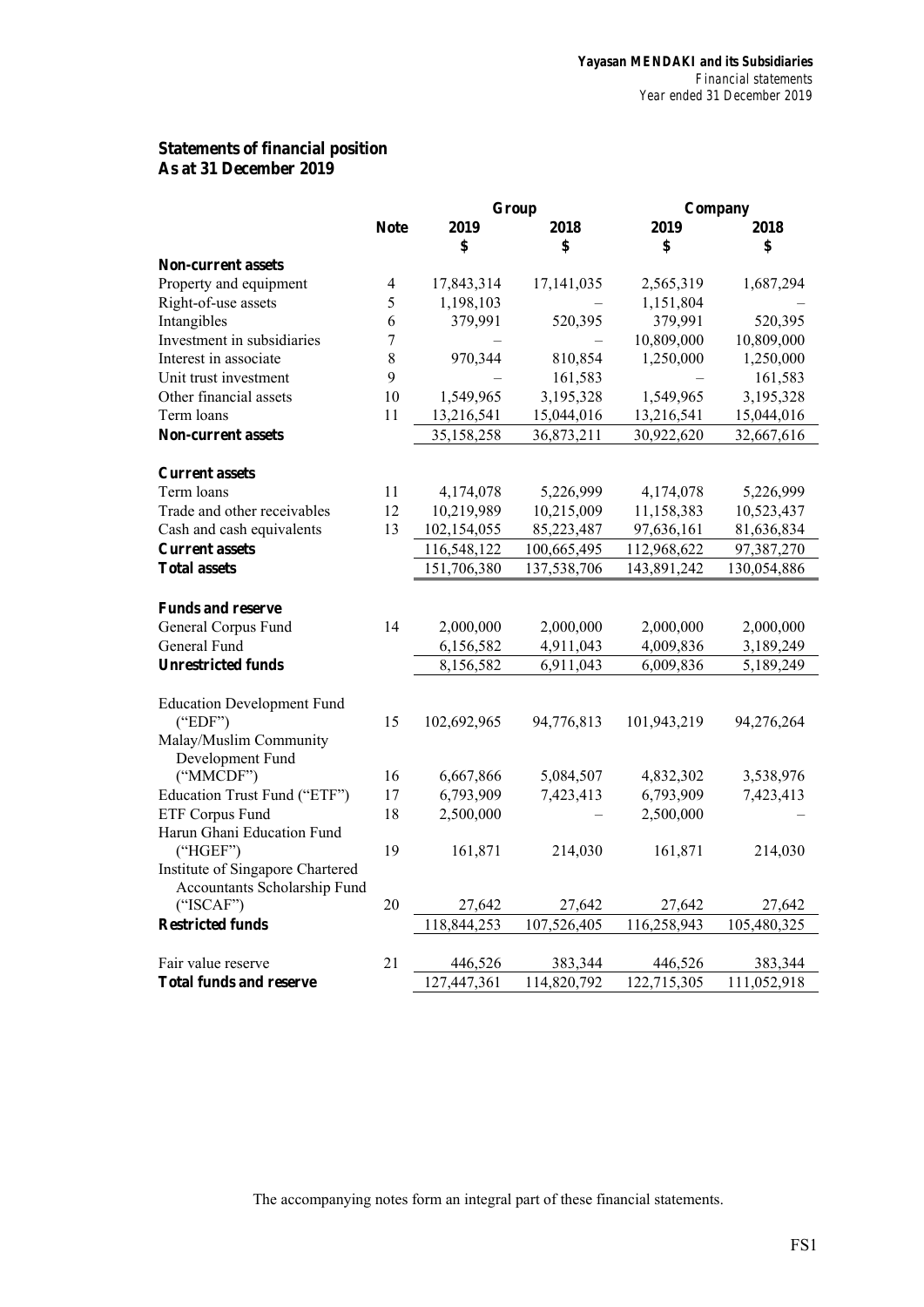## **Statements of financial position (continued) As at 31 December 2019**

|                                    |             |             | Group       | Company     |             |  |
|------------------------------------|-------------|-------------|-------------|-------------|-------------|--|
|                                    | <b>Note</b> | 2019        | 2018        | 2019        | 2018        |  |
|                                    |             | \$          | \$          | \$          | \$          |  |
| <b>Non-current liabilities</b>     |             |             |             |             |             |  |
| Bank borrowings                    | 22          | 1,673,605   | 2,190,490   |             |             |  |
| Lease liabilities                  | 23          | 819,343     |             | 788,020     |             |  |
| Deferred tax liabilities           | 24          | 20,440      | 20,440      |             |             |  |
|                                    |             | 2,513,388   | 2,210,930   | 788,020     |             |  |
| <b>Current liabilities</b>         |             |             |             |             |             |  |
| Trade and other payables           | 25          | 19,730,975  | 18,597,963  | 19,067,945  | 17,791,396  |  |
| Malay Language Learning and        |             |             |             |             |             |  |
| <b>Promotion Committee</b>         |             |             |             |             |             |  |
| ("MLLPC") Fund                     | 26          | 919,562     | 1,210,572   | 919,562     | 1,210,572   |  |
| Bank borrowings                    | 22          | 516,300     | 513,239     |             |             |  |
| Lease liabilities                  | 23          | 416,522     |             | 400,410     |             |  |
| Current tax payable                |             | 162,272     | 185,210     |             |             |  |
| <b>Current liabilities</b>         |             | 21,745,631  | 20,506,984  | 20,387,917  | 19,001,968  |  |
| <b>Total liabilities</b>           |             | 24,259,019  | 22,717,914  | 21,175,937  | 19,001,968  |  |
| <b>Total funds and liabilities</b> |             | 151,706,380 | 137,538,706 | 143,891,242 | 130,054,886 |  |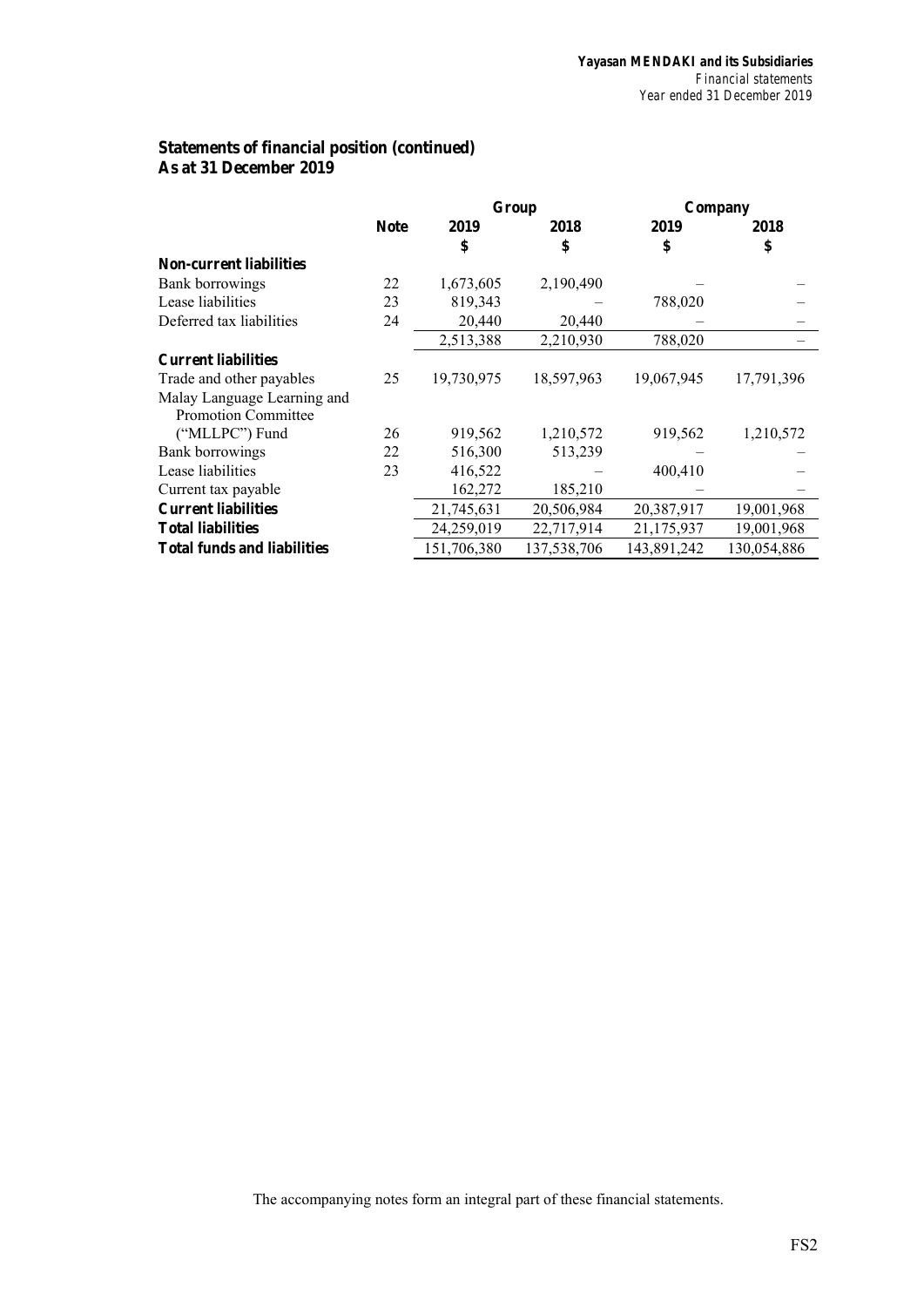#### **Consolidated income statement Year ended 31 December 2019**

|                                                      |             | <b>Unrestricted</b><br><b>Funds</b><br><b>General</b> | ------------------Restricted Funds ---------------------- |              |            |                          |              |
|------------------------------------------------------|-------------|-------------------------------------------------------|-----------------------------------------------------------|--------------|------------|--------------------------|--------------|
|                                                      | <b>Note</b> | <b>Fund</b>                                           | <b>EDF</b>                                                | <b>MMCDF</b> | <b>ETF</b> | <b>HGEF</b>              | <b>Total</b> |
|                                                      |             | \$                                                    | \$                                                        | \$           | \$         | \$                       | \$           |
| 2019                                                 |             |                                                       |                                                           |              |            |                          |              |
| <b>Income</b>                                        |             |                                                       |                                                           |              |            |                          |              |
| <b>Income from generated funds</b>                   |             |                                                       |                                                           |              |            |                          |              |
| Voluntary income:                                    |             |                                                       |                                                           |              |            |                          |              |
| Donations via CPF contribution                       |             | 1,167,881                                             |                                                           | 7,368,135    |            |                          | 8,536,016    |
| Donation income                                      |             | 18,857                                                | 490                                                       | 304,723      | 78,317     | 850                      | 403,237      |
| - Donation fundraising                               |             |                                                       |                                                           | 65,546       | 1,174,843  | $\overline{\phantom{m}}$ | 1,240,389    |
| Investment and interest income                       |             | 75,627                                                | 922,794                                                   | 34,640       | 69,035     | 554                      | 1,102,650    |
| Other income                                         |             | 168,243                                               | 48,816                                                    |              |            |                          | 217,059      |
| Income from charitable activities                    |             |                                                       |                                                           |              |            |                          |              |
| Income from approved projects:                       |             |                                                       |                                                           |              |            |                          |              |
| - Fees                                               | 28          | 1,730,800                                             | 542,632                                                   |              |            | $\qquad \qquad -$        | 2,273,432    |
| Government grants:                                   |             |                                                       |                                                           |              |            |                          |              |
| - Ministry of Culture, Community and Youth           |             |                                                       |                                                           |              |            |                          |              |
| ("MCCY") Matching Grant                              |             | 1,600,000                                             |                                                           | 2,600,000    |            | $\overline{\phantom{m}}$ | 4,200,000    |
| - MCCY temporary occupation licence fee              |             | 319,921                                               |                                                           |              |            |                          | 319,921      |
| - MCCY others                                        |             | 22,710                                                |                                                           |              |            |                          | 22,710       |
| - Ministry of Social and Family Development ("MSF")  |             | 127,538                                               | 251,347                                                   | 121,465      |            | $\overline{\phantom{m}}$ | 500,350      |
| - Others                                             |             | 206,311                                               | 2,670                                                     | 68,066       |            |                          | 277,047      |
| - Undisbursed tertiary tuition fees subsidy ("TTFS") | 25          |                                                       | 25,792,971                                                |              |            | $\overline{\phantom{m}}$ | 25,792,971   |
| Other grants:                                        |             | 49,769                                                | 102,505                                                   |              | 664        | $\overline{\phantom{m}}$ | 152,938      |
| <b>Total income</b>                                  |             | 5,487,657                                             | 27,664,225                                                | 10,562,575   | 1,322,859  | 1,404                    | 45,038,720   |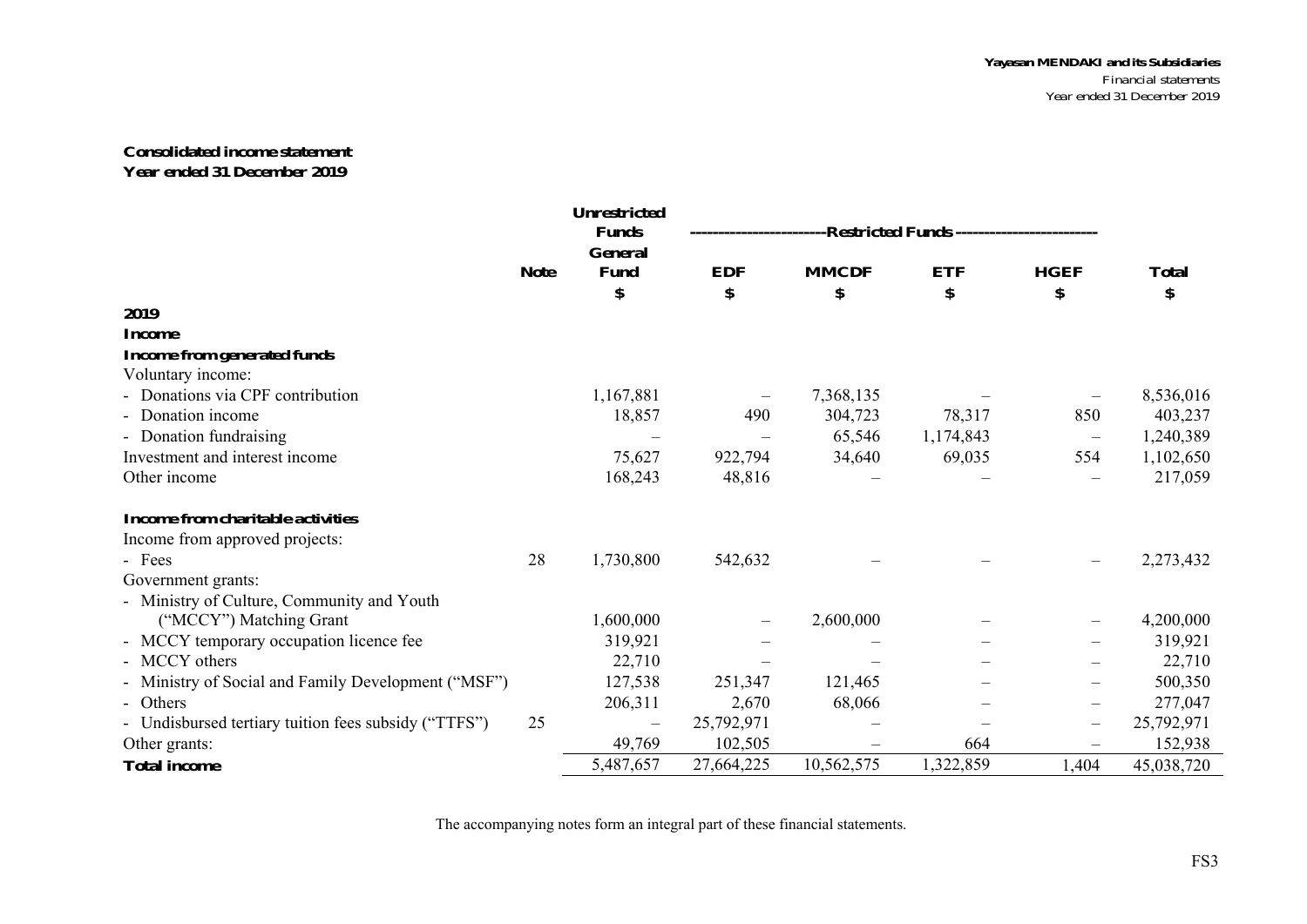## **Consolidated income statement (continued) Year ended 31 December 2019**

|                                                     | <b>Unrestricted</b> |                               |                |                                            |             |             |                |  |  |
|-----------------------------------------------------|---------------------|-------------------------------|----------------|--------------------------------------------|-------------|-------------|----------------|--|--|
|                                                     |                     | <b>Funds</b>                  |                | -Restricted Funds ------------------------ |             |             |                |  |  |
|                                                     | <b>Note</b>         | <b>General</b><br><b>Fund</b> | <b>EDF</b>     | <b>MMCDF</b>                               | <b>ETF</b>  | <b>HGEF</b> | <b>Total</b>   |  |  |
|                                                     |                     | \$                            | \$             | \$                                         | \$          | \$          | \$             |  |  |
| 2019                                                |                     |                               |                |                                            |             |             |                |  |  |
| <b>Expenditures</b>                                 |                     |                               |                |                                            |             |             |                |  |  |
| Costs of activities                                 | 30                  | (4,259,264)                   | (17,271,908)   | (8,846,830)                                | (1,952,363) | (53, 563)   | (32, 383, 928) |  |  |
| Governance costs                                    |                     | (94, 807)                     | (131, 054)     | (90, 155)                                  |             |             | (316,016)      |  |  |
| Reversal of impairment loss on term loans and trade |                     |                               |                |                                            |             |             |                |  |  |
| receivables                                         |                     | 1,548                         | 297,878        | 1,252                                      |             |             | 300,678        |  |  |
| Finance costs                                       | 29                  | (19, 877)                     | (53,240)       | (20, 171)                                  |             |             | (93, 288)      |  |  |
| <b>Total expenditures</b>                           |                     | (4,372,400)                   | (17, 158, 324) | (8,955,904)                                | (1,952,363) | (53, 563)   | (32, 492, 554) |  |  |
|                                                     |                     |                               |                |                                            |             |             |                |  |  |
| Share of results of associate                       | 8                   | 159,490                       |                |                                            |             |             | 159,490        |  |  |
| Net income/(loss) before tax                        | 31                  | 1,274,747                     | 10,505,901     | 1,606,671                                  | (629, 504)  | (52, 159)   | 12,705,656     |  |  |
| Tax expense                                         | 33                  | (29, 208)                     | (89, 749)      | (23,312)                                   |             |             | (142, 269)     |  |  |
| Net income/(loss) for the year                      |                     | 1,245,539                     | 10,416,152     | 1,583,359                                  | (629, 504)  | (52, 159)   | 12,563,387     |  |  |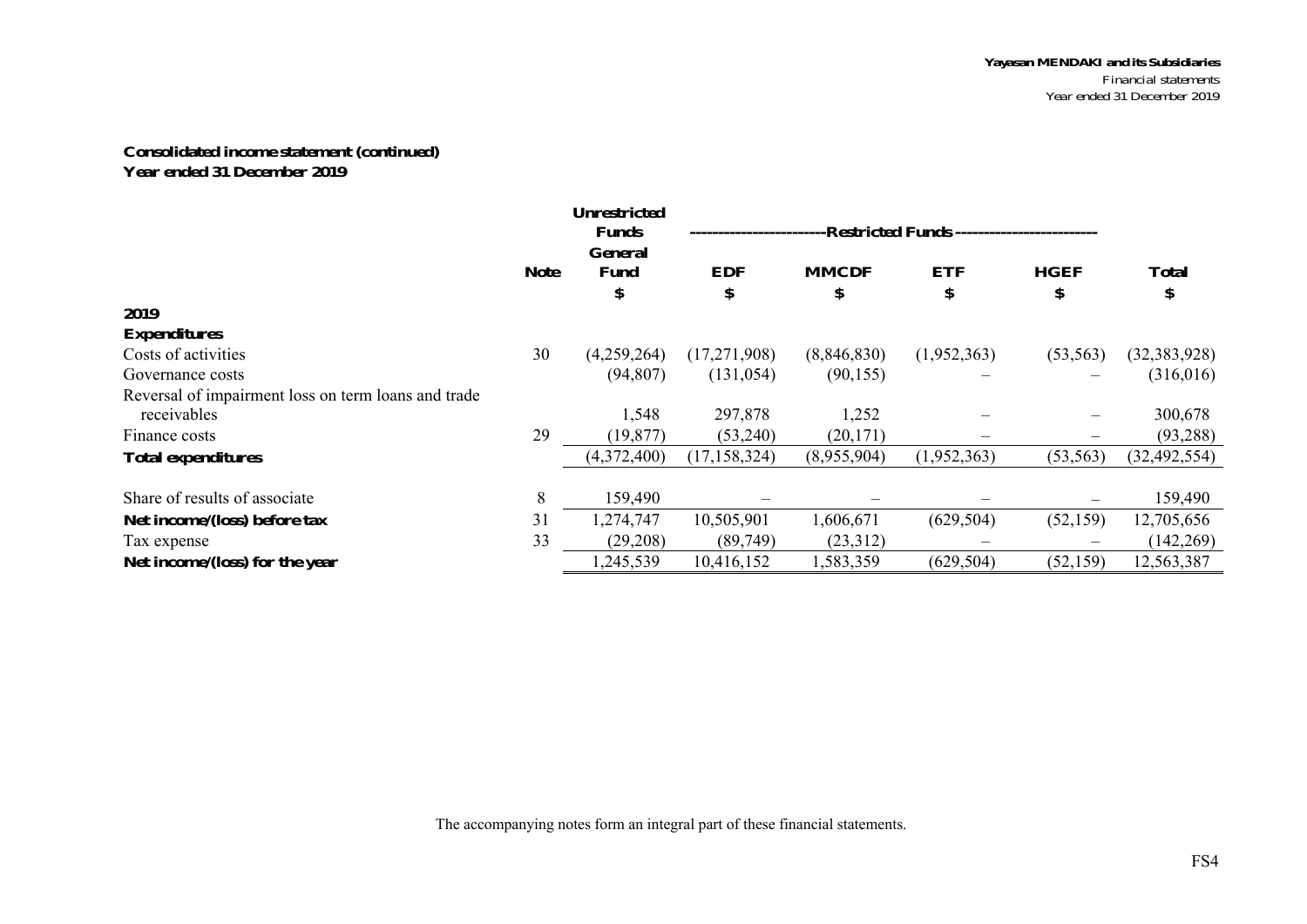#### **Consolidated income statement Year ended 31 December 2019**

|                                          |             | Unrestricted<br><b>Funds</b> |                          | --Restricted Funds ------------------------ |            |                          |              |  |  |
|------------------------------------------|-------------|------------------------------|--------------------------|---------------------------------------------|------------|--------------------------|--------------|--|--|
|                                          | <b>Note</b> | <b>General</b><br>Fund       | <b>EDF</b>               | <b>MMCDF</b>                                | <b>ETF</b> | <b>HGEF</b>              | <b>Total</b> |  |  |
|                                          |             | \$                           | \$                       | \$                                          | \$         | \$                       | \$           |  |  |
| 2018                                     |             |                              |                          |                                             |            |                          |              |  |  |
| <b>Income</b>                            |             |                              |                          |                                             |            |                          |              |  |  |
| <b>Income from generated funds</b>       |             |                              |                          |                                             |            |                          |              |  |  |
| Voluntary income:                        |             |                              |                          |                                             |            |                          |              |  |  |
| Donations via CPF contribution           |             | 1,157,198                    |                          | 7,061,965                                   |            |                          | 8,219,163    |  |  |
| Donation income                          |             | 130,209                      | 88,050                   | 437,487                                     | 45,978     | 1,500                    | 703,224      |  |  |
| - Donation fundraising                   |             |                              |                          | 110,531                                     | 844,722    | $\overline{\phantom{m}}$ | 955,253      |  |  |
| Investment and interest income           |             | 28,069                       | 754,523                  | 21,981                                      | 69,274     | 176                      | 874,023      |  |  |
| Other income                             |             | 147,367                      | 212,536                  | 7,070                                       |            |                          | 366,973      |  |  |
| Income from charitable activities        |             |                              |                          |                                             |            |                          |              |  |  |
| Income from approved projects:           |             |                              |                          |                                             |            |                          |              |  |  |
| - Fees                                   | 28          | 1,736,642                    | 535,024                  | 4,135                                       |            |                          | 2,275,801    |  |  |
| Government grants:                       |             |                              |                          |                                             |            |                          |              |  |  |
| - MCCY Matching Grant                    |             | 1,600,000                    | $\overline{\phantom{0}}$ | 2,600,000                                   |            |                          | 4,200,000    |  |  |
| - MCCY temporary occupation licence fee  |             | 319,921                      |                          |                                             |            |                          | 319,921      |  |  |
| - MCCY Self Help Group Additional Top Up |             |                              |                          |                                             | 840,000    |                          | 840,000      |  |  |
| - MCCY others                            |             | 12,699                       | 208,058                  |                                             |            |                          | 220,757      |  |  |
| Ministry of Home Affairs                 |             |                              |                          | 51,900                                      |            |                          | 51,900       |  |  |
| - MSF                                    |             | 208,782                      | 244,955                  | 278,115                                     |            |                          | 731,852      |  |  |
| Workforce Singapore                      |             |                              | 159,034                  | 107,422                                     |            | $\overline{\phantom{0}}$ | 266,456      |  |  |
| <b>Undisbursed TTFS</b>                  | 25          | $\overline{\phantom{m}}$     | 21,340,917               |                                             |            | $\qquad \qquad -$        | 21,340,917   |  |  |
| - Others                                 |             | 336,922                      |                          | 49,360                                      | 293,614    |                          | 679,896      |  |  |
| <b>Total income</b>                      |             | 5,677,809                    | 23,543,097               | 10,729,966                                  | 2,093,588  | 1,676                    | 42,046,136   |  |  |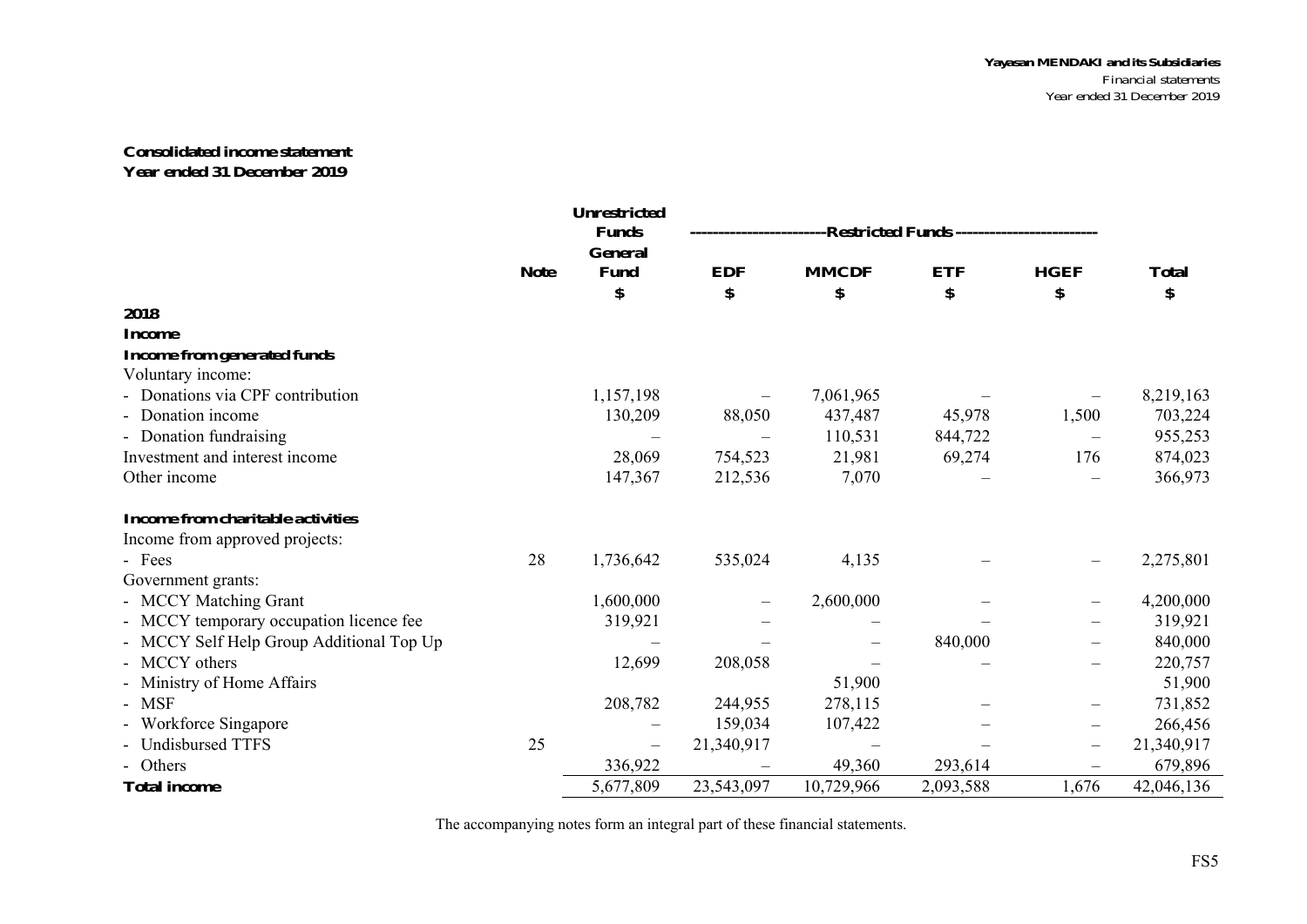## **Consolidated income statement (continued) Year ended 31 December 2019**

|                                                     | <b>Unrestricted</b><br>-Restricted Funds ------------------------<br><b>Funds</b> |             |              |              |             |             |                |  |  |  |
|-----------------------------------------------------|-----------------------------------------------------------------------------------|-------------|--------------|--------------|-------------|-------------|----------------|--|--|--|
|                                                     |                                                                                   | General     |              |              |             |             |                |  |  |  |
|                                                     | <b>Note</b>                                                                       | <b>Fund</b> | <b>EDF</b>   | <b>MMCDF</b> | <b>ETF</b>  | <b>HGEF</b> | <b>Total</b>   |  |  |  |
|                                                     |                                                                                   | \$          |              | \$           | \$          | D           | \$             |  |  |  |
| 2018                                                |                                                                                   |             |              |              |             |             |                |  |  |  |
| <b>Expenditures</b>                                 |                                                                                   |             |              |              |             |             |                |  |  |  |
| Costs of activities                                 | 30                                                                                | (4,267,207) | (17,709,652) | (8,890,413)  | (1,484,996) | (54, 195)   | (32, 406, 463) |  |  |  |
| Governance costs                                    |                                                                                   | (63,302)    | (75,886)     | (46,500)     |             |             | (185, 688)     |  |  |  |
| Temporary occupation licence fee                    |                                                                                   | (98,667)    | (110,627)    | (89,698)     |             |             | (298, 992)     |  |  |  |
| Reversal of impairment loss on term loans and trade |                                                                                   |             |              |              |             |             |                |  |  |  |
| receivables                                         |                                                                                   |             | 1,350,528    |              |             |             | 1,350,528      |  |  |  |
| Finance costs                                       | 29                                                                                | (21, 834)   | (66,799)     | (18, 792)    |             |             | (107, 425)     |  |  |  |
| <b>Total expenditures</b>                           |                                                                                   | (4,451,010) | (16,612,436) | (9,045,403)  | (1,484,996) | (54, 195)   | (31,648,040)   |  |  |  |
|                                                     |                                                                                   |             |              |              |             |             |                |  |  |  |
| Share of results of associate                       | 8                                                                                 | (37,656)    |              |              |             |             | (37, 656)      |  |  |  |
| Net income/(loss) before tax                        | 31                                                                                | 1,189,143   | 6,930,661    | 1,684,563    | 608,592     | (52, 519)   | 10,360,440     |  |  |  |
| Tax expense                                         | 33                                                                                | (28,696)    | (108, 965)   | (23, 651)    |             |             | (161,312)      |  |  |  |
| Net income/(loss) for the year                      |                                                                                   | 1,160,447   | 6,821,696    | 1,660,912    | 608,592     | (52, 519)   | 10,199,128     |  |  |  |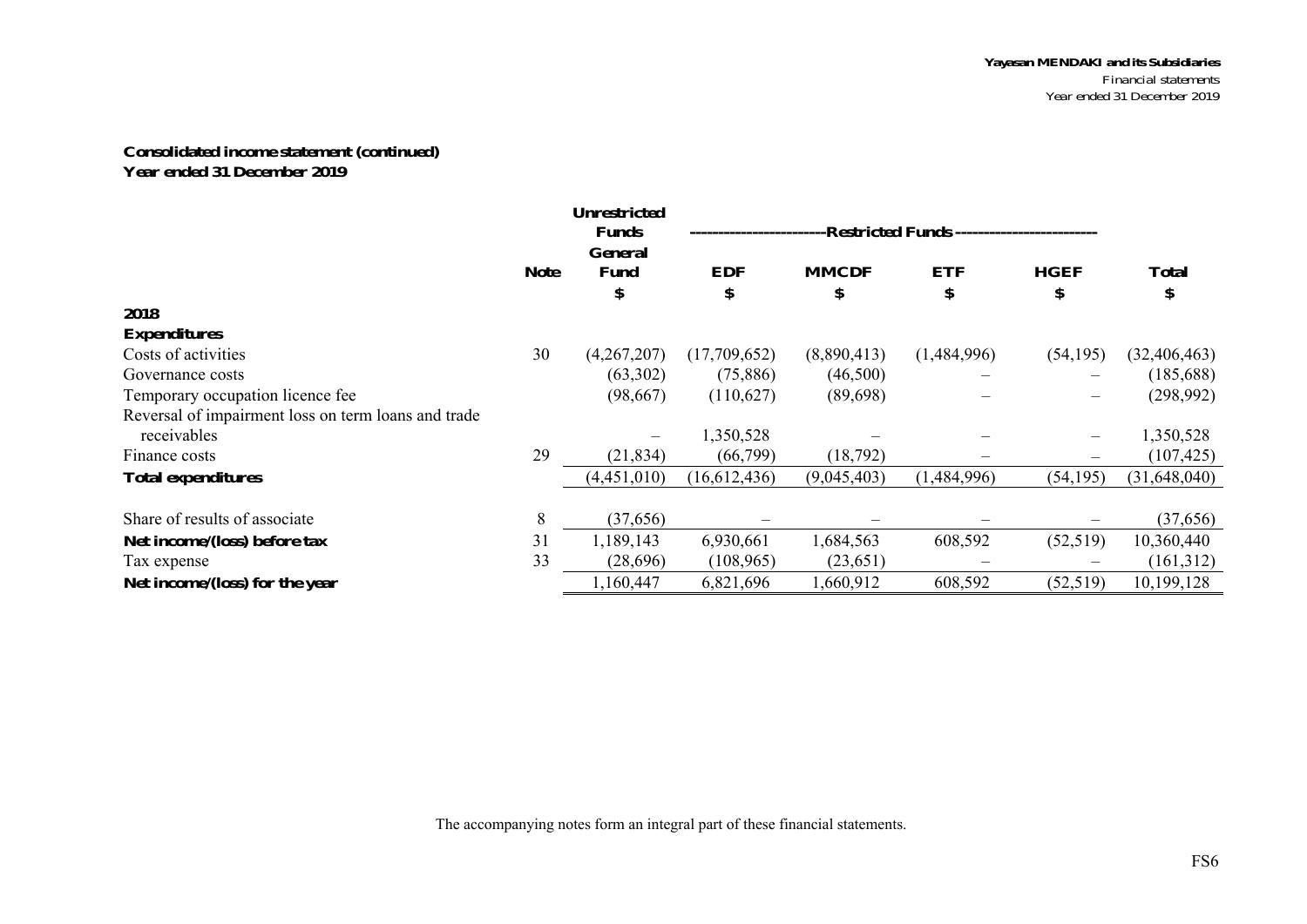#### **Consolidated statement of comprehensive income Year ended 31 December 2019**

|                                                                                                                                                                                                                | <b>Unrestricted</b><br><b>Funds</b> | ----------------------- |                    |                  |                   |                                    |                    |
|----------------------------------------------------------------------------------------------------------------------------------------------------------------------------------------------------------------|-------------------------------------|-------------------------|--------------------|------------------|-------------------|------------------------------------|--------------------|
|                                                                                                                                                                                                                | <b>General</b><br><b>Fund</b><br>\$ | <b>EDF</b><br>\$        | <b>MMCDF</b><br>\$ | <b>ETF</b><br>\$ | <b>HGEF</b><br>\$ | <b>Fair value</b><br>reserve<br>\$ | <b>Total</b><br>\$ |
| 2019                                                                                                                                                                                                           |                                     |                         |                    |                  |                   |                                    |                    |
| Net income/(loss) for the year                                                                                                                                                                                 | 1,245,539                           | 10,416,152              | 1,583,359          | (629, 504)       | (52, 159)         | $\overline{\phantom{m}}$           | 12,563,387         |
| Other comprehensive income<br>Items that will not be reclassified to profit or loss<br>Equity investments measured at fair value through<br>other comprehensive income ("FVOCI") – net<br>change in fair value |                                     |                         |                    |                  |                   | 36,864                             | 36,864             |
| Items that are or may be reclassified subsequently<br>to profit or loss<br>Debt investments at FVOCI – net change                                                                                              |                                     |                         |                    |                  |                   |                                    |                    |
| in fair value                                                                                                                                                                                                  |                                     |                         |                    |                  |                   | 26,318                             | 26,318             |
| Total comprehensive income for the year                                                                                                                                                                        | 1,245,539                           | 10,416,152              | 1,583,359          | (629, 504)       | (52, 159)         | 63,182                             | 12,626,569         |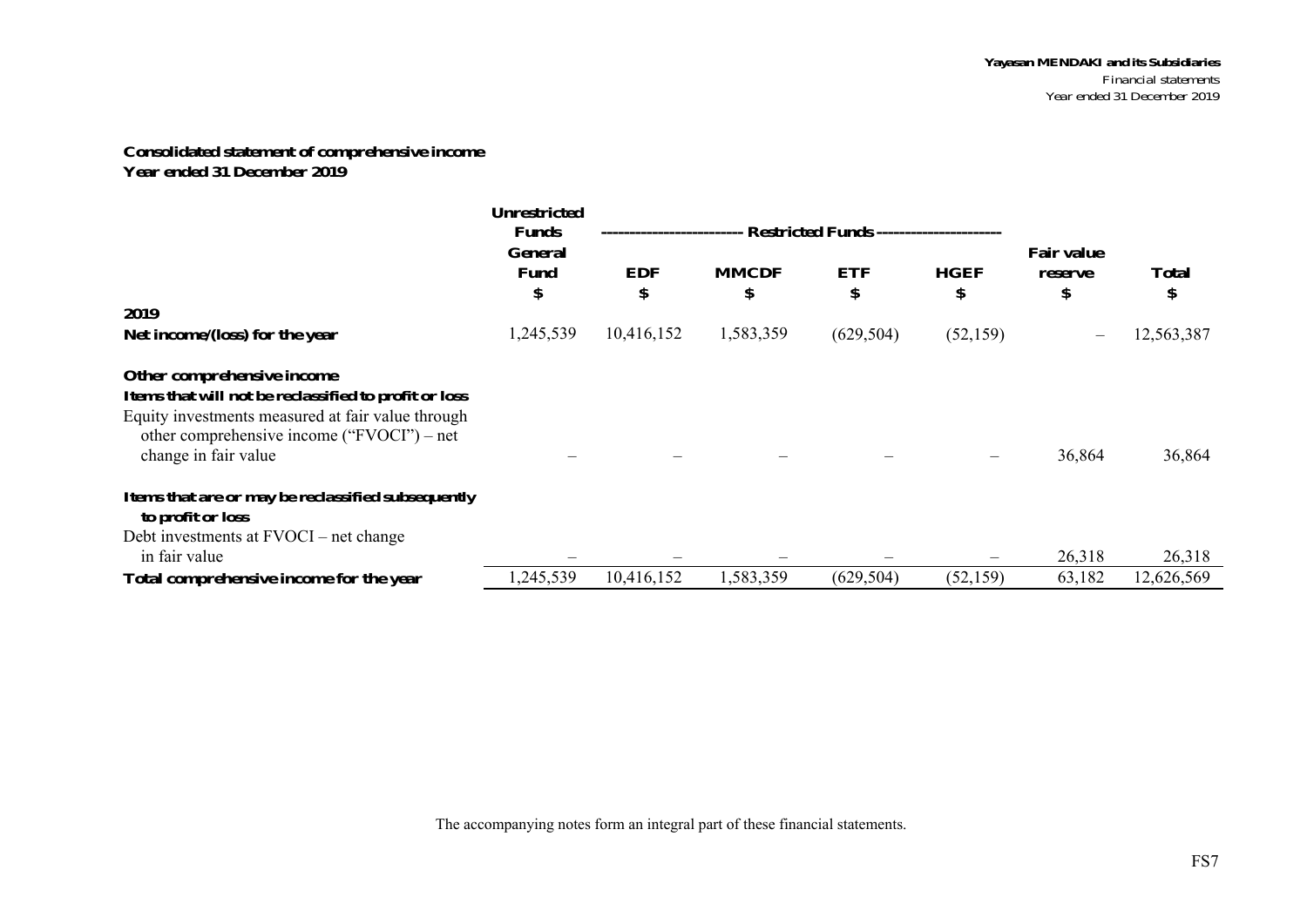## **Consolidated statement of comprehensive income Year ended 31 December 2019**

|                                                                                                                                                           | <b>Unrestricted</b><br><b>Funds</b> |                  |                    |                  |                   |                                    |                    |
|-----------------------------------------------------------------------------------------------------------------------------------------------------------|-------------------------------------|------------------|--------------------|------------------|-------------------|------------------------------------|--------------------|
|                                                                                                                                                           | <b>General</b><br><b>Fund</b><br>\$ | <b>EDF</b><br>\$ | <b>MMCDF</b><br>\$ | <b>ETF</b><br>\$ | <b>HGEF</b><br>\$ | <b>Fair value</b><br>reserve<br>\$ | <b>Total</b><br>\$ |
| 2018                                                                                                                                                      |                                     |                  |                    |                  |                   |                                    |                    |
| Net income/(loss) for the year                                                                                                                            | 1,160,447                           | 6,821,696        | 1,660,912          | 608,592          | (52, 519)         |                                    | 10,199,128         |
| Other comprehensive income<br>Items that will not be reclassified to profit or loss<br>Equity investments measured at FVOCI – net<br>change in fair value |                                     |                  |                    |                  |                   | (272, 835)                         | (272, 835)         |
| Items that are or may be reclassified subsequently<br>to profit or loss                                                                                   |                                     |                  |                    |                  |                   |                                    |                    |
| Debt investments at FVOCI – net change<br>in fair value                                                                                                   |                                     |                  |                    |                  |                   | (64,808)                           | (64,808)           |
| Unit trust investment – reclassified to profit or loss                                                                                                    |                                     |                  |                    |                  | $\qquad \qquad$   | (58, 835)                          | (58, 835)          |
| Total comprehensive income for the year                                                                                                                   | 1,160,447                           | 6,821,696        | 1,660,912          | 608,592          | (52, 519)         | (396, 478)                         | 9,802,650          |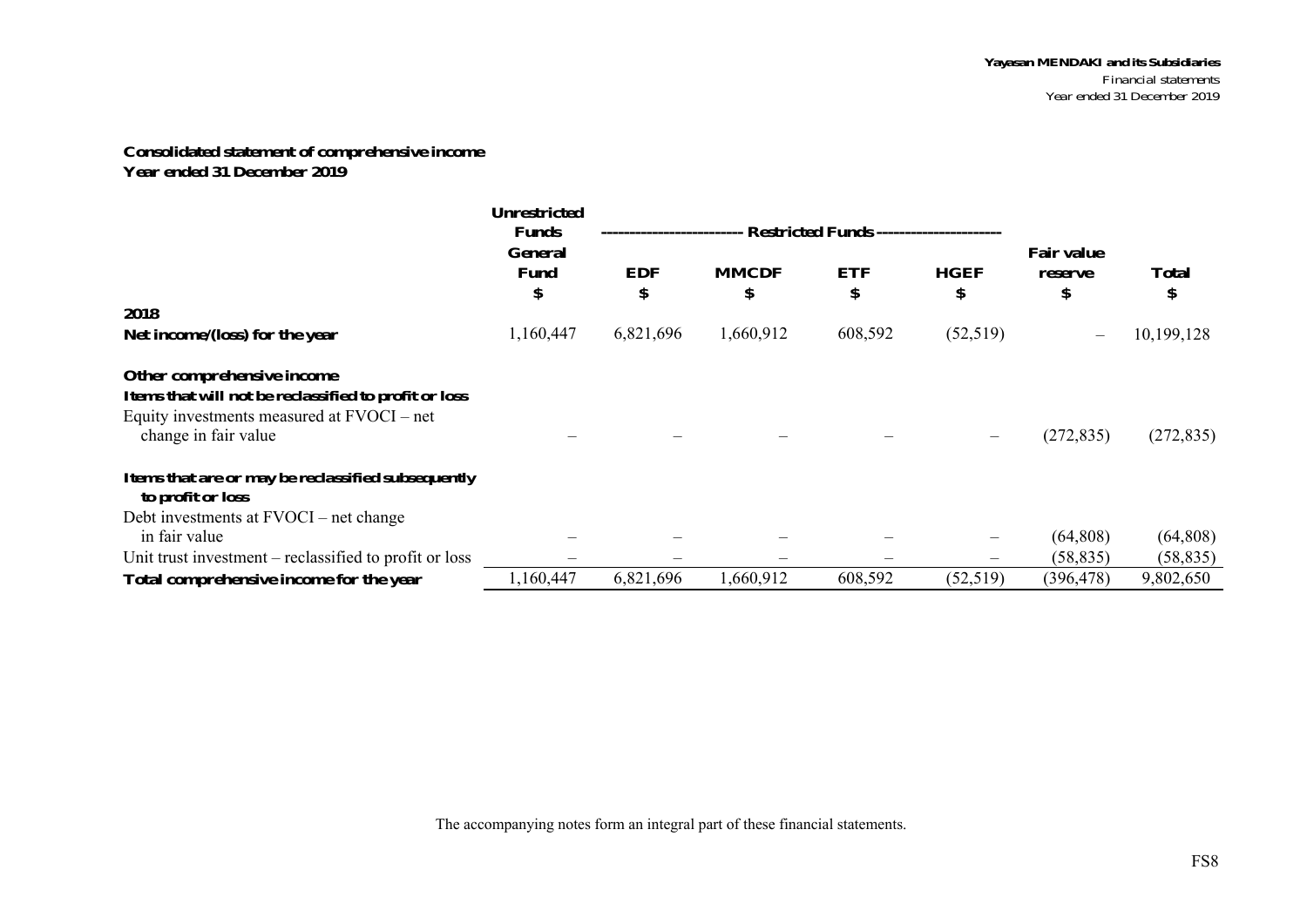## **Consolidated statement of changes in funds Year ended 31 December 2019**

|                                                   | -- Unrestricted Funds --<br><b>General</b> |                      |                  | <b>Restricted Funds --------------------------------</b><br><b>ETF</b> |                                 |                          |                   |                          |                        |                           |
|---------------------------------------------------|--------------------------------------------|----------------------|------------------|------------------------------------------------------------------------|---------------------------------|--------------------------|-------------------|--------------------------|------------------------|---------------------------|
|                                                   | Corpus<br>Fund<br>Φ                        | General<br>Fund<br>ъ | <b>EDF</b><br>\$ | <b>MMCDF</b><br>\$                                                     | <b>ETF</b><br>\$                | Corpus<br>Fund<br>\$     | <b>HGEF</b><br>\$ | <b>ISCAF</b><br>\$       | value<br>reserve<br>\$ | funds and<br>reserve<br>ъ |
| At 1 January 2019                                 | 2,000,000                                  | 4,911,043            | 94,776,813       | 5,084,507                                                              | 7,423,413                       | $\overline{\phantom{m}}$ | 214,030           | 27,642                   | 383,344                | 114,820,792               |
| <b>Total comprehensive income</b><br>for the year |                                            |                      |                  |                                                                        |                                 |                          |                   |                          |                        |                           |
| Net income/(loss) for the year                    | $\overline{\phantom{0}}$                   | 1,245,539            | 10,416,152       | 1,583,359                                                              | (629, 504)                      | $\qquad \qquad -$        | (52, 159)         |                          |                        | 12,563,387                |
| Other comprehensive income                        |                                            |                      |                  |                                                                        | $\hspace{0.1mm}-\hspace{0.1mm}$ |                          | $\hspace{0.05cm}$ | $\overline{\phantom{m}}$ | 63,182                 | 63,182                    |
| <b>Total comprehensive income</b><br>for the year |                                            | 1,245,539            | 10,416,152       | 1,583,359                                                              | (629, 504)                      | $\overline{\phantom{m}}$ | (52, 159)         | $\overline{\phantom{0}}$ | 63,182                 | 12,626,569                |
| Transfer between funds                            |                                            |                      | (2,500,000)      |                                                                        |                                 | 2,500,000                |                   |                          |                        |                           |
| At 31 December 2019                               | 2,000,000                                  | 6,156,582            | 102,692,965      | 6,667,866                                                              | 6,793,909                       | 2,500,000                | 161,871           | 27,642                   | 446,526                | 127,447,361               |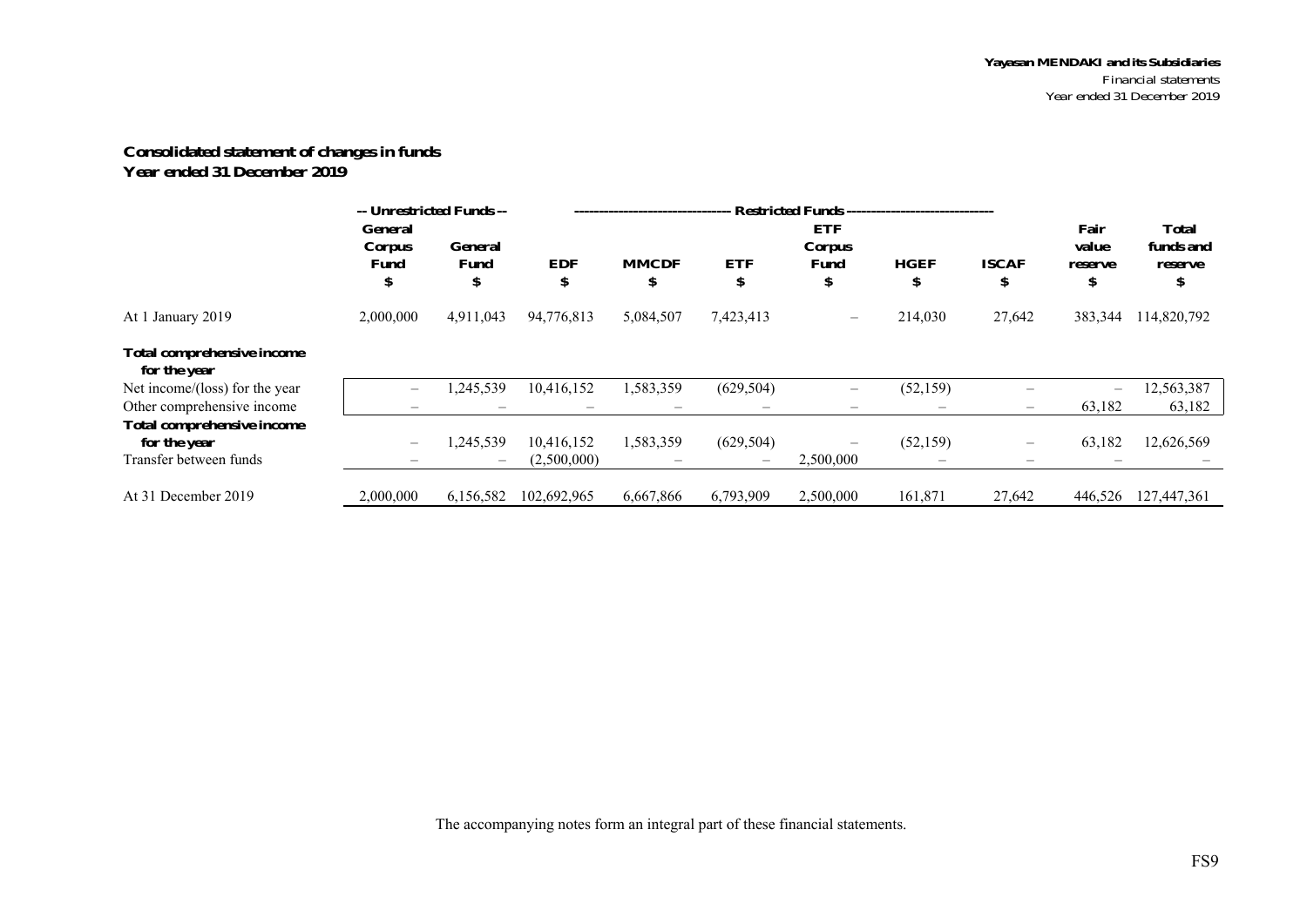#### **Consolidated statement of changes in funds Year ended 31 December 2019**

|                                                                   | -- Unrestricted Funds --         |                                       |                           | <b>Restricted Funds --------------------------------</b> |                                |                  |                          |                                |                                      |
|-------------------------------------------------------------------|----------------------------------|---------------------------------------|---------------------------|----------------------------------------------------------|--------------------------------|------------------|--------------------------|--------------------------------|--------------------------------------|
|                                                                   | <b>General</b><br>Corpus<br>Fund | <b>General</b><br><b>Fund</b><br>S    | <b>EDF</b><br>\$          | <b>MMCDF</b><br>\$                                       | <b>ETF</b><br>\$.              | <b>HGEF</b><br>ъ | <b>ISCAF</b><br>S        | Fair<br>value<br>reserve<br>\$ | <b>Total</b><br>funds and<br>reserve |
| At 1 January 2018<br>Adjustment on initial application of FRS 109 | 2,000,000                        | 3,750,596<br>$\overline{\phantom{a}}$ | 90,076,970<br>(2,121,853) | 3,423,595                                                | 6,814,821<br>$\hspace{0.05cm}$ | 266,549          | 27,642                   | 779,822                        | 107,139,995<br>(2,121,853)           |
| Adjusted balance at 1 January 2018                                | 2,000,000                        | 3,750,596                             | 87,955,117                | 3,423,595                                                | 6,814,821                      | 266,549          | 27,642                   | 779,822                        | 105,018,142                          |
| Total comprehensive income for the year                           |                                  |                                       |                           |                                                          |                                |                  |                          |                                |                                      |
| Net income/(loss) for the year                                    |                                  | .160.447                              | 6,821,696                 | 1.660.912                                                | 608,592                        | (52, 519)        |                          | $\overline{\phantom{0}}$       | 10,199,128                           |
| Other comprehensive income                                        |                                  |                                       |                           |                                                          |                                |                  | $\overline{\phantom{0}}$ | (396, 478)                     | (396, 478)                           |
| Total comprehensive income for the year                           |                                  | ,160,447                              | 6,821,696                 | 1,660,912                                                | 608,592                        | (52, 519)        |                          | (396, 478)                     | 9,802,650                            |
| At 31 December 2018                                               | 2,000,000                        | 4,911,043                             | 94,776,813                | 5,084,507                                                | 7,423,413                      | 214,030          | 27,642                   | 383,344                        | 114,820,792                          |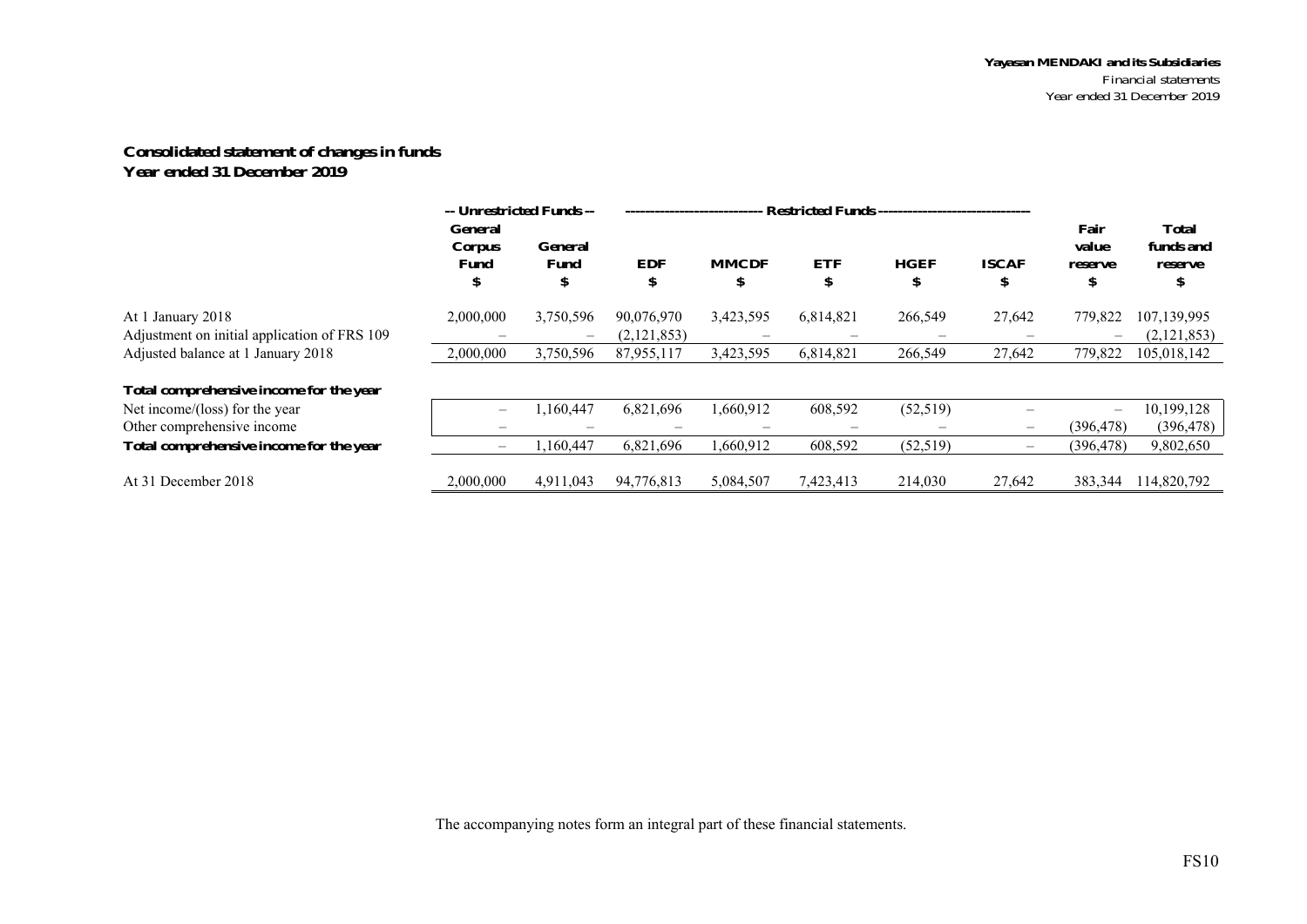## **Consolidated statement of cash flows Year ended 31 December 2019**

|                                                           | <b>Note</b> | 2019         | 2018           |
|-----------------------------------------------------------|-------------|--------------|----------------|
|                                                           |             | \$           | \$             |
| <b>Operating activities</b>                               |             |              |                |
| Net income before tax                                     |             | 12,705,656   | 10,360,440     |
| Adjustments for:                                          |             |              |                |
| Investment and interest income                            |             | (1,102,650)  | (874, 023)     |
| Gain arising from unwinding of term loans discount        |             | (436, 254)   | (211, 169)     |
| Depreciation                                              |             | 1,107,345    | (96, 234)      |
| Amortisation                                              |             | 283,171      | 337,100        |
| Finance costs                                             |             | 93,288       | 107,425        |
| Reversal of impairment losses on term loans               | 11          | (362, 865)   | (1,481,242)    |
| Impairment losses on trade receivables                    |             | 62,187       | 130,714        |
| <b>Undisbursed TTFS</b>                                   | 25          | (25,792,971) | (21,340,917)   |
| Share of loss of associate                                | 8           | (159, 490)   | 37,656         |
|                                                           |             | (13,602,583) | (13,030,250)   |
| Changes in:                                               |             |              |                |
| Trade and other receivables                               |             | (67,167)     | 95,302         |
| Trade and other payables                                  |             | 1,133,012    | (2,595,782)    |
| TTFS received                                             |             | 68,695,381   | 62,976,738     |
| Refund of TTFS from tertiary institutions                 |             | 165,393      | 218,860        |
| Disbursement/accrual of TTFS                              |             | (43,067,803) | (41, 854, 681) |
| Term loans granted                                        |             | (3,676,513)  | (5,059,591)    |
| Repayment of term loans                                   |             | 7,356,028    | 7,676,703      |
| MLLPC grants and donations received                       |             | 796,688      | 1,025,609      |
| Disbursement and interest to MLLPC Fund                   |             | (1,087,698)  | (764, 885)     |
| Tax paid                                                  |             | (165,207)    | (216,039)      |
| Net cash flows from operating activities                  |             | 16,479,531   | 8,471,984      |
|                                                           |             |              |                |
| <b>Investing activities</b>                               |             |              |                |
| Investment income received                                |             | 93,940       | 109,635        |
| Interest income received                                  |             | 1,002,993    | 702,947        |
| Purchase of property and equipment                        |             | (1,400,081)  | (1,188,968)    |
| Purchase of intangibles                                   |             | (142,767)    | (447, 743)     |
| Proceeds from disposal of financial assets and unit trust |             | 1,875,845    | 150,000        |
| Loan to associate                                         |             |              | (250,000)      |
| Fixed deposits placement as investment                    |             | (17,890,550) | (1,753,925)    |
| Net cash flows used in investing activities               |             | (16,460,620) | (2,678,054)    |
|                                                           |             |              |                |
| <b>Financing activities</b>                               |             |              |                |
| Repayment of bank borrowings                              | 22          | (513, 824)   | (510, 399)     |
| Payment of lease liabilities                              | 23          | (371, 781)   |                |
| Finance costs paid                                        |             | (93, 288)    | (107, 425)     |
| Net cash flows used in financing activities               |             | (978, 893)   | (617, 824)     |
|                                                           |             |              |                |
| Net (decrease)/increase in cash and cash equivalents      |             | (959, 982)   | 5,176,106      |
| Cash and cash equivalents at beginning of year            |             | 19,267,971   | 14,091,865     |
| Cash and cash equivalents at end of year                  | 13          | 18,307,989   | 19,267,971     |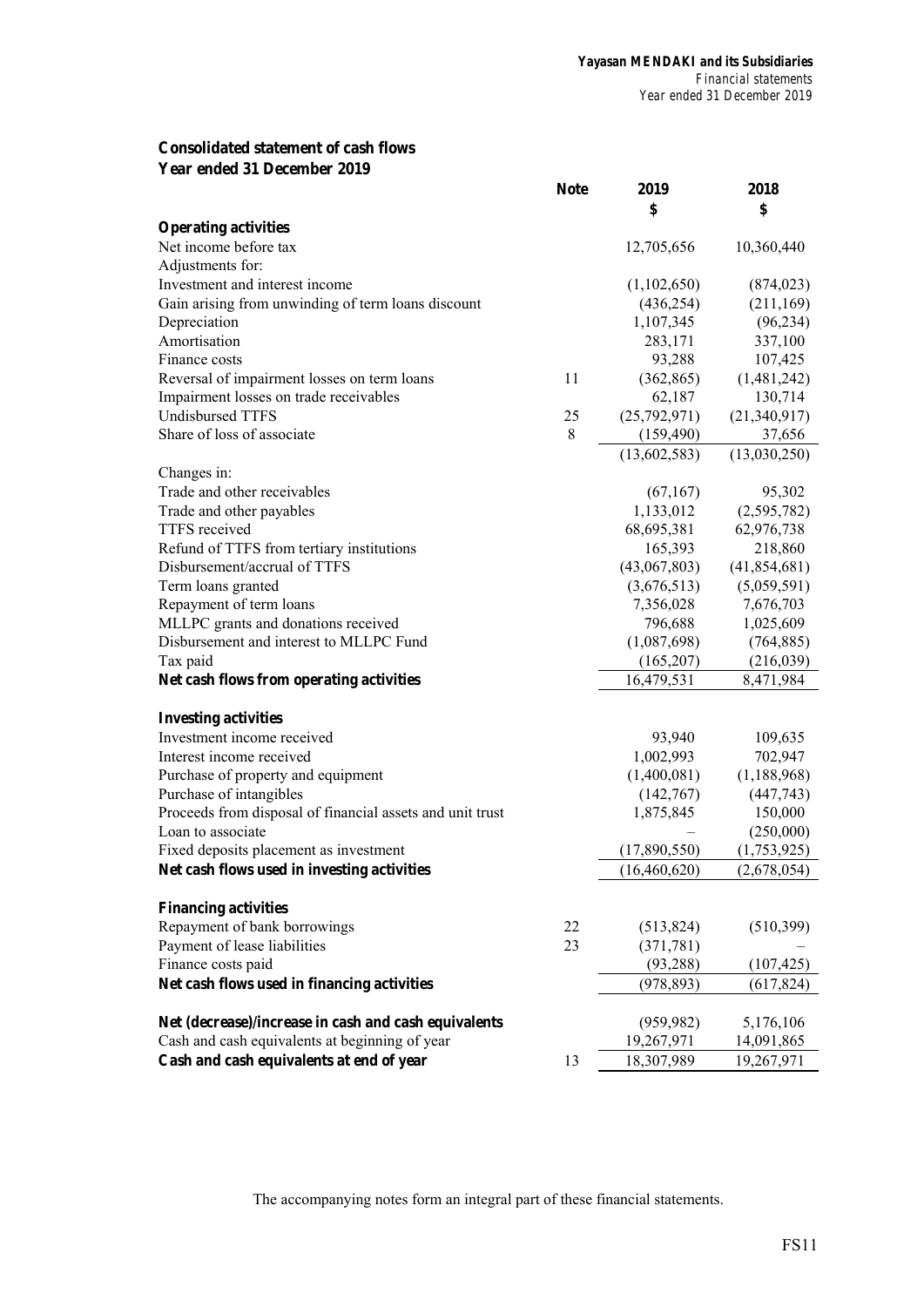## **Notes to the financial statements**

These notes form an integral part of the financial statements.

The financial statements were authorised for issue by the Board of Directors on 21 July 2020.

## **1 Domicile and activities**

Yayasan MENDAKI (the "Company") is incorporated in Singapore. The address of the Company's registered office is 51 Kee Sun Avenue, Singapore 457056.

Yayasan MENDAKI is a public company limited by guarantee and not having a share capital. Each member's liability is limited to \$100.

The consolidated financial statements for the year ended 31 December 2019 comprise the Company and its subsidiaries (together referred to as the "Group" and individually as "Group entities").

The principal activities of the Company are to promote, foster, support, safeguard and protect the educational, social, economic, religious and cultural development and achievement of the Malay/Muslim community. On religious matters, the Company liaises and works closely with Majlis Ugama Islam Singapura. The principal activities of the subsidiaries are described in note 7 to the financial statements.

## **2 Basis of preparation**

2.1 Statement of compliance

The financial statements have been prepared in accordance with the Singapore Financial Reporting Standards ("FRSs").

2.2 Basis of measurement

The financial statements have been prepared on the historical cost basis except as otherwise described below.

2.3 Functional and presentation currency

These financial statements are presented in Singapore dollars, which is the Company's functional currency. All financial information is presented in Singapore dollars, unless otherwise stated.

2.4 Use of estimates and judgements

The preparation of the financial statements in conformity with FRSs requires management to make judgements, estimates and assumptions that affect the application of accounting policies and the reported amounts of assets, liabilities, income and expenses. Actual results may differ from these estimates.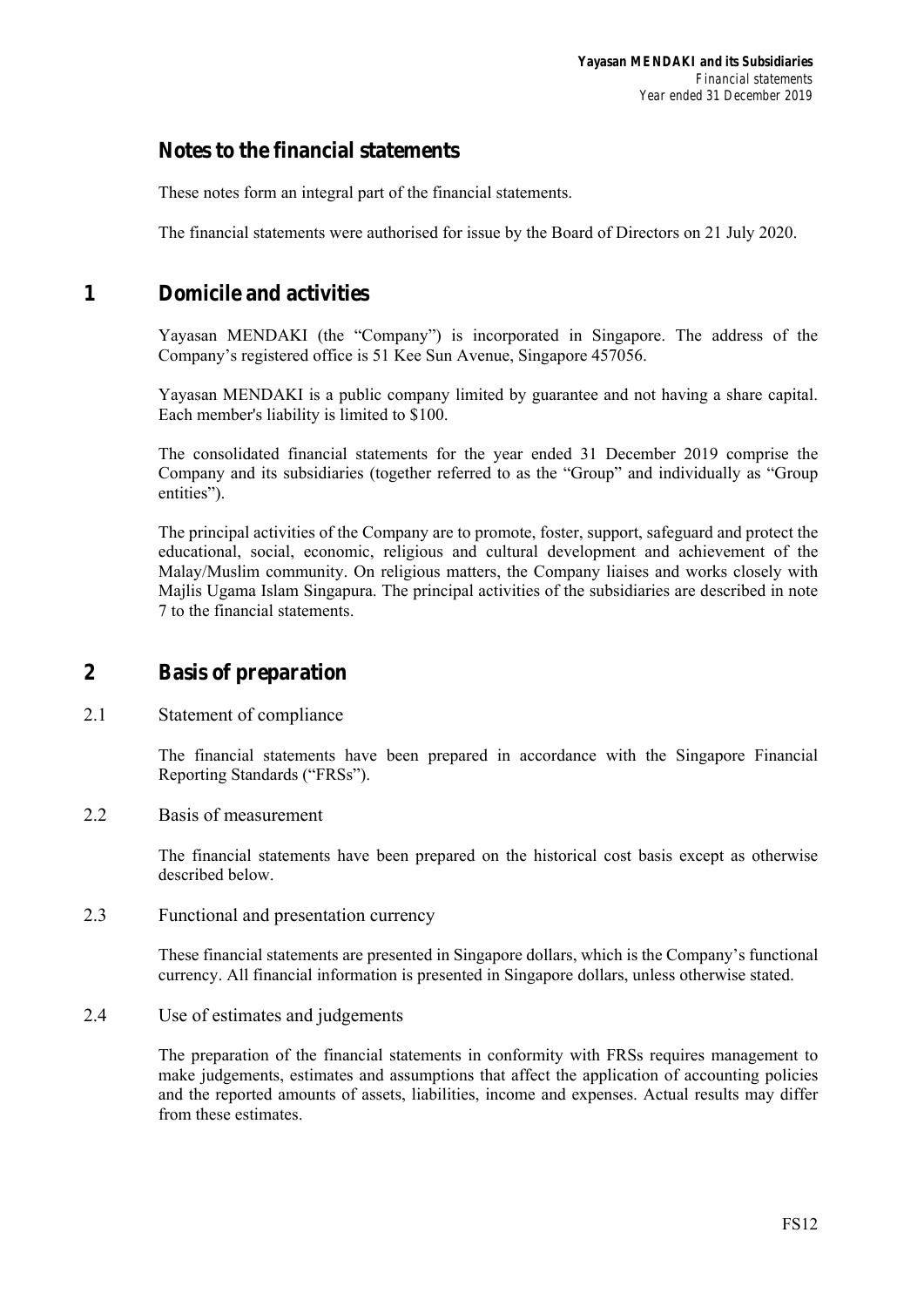Estimates and underlying assumptions are reviewed on an ongoing basis. Revisions to accounting estimates are recognised in the period in which the estimates are revised and in any future periods affected.

Information about critical judgements in applying accounting policies that have the most significant effect on the amounts recognised in the financial statements is included in the following notes:

• Note  $8$  – interest in associate

Information about assumptions and estimation uncertainties that have a significant risk of resulting in a material adjustment within the next financial year are included the following notes:

- Note 8 valuation of interest in associate
- Note 11 valuation of term loans

## 2.5 Changes in accounting policies

## **FRS 116 Leases**

The Group applied FRS 116 using the modified retrospective approach, under which the amount of right-of-use ("ROU") assets recognised is equal to the lease liabilities as at 1 January 2019. Accordingly, the comparative information presented for  $2018$  is not restated – i.e. it is presented, as previously reported, under FRS 17 and related interpretations. The details of these changes in accounting policies are disclosed below. Additionally, the disclosure requirements in FRS 116 have not generally been applied to comparative information.

## *Definition of a lease*

Previously, the Group determined at contract inception whether an arrangement was or contained a lease under INT FRS 104 *Determining whether an Arrangement contains a Lease*. The Group now assesses whether a contract is or contains a lease based on the definition of a lease, as explained in FRS 116.

On transition to FRS 116, the Group elected to apply the practical expedient to grandfather the assessment of which transactions are leases. The Group applied FRS 116 only to contracts that were previously identified as leases. Contracts that were not identified as leases under FRS 17 and INT FRS 104 were not reassessed for whether there is a lease under FRS 116. Therefore, the definition of a lease under FRS 116 was applied only to contracts entered into or changed on or after 1 January 2019.

## *As a lessee*

As a lessee, the Group leases assets including buildings and IT equipment. The Group previously classified leases as operating or finance leases based on its assessment of whether the lease transferred significantly all of the risks and rewards incidental to ownership of the underlying asset to the Group. Under FRS 116, the Group recognises ROU assets and lease liabilities for most of these leases – i.e. these leases are on-balance sheet.

The Group has elected not to separate non-lease components and account for the lease and associated non-lease components as a single lease component.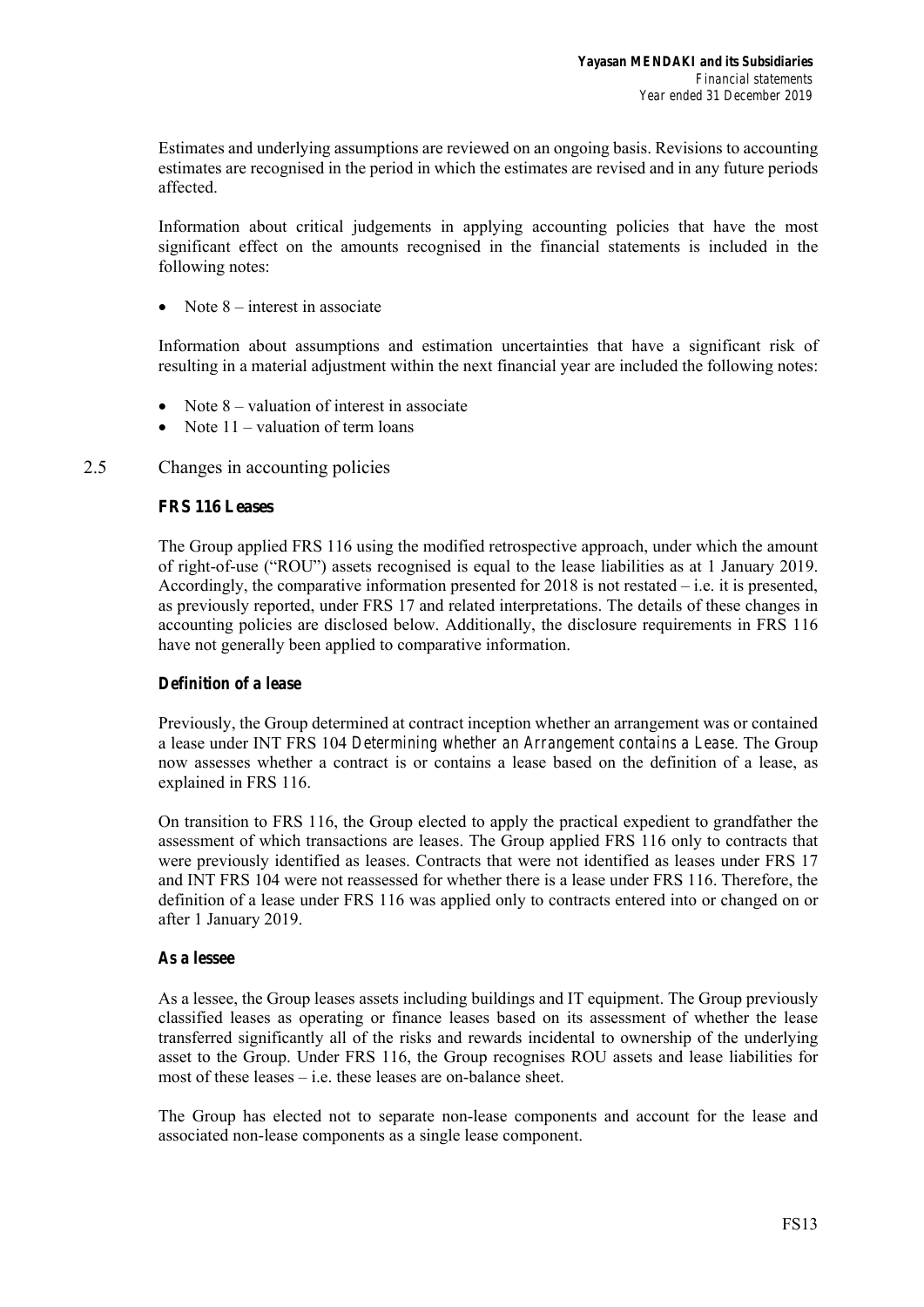## *Leases classified as operating leases under FRS 17*

At transition, lease liabilities were measured at the present value of the remaining lease payments, discounted at the respective lessee entities' incremental borrowing rates applicable to the leases as at 1 January 2019. ROU assets are measured at amounts equal to the lease liabilities, adjusted by the amount of any prepaid or accrued lease payments.

The Group has tested its ROU assets for impairment on the date of transition and has concluded that there is no indication that the ROU assets are impaired.

The Group used a number of practical expedients when applying FRS 116 to leases previously classified as operating leases under FRS 17. In particular, the Group:

- did not recognise ROU assets and liabilities for leases for which the lease term ends within 12 months of the date of initial application;
- did not recognise ROU assets and liabilities for leases of low value assets (e.g. IT equipment);
- excluded initial direct costs from the measurement of the ROU asset at the date of initial application; and
- used hindsight when determining the lease term.

## *Impact on financial statements on transition to FRS 116*

On transition to FRS 116, the Group and Company recognised additional ROU assets and lease liabilities. The impact on transition is summarised below.

|                   |               | 1 January 2019 |               |  |
|-------------------|---------------|----------------|---------------|--|
|                   | <b>Note</b>   | Group          | Company       |  |
| ROU assets        | $\rightarrow$ | 1,446,764      | 1,384,125     |  |
| Lease liabilities |               | (1.446.764)    | (1, 384, 125) |  |

When measuring lease liabilities for leases that were classified as operating leases, the Group discounted lease payments using the applicable incremental borrowing rates at 1 January 2019. The weighted-average rate applied is 2.5%.

|                                                      | 1 January 2019 |           |  |
|------------------------------------------------------|----------------|-----------|--|
|                                                      | Group          | Company   |  |
|                                                      | S              | \$        |  |
| Operating lease commitments at 31 December 2018      |                |           |  |
| based on FRS 17                                      |                |           |  |
| - Temporary occupation license fees                  | 334,221        | 334,221   |  |
| - Others                                             | 179,964        | 111,286   |  |
|                                                      | 514,185        | 445,507   |  |
| Discounted using the incremental borrowing rate at   |                |           |  |
| 1 January 2019                                       | 492,467        | 429,828   |  |
| Extension options reasonably certain to be exercised | 954,297        | 954,297   |  |
| Lease liabilities recognised as at 1 January 2019    | 1,446,764      | 1,384,125 |  |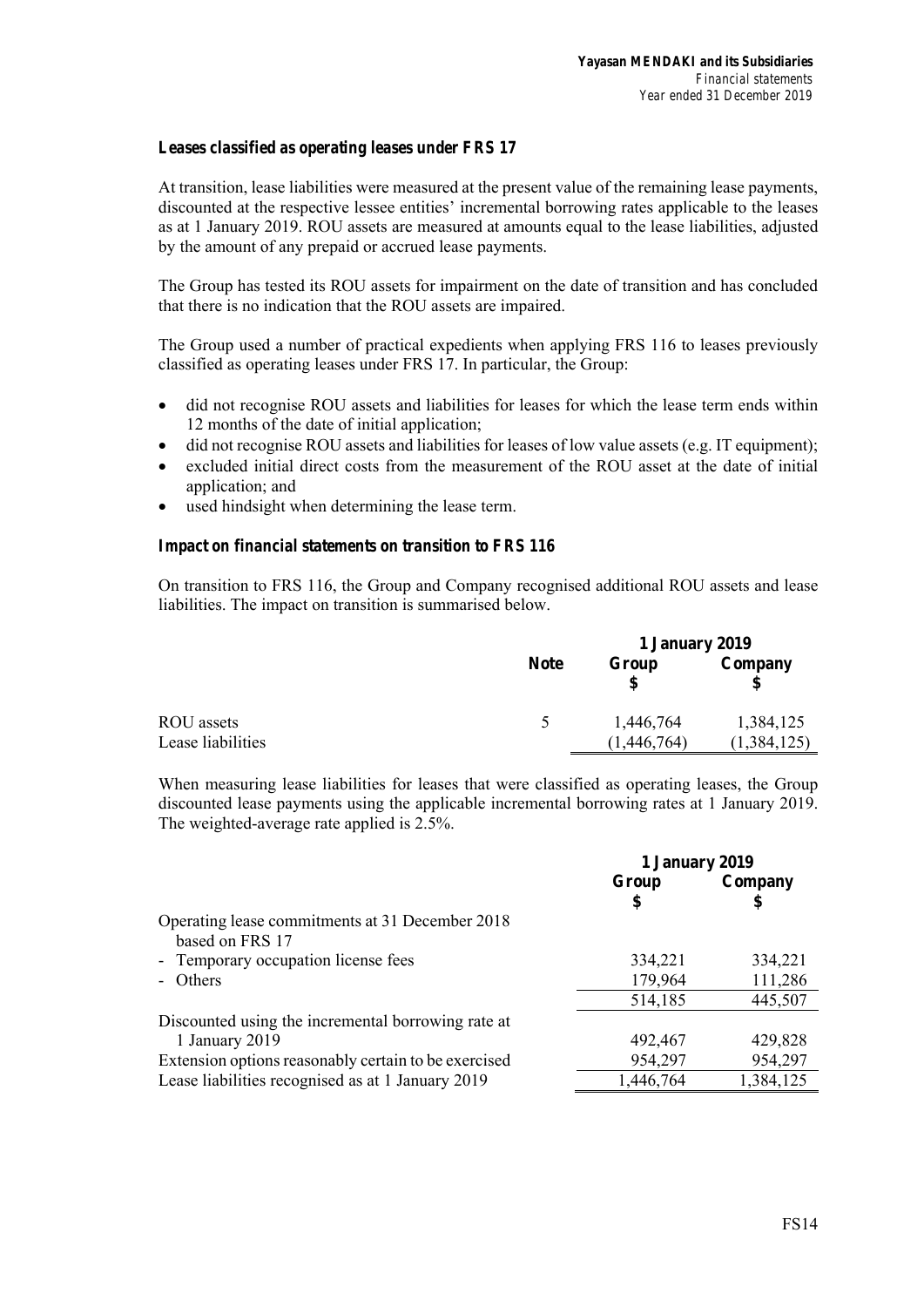## **3 Significant accounting policies**

The accounting policies set out below have been applied consistently to all periods presented in these financial statements, except as explained in note 2.5, which addresses changes in accounting policies.

## 3.1 Basis of consolidation

## *Business combinations*

Business combinations are accounted for using the acquisition method in accordance with FRS 103 *Business Combinations* as at the acquisition date, which is the date on which control is transferred to the Group. Control is the power to govern the financial and operating policies of an entity so as to obtain benefits from its activities. In assessing control, the Group takes into consideration potential voting rights that are currently exercisable.

The Group measures goodwill at the acquisition date as:

- the fair value of the consideration transferred; plus
- the recognised amount of any non-controlling interests in the acquiree; plus
- if the business combination is achieved in stages, the fair value of the pre-existing equity interest in the acquiree, over the net recognised amount (generally fair value) of the identifiable assets acquired and liabilities assumed.

When the excess is negative, a bargain purchase gain is recognised immediately in profit or loss.

The consideration transferred does not include amounts related to the settlement of pre-existing relationships. Such amounts are generally recognised in profit or loss.

Any contingent consideration payable is recognised at fair value at the acquisition date. If the contingent consideration is classified as equity, it is not re-measured and settlement is accounted for within equity. Otherwise, subsequent changes to the fair value of the contingent consideration are recognised in profit or loss.

Costs related to the acquisition, other than those associated with the issue of debt or equity securities, that the Group incurs in connection with a business combination are expensed as incurred.

## *Subsidiaries*

Subsidiaries are entities controlled by the Group. The Group controls an entity when it is exposed to, or has rights to, variable returns from its involvement with the entity and has the ability to affect those returns through its power over the entity. The financial statements of subsidiaries are included in the consolidated financial statements from the date that control commences until the date that control ceases.

The accounting policies of subsidiaries have been changed when necessary to align them with policies adopted by the Group.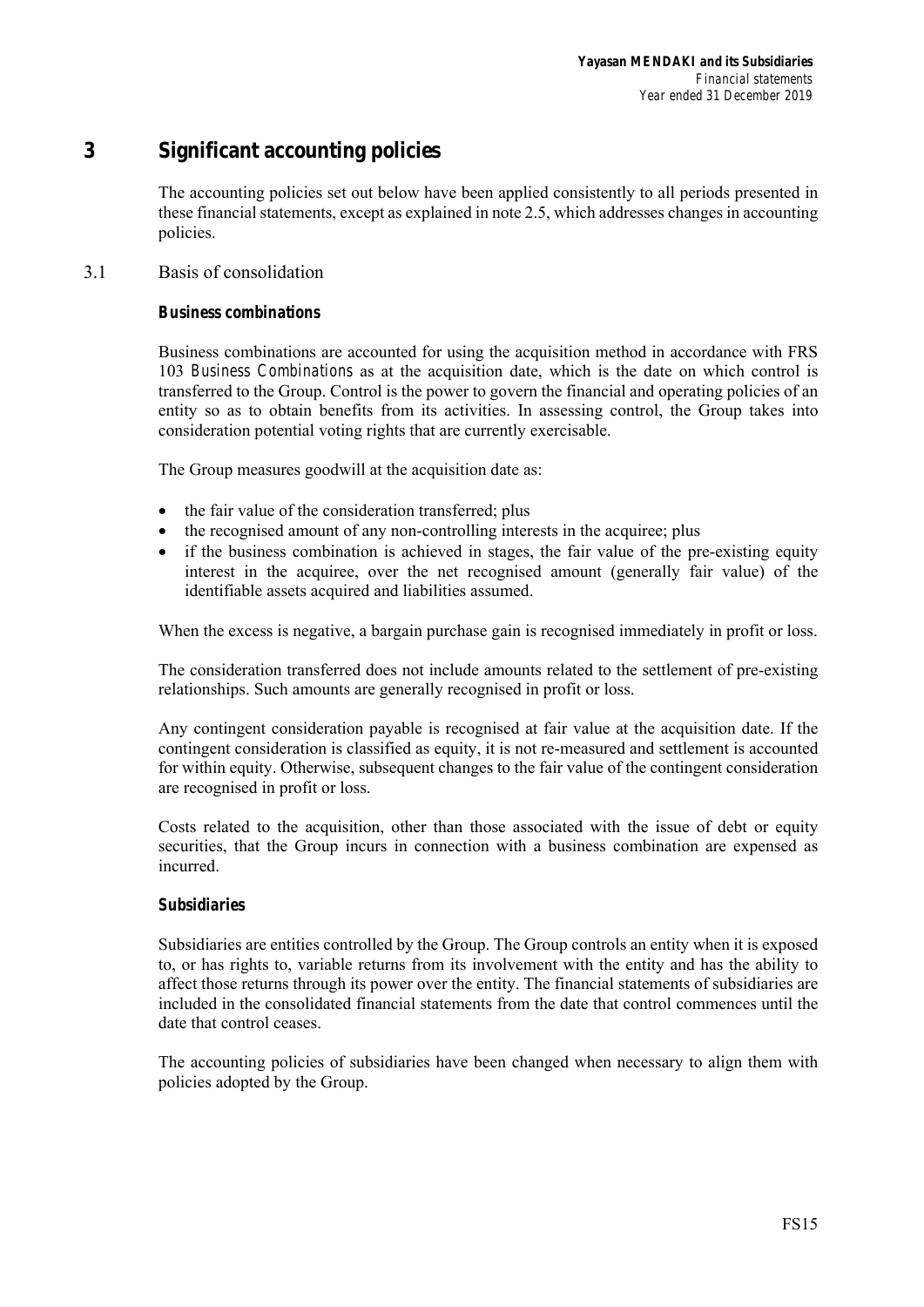## *Loss of control*

When the Group loses control over a subsidiary, it derecognises the assets and liabilities of the subsidiary, and any related non-controlling interests and other components of equity. Any resulting gain or loss is recognised in profit or loss. Any interest retained in the former subsidiary is measured at fair value when control is lost.

### *Investment in associate*

Associates are those entities in which the Group has significant influence, but not control or joint control, over the financial and operating policies. Significant influence is presumed to exist when the Group holds between 20% or more of the voting power of another entity.

Investment in an associate is accounted for using the equity method.

Investment in associate is recognised initially at cost, which includes transaction costs. Subsequent to initial recognition, the consolidated financial statements include the Group's share of profit or loss of equity accounted investee, from the date that significant influence commences until the date that significant influence ceases.

When the Group's share of losses exceeds its investment in an equity-accounted investee, the carrying amount of the investment, together with any long-term interests that form part thereof, is reduced to zero, and the recognition of further losses is discontinued.

## *Transactions eliminated on consolidation*

Intra-group balances and transactions, and any unrealised income or expenses arising from intragroup transactions, are eliminated in preparing the consolidated financial statements.

## *Accounting for subsidiaries and associates in the separate financial statements*

Investments in subsidiaries and associates are stated in the Company's statement of financial position at cost less accumulated impairment losses.

## 3.2 Foreign currency

## *Foreign currency transactions*

Transactions in foreign currencies are translated to the respective functional currencies of the Group entities at exchange rates at the dates of the transactions. Monetary assets and liabilities denominated in foreign currencies at the reporting date are translated to the functional currency at the exchange rate at that date. The foreign currency gain or loss on monetary items is the difference between amortised cost in the functional currency at the beginning of the year, adjusted for effective interest and payments during the year, and the amortised cost in foreign currency translated at the exchange rate at the end of the year.

Non-monetary assets and liabilities denominated in foreign currencies that are measured at fair value are translated to the functional currency at the exchange rate at the date that the fair value was determined. Non-monetary items in a foreign currency that are measured in terms of historical cost are translated using the exchange rate at the date of the transaction. Foreign currency differences arising on translation are generally recognised in profit or loss.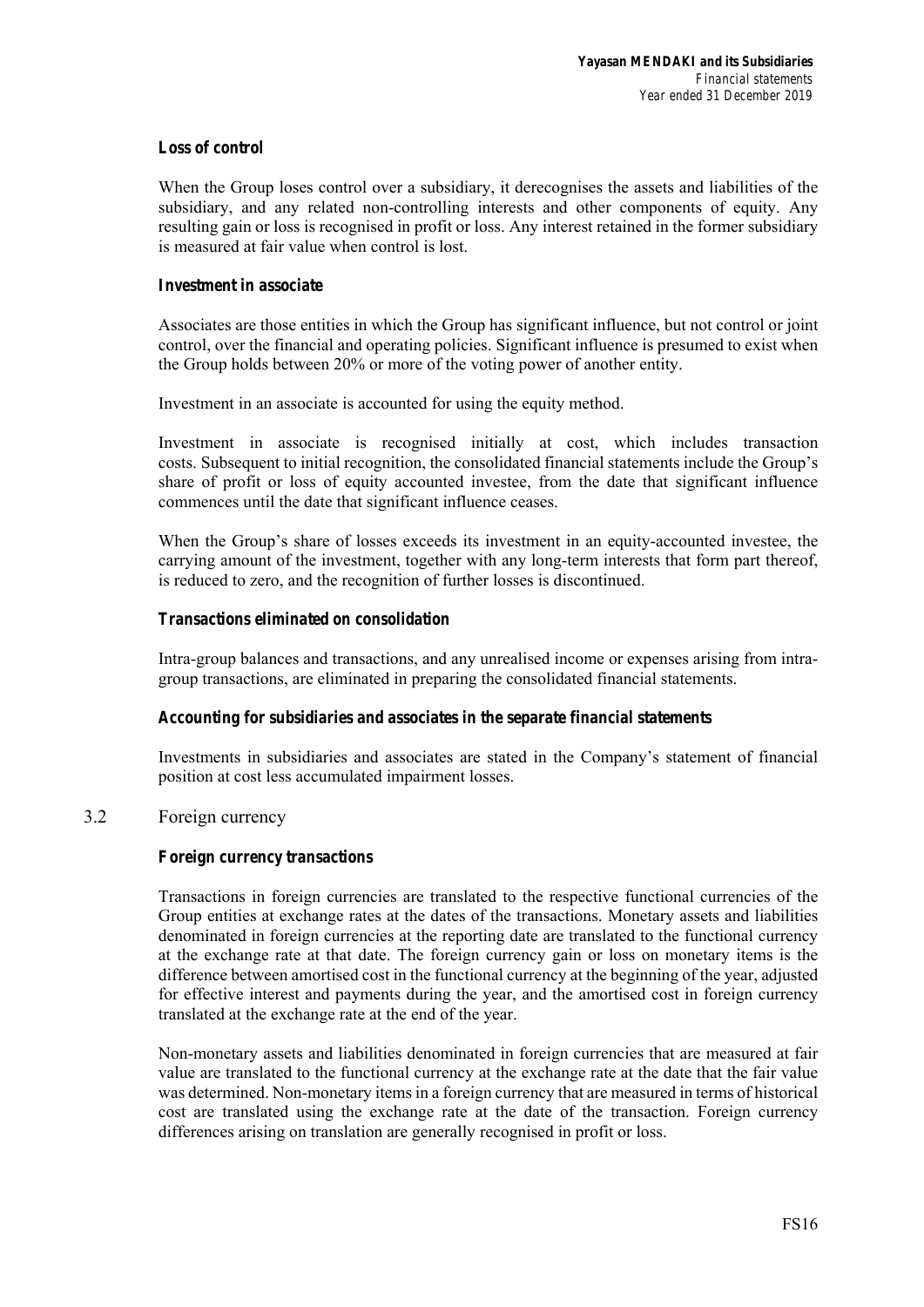## 3.3 Financial instruments

(i) Recognition and initial measurement

## *Non-derivative financial assets and financial liabilities*

Trade receivables and debt investments issued are initially recognised when they are originated. All other financial assets and financial liabilities are initially recognised when the Group becomes a party to the contractual provisions of the instrument.

A financial asset (unless it is a trade receivable without a significant financing component) or financial liability is initially measured at fair value plus, for an item not at fair value through profit or loss ("FVTPL"), transaction costs that are directly attributable to its acquisition or issue. A trade receivable without a significant financing component is initially measured at the transaction price.

(ii) Classification and subsequent measurement

### *Non-derivative financial assets*

On initial recognition, a financial asset is classified as measured at amortised cost; FVOCI – debt investment; FVOCI – equity investment or FVTPL.

Financial assets are not reclassified subsequent to their initial recognition unless the Group changes its business model for managing financial assets, in which case all affected financial assets are reclassified on the first day of the first reporting period following the change in the business model.

#### **Financial assets at amortised cost**

A financial asset is measured at amortised cost if it meets both of the following conditions and is not designated as at FVTPL:

- it is held within a business model whose objective is to hold assets to collect contractual cash flows; and
- its contractual terms give rise on specified dates to cash flows that are solely payments of principal and interest on the principal amount outstanding.

These assets are subsequently measured at amortised cost using the effective interest method. The amortised cost is reduced by impairment losses. Interest income, foreign exchange gains and losses, impairment and any gain or loss on derecognition are recognised in profit or loss.

#### **Debt investments at FVOCI**

A debt investment is measured at FVOCI if it meets both of the following conditions and is not designated as at FVTPL:

- it is held within a business model whose objective is achieved by both collecting contractual cash flows and selling financial assets; and
- its contractual terms give rise on specified dates to cash flows that are solely payments of principal and interest on the principal amount outstanding.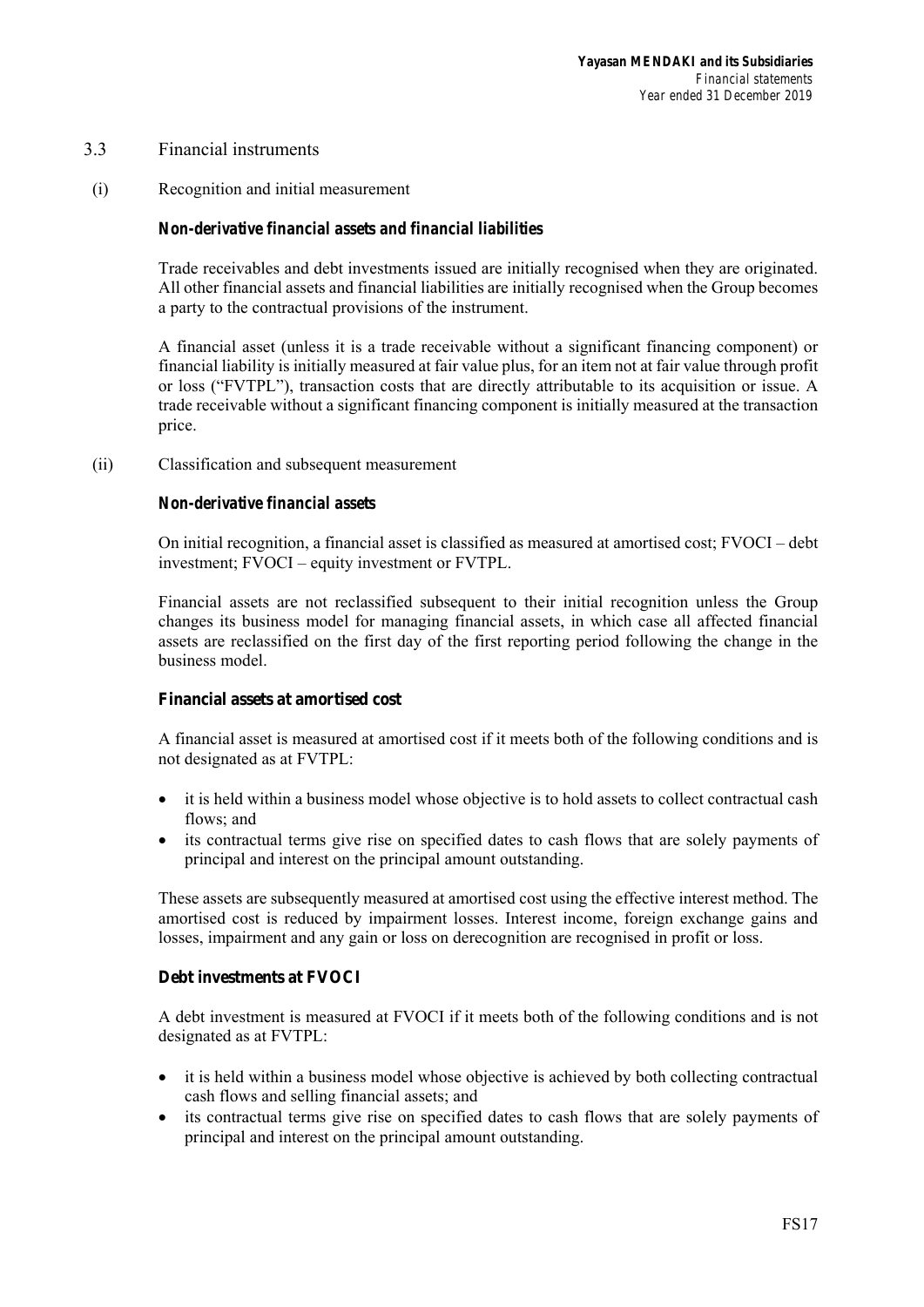These assets are subsequently measured at fair value. Interest income calculated using the effective interest method, foreign exchange gains and losses and impairment are recognised in profit or loss. Other net gains and losses are recognised in other comprehensive income ("OCI"). On derecognition, gains and losses accumulated in OCI are reclassified to profit or loss.

## **Equity investments at FVOCI**

On initial recognition of an equity investment that is not held-for-trading, the Group may irrevocably elect to present subsequent changes in the investment's fair value in OCI. This election is made on an investment-by-investment basis.

These assets are subsequently measured at fair value. Dividends are recognised as income in profit or loss unless the dividend clearly represents a recovery of part of the cost of the investment. Other net gains and losses are recognised in OCI and are never reclassified to profit or loss.

## **Financial assets at FVTPL**

All financial assets not classified as measured at amortised cost or FVOCI as described above are measured at FVTPL. On initial recognition, the Group may irrevocably designate a financial asset that otherwise meets the requirements to be measured at amortised cost or at FVOCI as at FVTPL if doing so eliminates or significantly reduces an accounting mismatch that would otherwise arise.

These assets are subsequently measured at fair value. Net gains and losses, including any interest or dividend income, are recognised in profit or loss.

### **Business model assessment**

The Group makes an assessment of the objective of the business model in which a financial asset is held at a portfolio level because this best reflects the way the business is managed and information is provided to management. The information considered includes:

- the stated policies and objectives for the portfolio and the operation of those policies in practice. These include whether management's strategy focuses on earning contractual interest income, maintaining a particular interest rate profile, matching the duration of the financial assets to the duration of any related liabilities or expected cash outflows or realising cash flows through the sale of the assets;
- how the performance of the portfolio is evaluated and reported to the Group's management;
- the risks that affect the performance of the business model (and the financial assets held within that business model) and how those risks are managed; and
- the frequency, volume and timing of sales of financial assets in prior periods, the reasons for such sales and expectations about future sales activity.

Transfers of financial assets to third parties in transactions that do not qualify for derecognition are not considered sales for this purpose, consistent with the Group's continuing recognition of the assets.

Financial assets that are held-for-trading or are managed and whose performance is evaluated on a fair value basis are measured at FVTPL.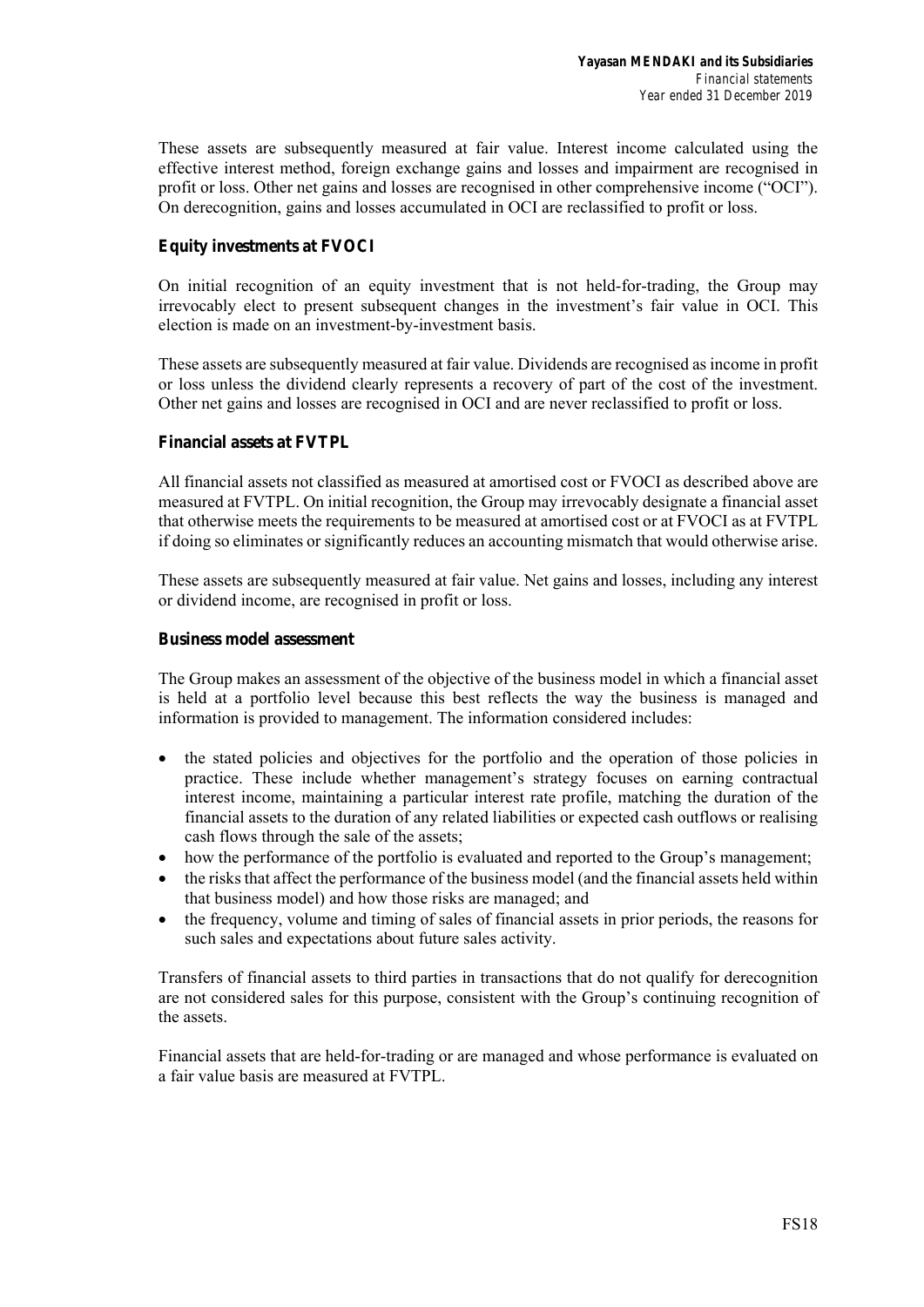## **Assessment whether contractual cash flows are solely payments of principal and interest**

For the purposes of this assessment, 'principal' is defined as the fair value of the financial asset on initial recognition. 'Interest' is defined as consideration for the time value of money and for the credit risk associated with the principal amount outstanding during a particular period of time and for other basic lending risks and costs (e.g. liquidity risk and administrative costs), as well as a profit margin.

In assessing whether the contractual cash flows are solely payments of principal and interest, the Group considers the contractual terms of the instrument. This includes assessing whether the financial asset contains a contractual term that could change the timing or amount of contractual cash flows such that it would not meet this condition.

## *Non-derivative financial liabilities*

Financial liabilities are classified as measured at amortised cost.

These financial liabilities are initially measured at fair value less directly attributable transaction costs. They are subsequently measured at amortised cost using the effective interest method. Interest expense and foreign exchange gains and losses are recognised in profit or loss.

## (iii) Derecognition

## *Financial assets*

The Group derecognises a financial asset when the contractual rights to the cash flows from the financial asset expire, or it transfers the rights to receive the contractual cash flows in a transaction in which substantially all of the risks and rewards of ownership of the financial asset are transferred or in which the Group neither transfers nor retains substantially all of the risks and rewards of ownership and it does not retain control of the financial asset.

## *Financial liabilities*

The Group derecognises a financial liability when its contractual obligations are discharged or cancelled, or expire. The Group also derecognises a financial liability when its terms are modified and the cash flows of the modified liability are substantially different, in which case a new financial liability based on the modified terms is recognised at fair value.

On derecognition of a financial liability, the difference between the carrying amount extinguished and the consideration paid (including any non-cash assets transferred or liabilities assumed) is recognised in profit or loss.

## (iv) Offsetting

Financial assets and financial liabilities are offset and the net amount presented in the statements of financial position when, and only when, the Group currently has a legally enforceable right to set off the amounts and it intends either to settle them on a net basis or to realise the asset and settle the liability simultaneously.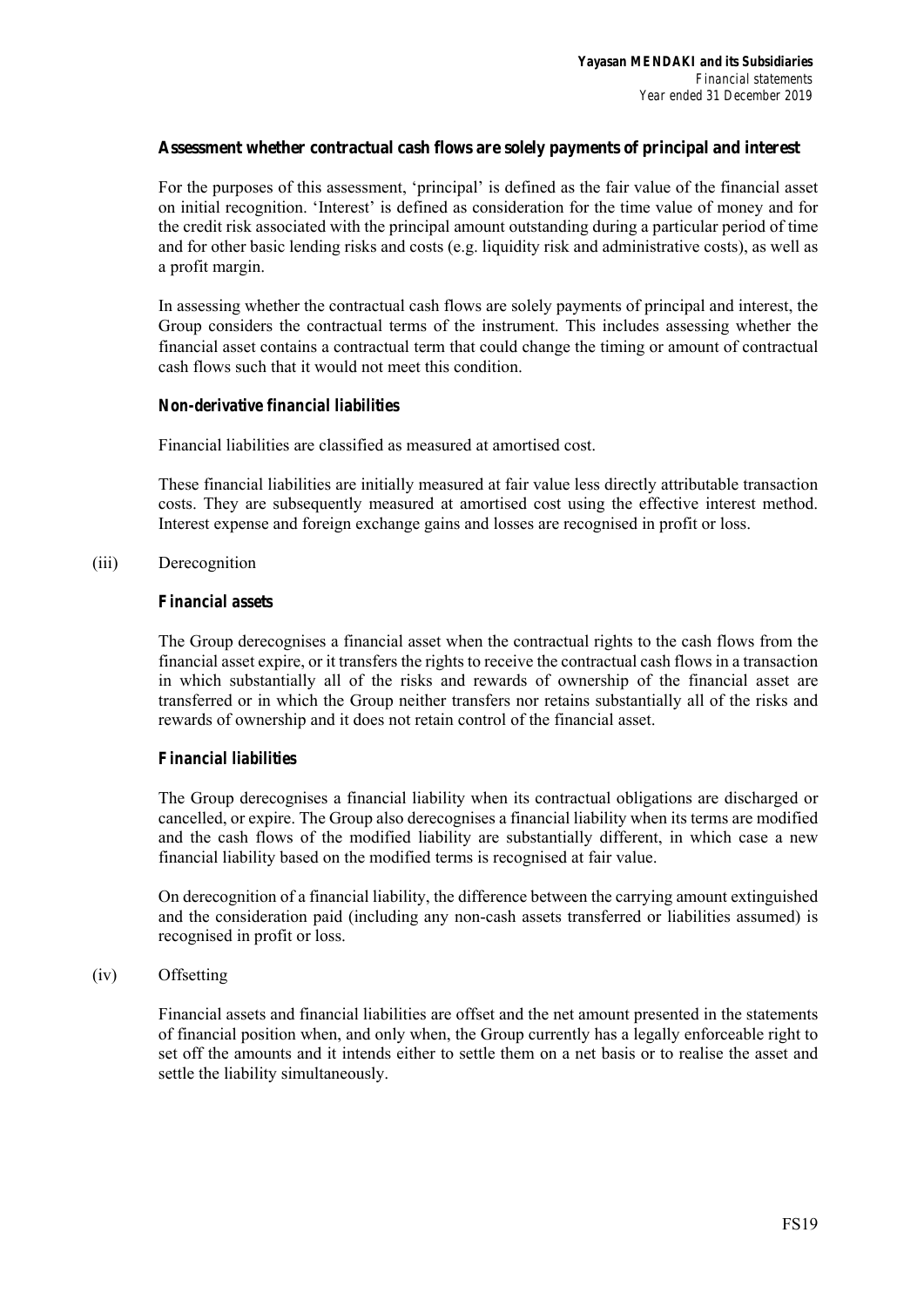(v) Cash and cash equivalents

Cash and cash equivalents comprise cash balances and short-term deposits that are subject to an insignificant risk of changes in their fair value, and are used by the Group in the management of its short-term commitments.

3.4 Property and equipment

## *Recognition and measurement*

Items of property and equipment are measured at cost less accumulated depreciation and accumulated impairment losses.

Cost includes expenditure that is directly attributable to the acquisition of the asset. The cost of self-constructed assets includes:

- the cost of materials and direct labour;
- any other costs directly attributable to bringing the assets to a working condition for their intended use;
- when the Group has an obligation to remove the asset or restore the site, an estimate of the costs of dismantling and removing the items and restoring the site on which they are located; and
- capitalised borrowing costs.

Purchased software that is integral to the functionality of the related equipment is capitalised as part of that equipment.

If significant parts of an item of property and equipment have different useful lives, they are accounted for as separate items (major components) of property and equipment.

Any gain or loss on disposal of an item of property and equipment is recognised in profit or loss.

## *Subsequent costs*

The cost of replacing a component of an item of property and equipment is recognised in the carrying amount of the item if it is probable that the future economic benefits embodied within the component will flow to the Group, and its cost can be measured reliably. The carrying amount of the replaced component is derecognised. The costs of the day-to-day servicing of property and equipment are recognised in profit or loss as incurred.

## *Depreciation*

Depreciation is based on the cost of an asset less its residual value. Significant components of individual assets are assessed and if a component has a useful life that is different from the remainder of that asset, that component is depreciated separately.

Depreciation is recognised in profit or loss on a straight-line basis over the estimated useful lives of each component of an item of property and equipment, unless it is included in the carrying amount of another asset.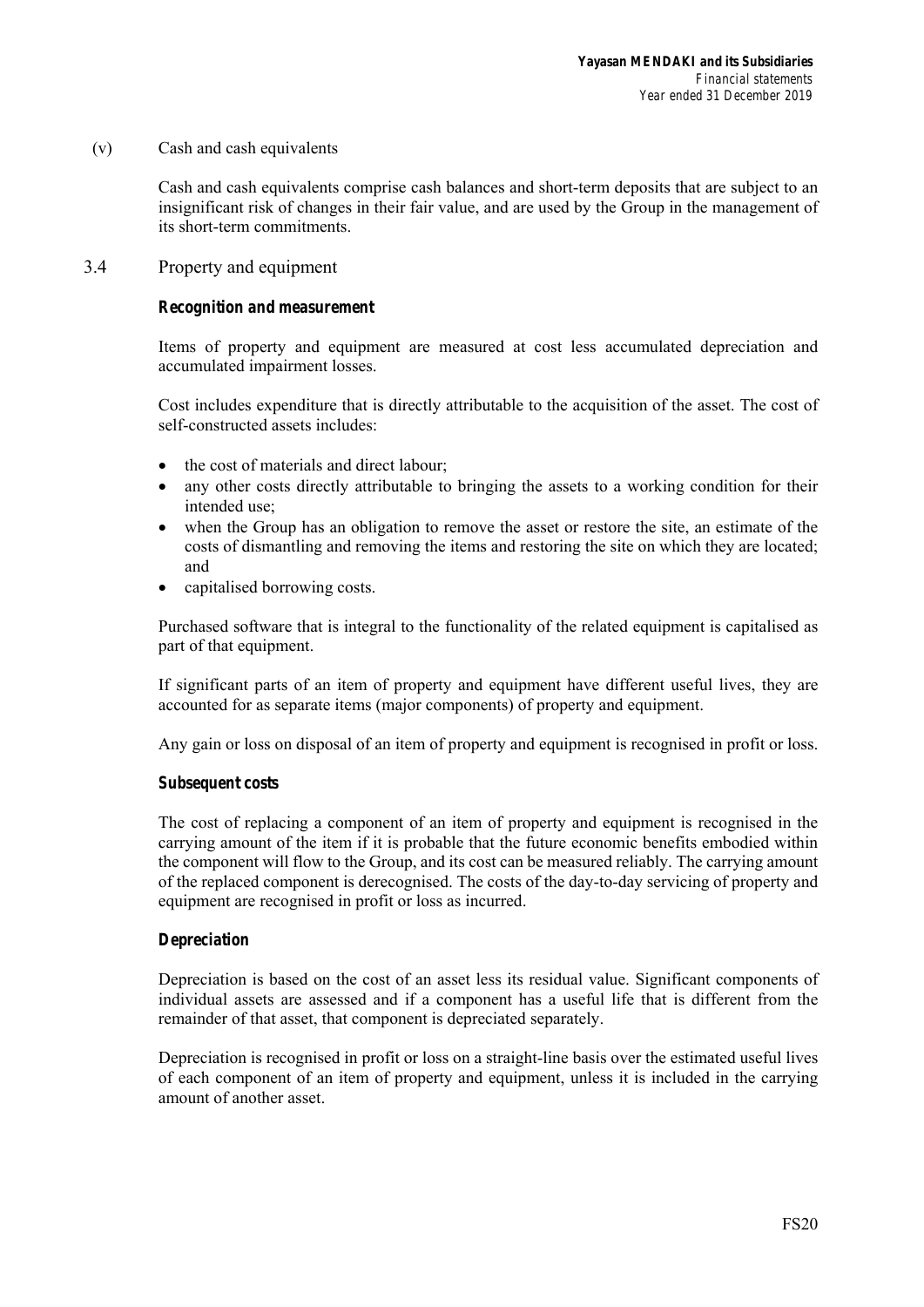Depreciation is recognised from the date that the property and equipment are installed and are ready for use, or in respect of internally constructed assets, from the date that the asset is completed and ready for use. Freehold land is not depreciated.

The estimated useful lives for the current and comparative years are as follows:

- Building 50 years
- Building improvements 5 years
- Furniture and fittings 5 years
- Office equipment 5 years
- Computer equipment  $3 \text{ years}$
- Books and materials 3-5 years
- Motor vehicles 5 years

Depreciation methods, useful lives and residual values are reviewed at the end of each reporting period and adjusted if appropriate.

## 3.5 Intangible assets

## *Recognition and measurement*

Intangible assets that are acquired by the Group and have finite useful lives are measured at cost less accumulated amortisation and accumulated impairment losses.

Subsequent expenditure is capitalised only when it increases the future economic benefits embodied in the specific asset to which it relates. All other expenditure is recognised in profit or loss as incurred.

## *Amortisation*

Amortisation is calculated over the cost of the asset, less its residual value.

Amortisation is recognised in profit or loss on a straight-line basis over the estimated useful lives of intangible assets from the date that they are available for use. The estimated useful lives for the current and comparative years are as follows:

Computer software 3 years

Amortisation method, useful lives and residual values are reviewed at the end of each reporting period and adjusted if appropriate.

3.6 Leases

The Group has applied FRS 116 using the modified retrospective approach and therefore the comparative information has not been restated and continues to be reported under FRS 17 and INT FRS 104. The details of accounting policies under FRS 17 and INT FRS 104 are disclosed separately.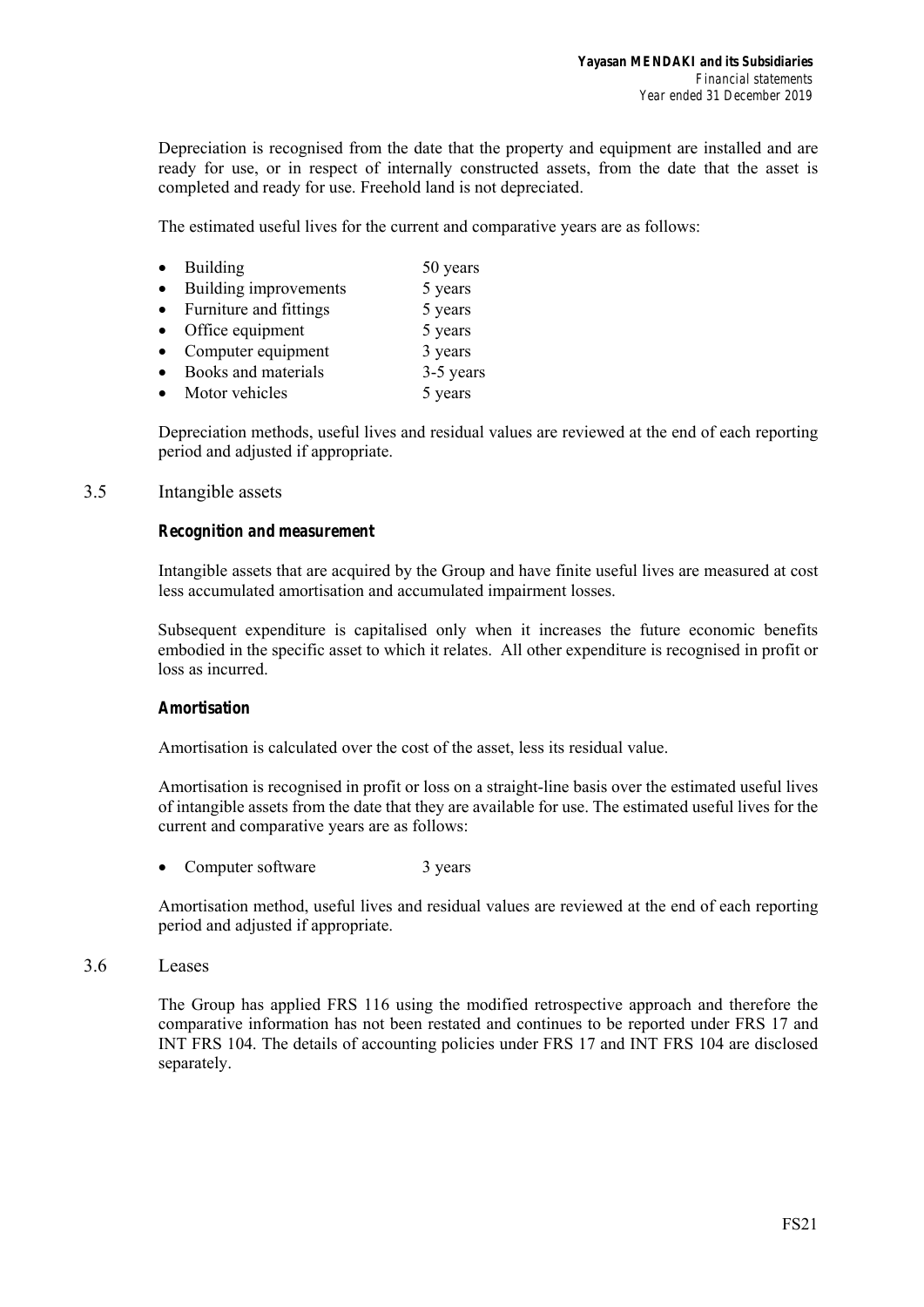## *Policy applicable from 1 January 2019*

At inception of a contract, the Group assesses whether a contract is, or contains, a lease. A contract is, or contains, a lease if the contract conveys the right to control the use of an identified asset for a period of time in exchange for consideration. To assess whether a contract conveys the right to control the use of an identified asset, the Group uses the definition of a lease in FRS 116.

This policy is applied to contracts entered into, or changed, on or after 1 January 2019.

## *As a lessee*

The Group recognises a ROU asset and a lease liability at the lease commencement date. The ROU asset is initially measured at cost, which comprises the initial amount of the lease liability adjusted for any lease payments made at or before the commencement date, plus any initial direct costs incurred and an estimate of costs to dismantle and remove the underlying asset or to restore the underlying asset or the site on which it is located, less any lease incentives received.

The ROU asset is subsequently depreciated using the straight-line method from the commencement date to the end of the lease term, unless the lease transfers ownership of the underlying asset to the Group by the end of the lease term or the cost of the ROU asset reflects that the Group will exercise a purchase option. In that case the ROU asset will be depreciated over the useful life of the underlying asset, which is determined on the same basis as those of property and equipment. In addition, the ROU asset is periodically reduced by impairment losses, if any, and adjusted for certain remeasurements of the lease liability.

The lease liability is initially measured at the present value of the lease payments that are not paid at the commencement date, discounted using the interest rate implicit in the lease or, if that rate cannot be readily determined, the Group's incremental borrowing rate. Generally, the Group uses its incremental borrowing rate as the discount rate.

The Group determines the lessee's incremental borrowing rate by obtaining interest rates from various external financing sources and makes certain adjustments to reflect the terms of the lease and type of the asset leased.

Lease payments included in the measurement of the lease liability comprise the following:

- fixed payments, including in-substance fixed payments;
- variable lease payments that depend on an index or a rate, initially measured using the index or rate as at the commencement date;
- amounts expected to be payable under a residual value guarantee; and
- the exercise price under a purchase option that the Group is reasonably certain to exercise, lease payments in an optional renewal period if the Group is reasonably certain to exercise an extension option, and penalties for early termination of a lease unless the Group is reasonably certain not to terminate early.

The lease liability is measured at amortised cost using the effective interest method. It is remeasured when there is a change in future lease payments arising from a change in an index or rate, if there is a change in the Group's estimate of the amount expected to be payable under a residual value guarantee, or if the Group changes its assessment of whether it will exercise a purchase, extension or termination option or if there is a revised in-substance fixed lease payment.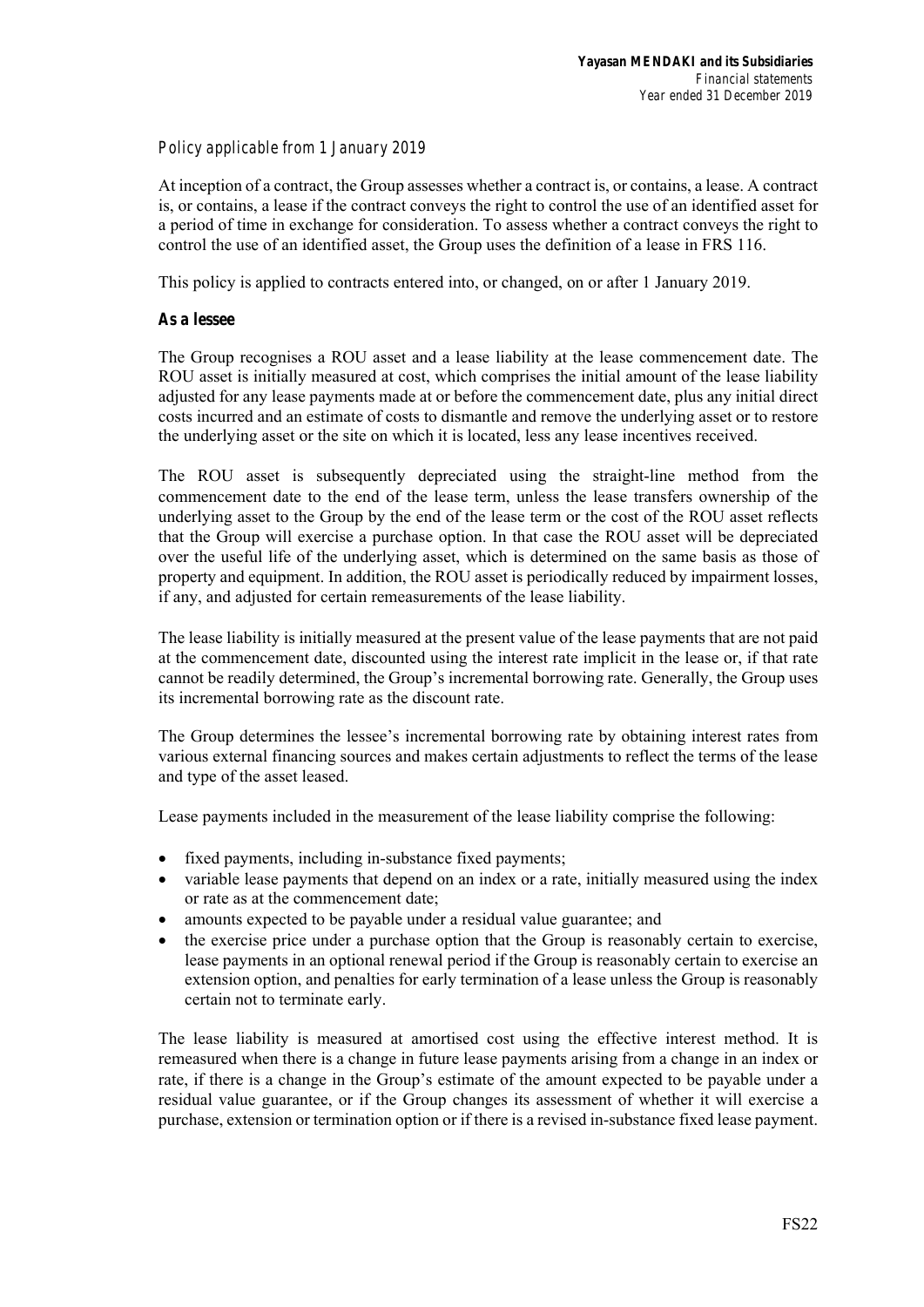When the lease liability is remeasured in this way, a corresponding adjustment is made to the carrying amount of the ROU asset, or is recorded in profit or loss if the carrying amount of the ROU asset has been reduced to zero.

### **Short-term leases and leases of low-value assets**

The Group has elected not to recognise ROU assets and lease liabilities for leases of low-value assets and short-term leases, including IT equipment. The Group recognises the lease payments associated with these leases as an expense on a straight-line basis over the lease term.

### *As a lessor*

Generally, the accounting policies applicable to a lessor in the comparative period were not different from FRS 116.

## *Policy applicable before 1 January 2019*

For contracts entered into before 1 January 2019, the Group determined whether the arrangement was or contained a lease based on the assessment of whether:

- the fulfilment of the arrangement was dependent on the use of a specific asset or assets; and
- the arrangement had conveyed a right to use the asset. An arrangement conveyed the right to use the asset if one of the following was met:
	- ‐ the purchaser had the ability or right to operate the asset while obtaining or controlling more than an insignificant amount of the output;
	- ‐ the purchaser had the ability or right to control physical access to the asset while obtaining or controlling more than an insignificant amount of the output; or
	- ‐ facts and circumstances indicated that it was remote that other parties would take more than an insignificant amount of the output, and the price per unit was neither fixed per unit of output nor equal to the current market price per unit of output.

#### *As a lessee*

The Group leases office, equipment and satellite centres under operating leases from non-related parties. Assets held under these leases were not recognised in the Group's statement of financial position. Payments made under operating leases are recognised in profit or loss on a straight-line basis over the term of the lease. Lease incentives received are recognised as an integral part of the total lease expense, over the term of the lease.

#### *As a lessor*

When the Group acted as a lessor, it determined at lease inception whether each lease was a finance lease or an operating lease.

To classify each lease, the Group made an overall assessment of whether the lease transferred substantially all of the risks and rewards incidental to ownership of the underlying asset. If this was the case, then the lease was a finance lease; if not, then it was an operating lease. As part of this assessment, the Group considered certain indicators such as whether the lease was for the major part of the economic life of the asset.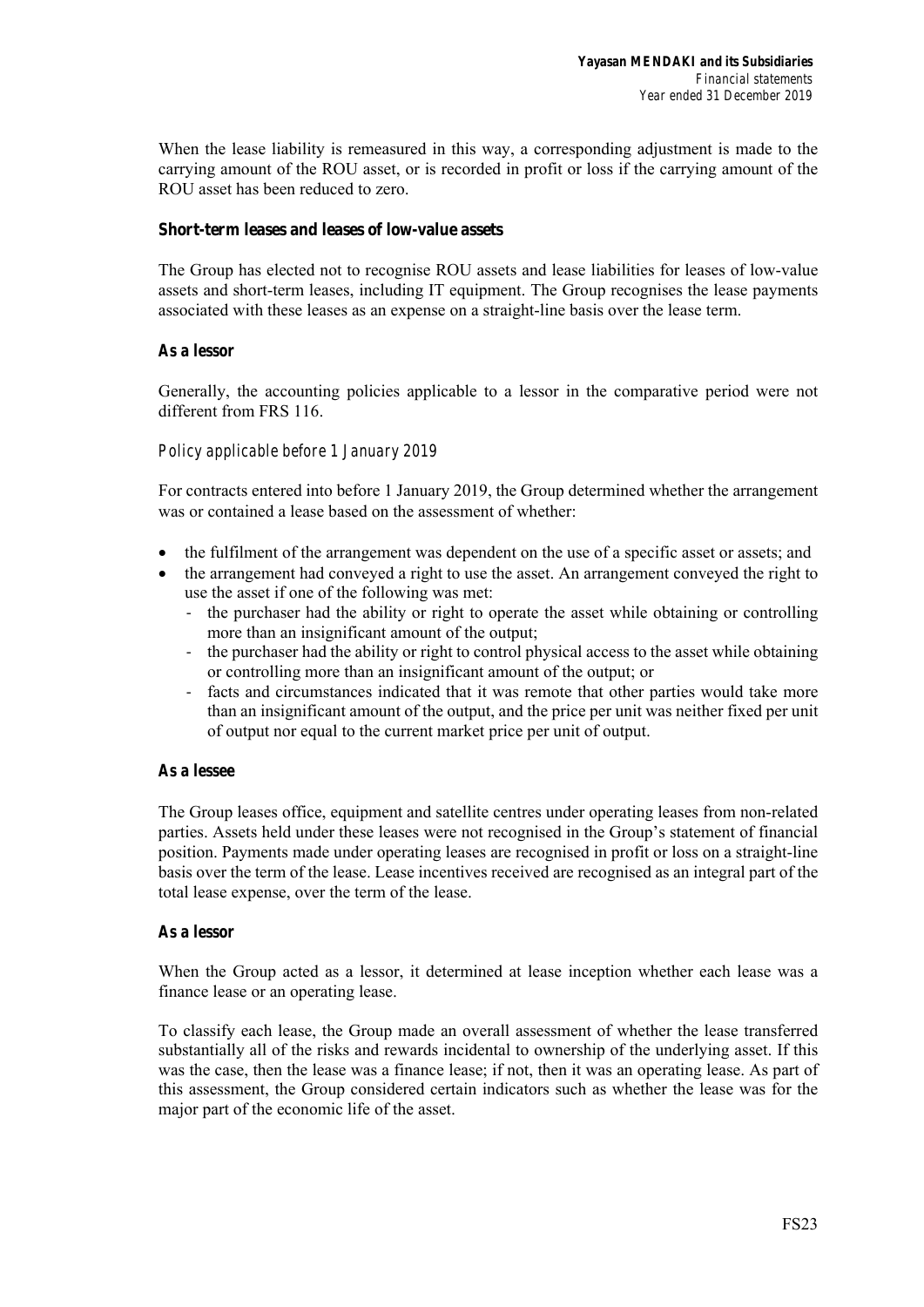Rental income from leasing of buildings is recognised on a straight-line basis over the term of the lease.

## 3.7 Impairment

### *Non-derivative financial assets*

The Group recognises loss allowances for ECLs on:

- financial assets measured at amortised costs; and
- debt investments measured at FVOCI.

Loss allowances of the Group are measured on either of the following bases:

- 12-month ECLs: these are ECLs that result from default events that are possible within the 12 months after the reporting date (or for a shorter period if the expected life of the instrument is less than 12 months); or
- Lifetime ECLs: these are ECLs that result from all possible default events over the expected life of a financial instrument.

### **Simplified approach**

The Group applies the simplified approach to provide for ECLs for all trade receivables. The simplified approach requires the loss allowance to be measured at an amount equal to lifetime ECLs.

#### **General approach**

The Group applies the general approach to provide for ECLs on all other financial instruments. Under the general approach, the loss allowance is measured at an amount equal to 12-month ECLs at initial recognition.

At each reporting date, the Group assesses whether the credit risk of a financial instrument has increased significantly since initial recognition. When credit risk has increased significantly since initial recognition, loss allowance is measured at an amount equal to lifetime ECLs.

When determining whether the credit risk of a financial asset has increased significantly since initial recognition and when estimating ECLs, the Group considers reasonable and supportable information that is relevant and available without undue cost or effort. This includes both quantitative and qualitative information and analysis, based on the Group's historical experience and informed credit assessment and includes forward-looking information.

If credit risk has not increased significantly since initial recognition or if the credit quality of the financial instruments improves such that there is no longer a significant increase in credit risk since initial recognition, loss allowance is measured at an amount equal to 12-month ECLs.

The Group considers a financial asset to be in default when:

- the borrower is unlikely to pay its credit obligations to the Group in full, without recourse by the Group to actions such as realising security (if any is held); or
- the financial asset is more than 90 days past due.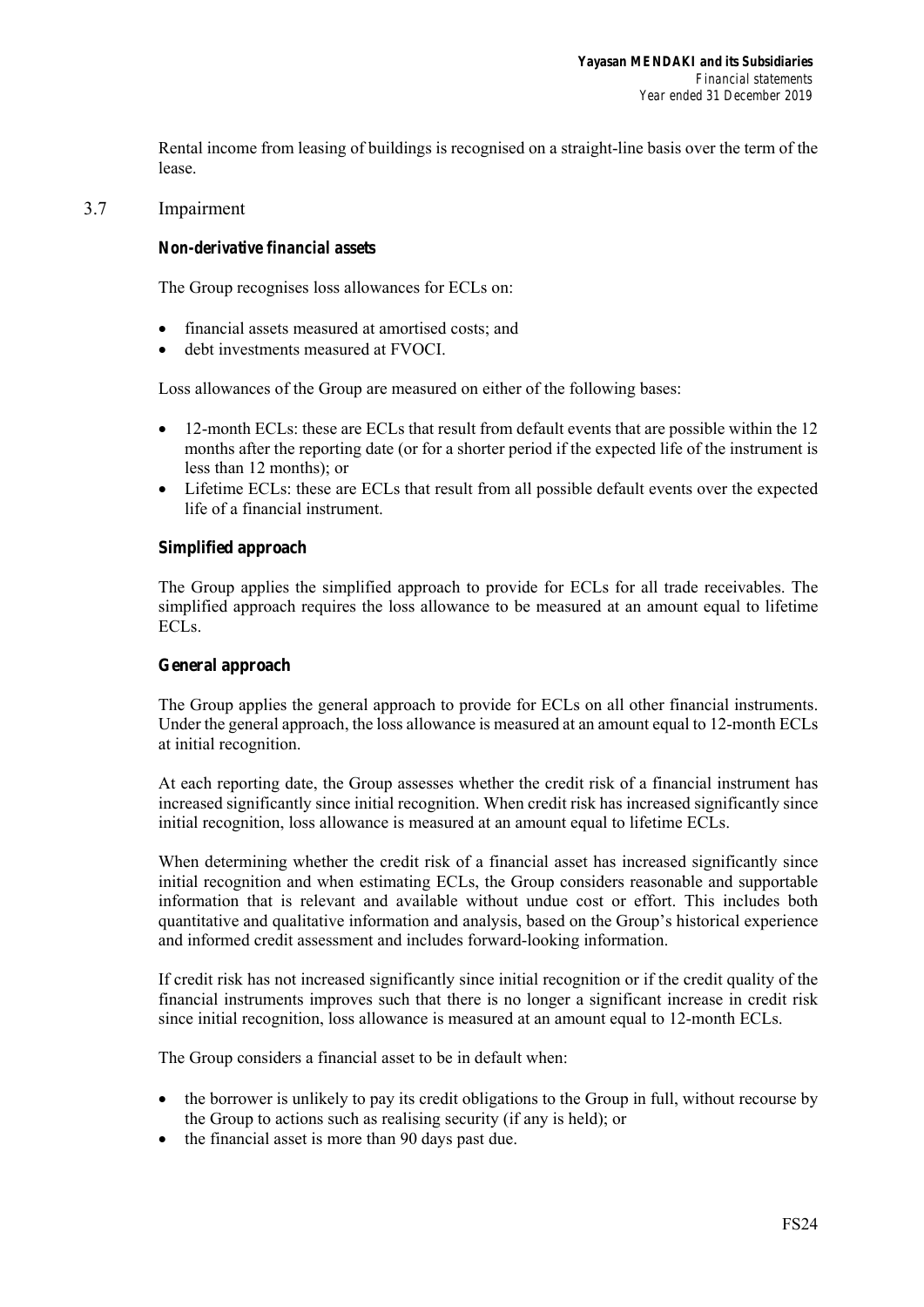The maximum period considered when estimating ECLs is the maximum contractual period over which the Group is exposed to credit risk.

## **Measurement of ECLs**

ECLs are probability-weighted estimates of credit losses. Credit losses are measured at the present value of all cash shortfalls (i.e. the difference between the cash flows due to the entity in accordance with the contract and the cash flows that the Group expects to receive). ECLs are discounted at the effective interest rate of the financial asset.

## **Credit-impaired financial assets**

At each reporting date, the Group assesses whether financial assets carried at amortised cost and debt investments at FVOCI are credit-impaired. A financial asset is 'credit-impaired' when one or more events that have a detrimental impact on the estimated future cash flows of the financial asset have occurred.

Evidence that a financial asset is credit-impaired includes the following observable data:

- significant financial difficulty of the borrower or issuer;
- a breach of contract such as a default or being more than 90 days past due;
- the restructuring of a loan or advance by the Group on terms that the Group would not consider otherwise;
- it is probable that the borrower will enter bankruptcy or other financial reorganisation; or
- the disappearance of an active market for a security because of financial difficulties.

## **Presentation of allowance for ECLs in the statement of financial position**

Loss allowances for financial assets measured at amortised cost are deducted from the gross carrying amount of these assets.

For debt investments at FVOCI, loss allowances are charged to profit or loss and recognised in OCI.

## **Write-off**

The gross carrying amount of a financial asset is written off (either partially or in full) to the extent that there is no realistic prospect of recovery. This is generally the case when the Group determines that the debtor does not have assets or sources of income that could generate sufficient cash flows to repay the amounts subject to the write-off. However, financial assets that are written off could still be subject to enforcement activities in order to comply with the Group's procedures for recovery of amounts due.

## *Associates*

An impairment loss in respect of an associate is measured by comparing the recoverable amount of the investment with its carrying amount in accordance with the requirements for non-financial assets. An impairment loss is recognised in profit or loss. An impairment loss is reversed if there has been a favourable change in the estimates used to determine the recoverable amount.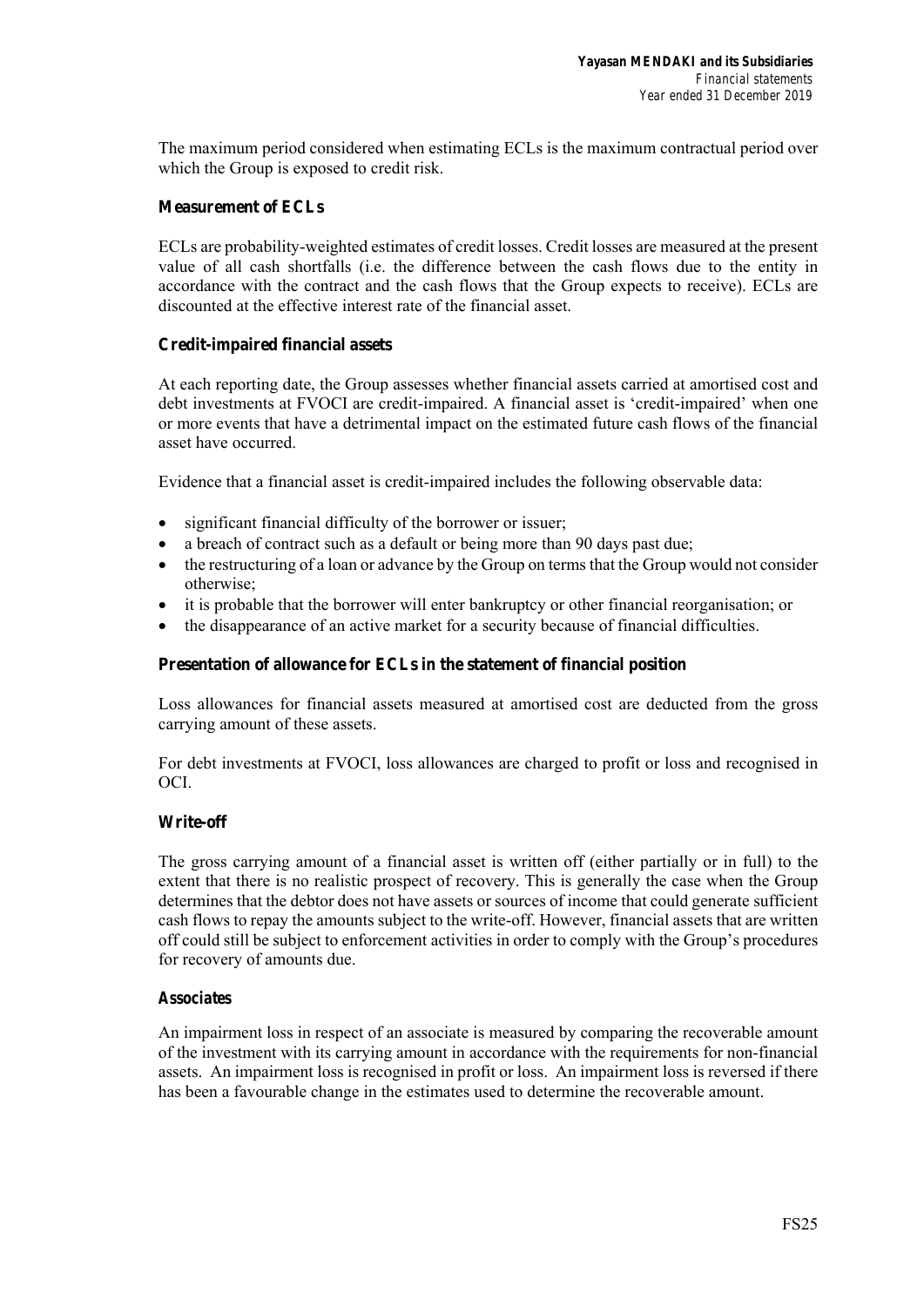## *Non-financial assets*

The carrying amounts of the Group's non-financial assets are reviewed at each reporting date to determine whether there is any indication of impairment. If any such indication exists, then the asset's recoverable amount is estimated. An impairment loss is recognised if the carrying amount of an asset or its related cash-generating unit ("CGU") exceeds its estimated recoverable amount.

The recoverable amount of an asset or CGU is the greater of its value in use and its fair value less costs to sell. In assessing value in use, the estimated future cash flows are discounted to their present value using a pre-tax discount rate that reflects current market assessments of the time value of money and the risks specific to the asset or CGU. For the purpose of impairment testing, assets that cannot be tested individually are grouped together into the smallest group of assets that generates cash inflows from continuing use that are largely independent of the cash inflows of other assets or CGU.

The Group's corporate assets do not generate separate cash inflows and are utilised by more than one CGU. Corporate assets are allocated to CGUs on a reasonable and consistent basis and tested for impairment as part of the testing of the CGU to which the corporate asset is allocated.

Impairment losses are recognised in profit or loss. Impairment losses recognised in respect of CGUs are allocated first to reduce the carrying amount of any goodwill allocated to the CGU (group of CGUs), and then to reduce the carrying amounts of the other assets in the CGU (group of CGUs) on a *pro rata* basis.

In respect of other assets, impairment losses recognised in prior periods are assessed at each reporting date for any indications that the loss has decreased or no longer exists. An impairment loss is reversed if there has been a change in the estimates used to determine the recoverable amount. An impairment loss is reversed only to the extent that the asset's carrying amount does not exceed the carrying amount that would have been determined, net of depreciation or amortisation, if no impairment loss had been recognised.

## 3.8 Employee benefits

## *Compensated absences*

A liability is made for compensated absences arising from services rendered by employees up to the reporting date. Compensated absences expected to be settled within one year arising from annual leave have been measured at their nominal amount.

## *Defined contribution plans*

A defined contribution plan is a post-employment benefit plan under which an entity pays fixed contributions into a separate entity and will have no legal or constructive obligation to pay further amounts. Obligations for contributions to defined contribution pension plans are recognised as an employee benefit expense in profit or loss in the periods during which related services are rendered by employees.

## *Short-term employee benefits*

Short-term employee benefit obligations are measured on an undiscounted basis and are expensed as the related service is provided. A liability is recognised for the amount expected to be paid under short-term cash bonus or profit-sharing plans if the Group has a present legal or constructive obligation to pay this amount as a result of past service provided by the employee, and the obligation can be estimated reliably.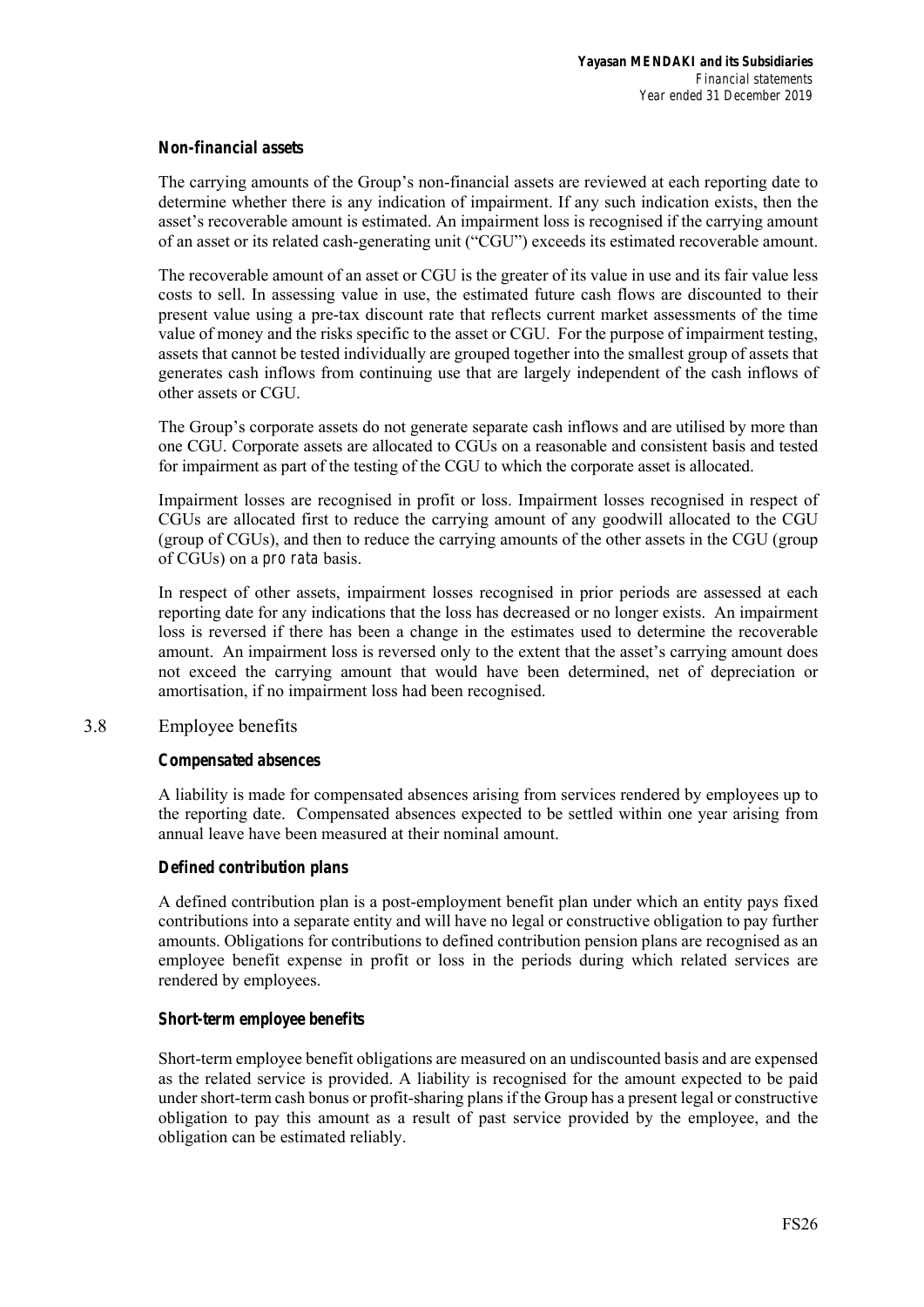## 3.9 Income

### *Donations*

Donations are recognised as and when the Group's entitlement to such income is established with certainty and the amount can be measured with sufficient reliability.

### *Investment and interest income*

Dividend income is recognised when right to receive payment is established while interest income is recognised using the effective interest method.

In calculating interest income, the effective interest rate is applied to the gross carrying amount of the asset (when the asset is not credit-impaired). However, for financial assets that have become credit-impaired subsequent to initial recognition, interest income is calculated by applying the effective interest rate to the amortised cost of the financial asset. If the asset is no longer creditimpaired, then the calculation of interest income reverts to the gross basis.

### *Income from approved projects*

Revenue is recognised when the Group satisfies a performance obligation ("PO") by transferring control of a promised service to the other party. The amount of revenue recognised is the amount of the transaction price allocated to the satisfied PO. Transaction price is the amount of consideration in the contract to which the Group expects to be entitled in exchange for transferring the promised services.

#### *Grants*

Grants are recognised initially as deferred income at fair value when there is reasonable assurance that they will be received and the Group will comply with the conditions associated with the grant.

## **Capital grants**

These grants are then recognised in profit or loss as income on a systematic basis over the useful life of the asset.

#### **Income grants**

Grants that compensate the Group for expenses incurred are recognised in profit or loss as income on a systematic basis in the same periods in which the expenses are recognised.

#### 3.10 Expenditures

All expenditures are accounted for on an accrual basis and have been classified under headings that aggregate all cost related to that activity. Costs comprise direct expenditure including direct staff costs attributable to the activity. Where costs cannot be wholly attributable to an activity, they have been apportioned on a basis consistent with the use of resources.

#### *Costs of generating funds*

These are costs associated with generating income from all sources other than from undertaking charitable activities.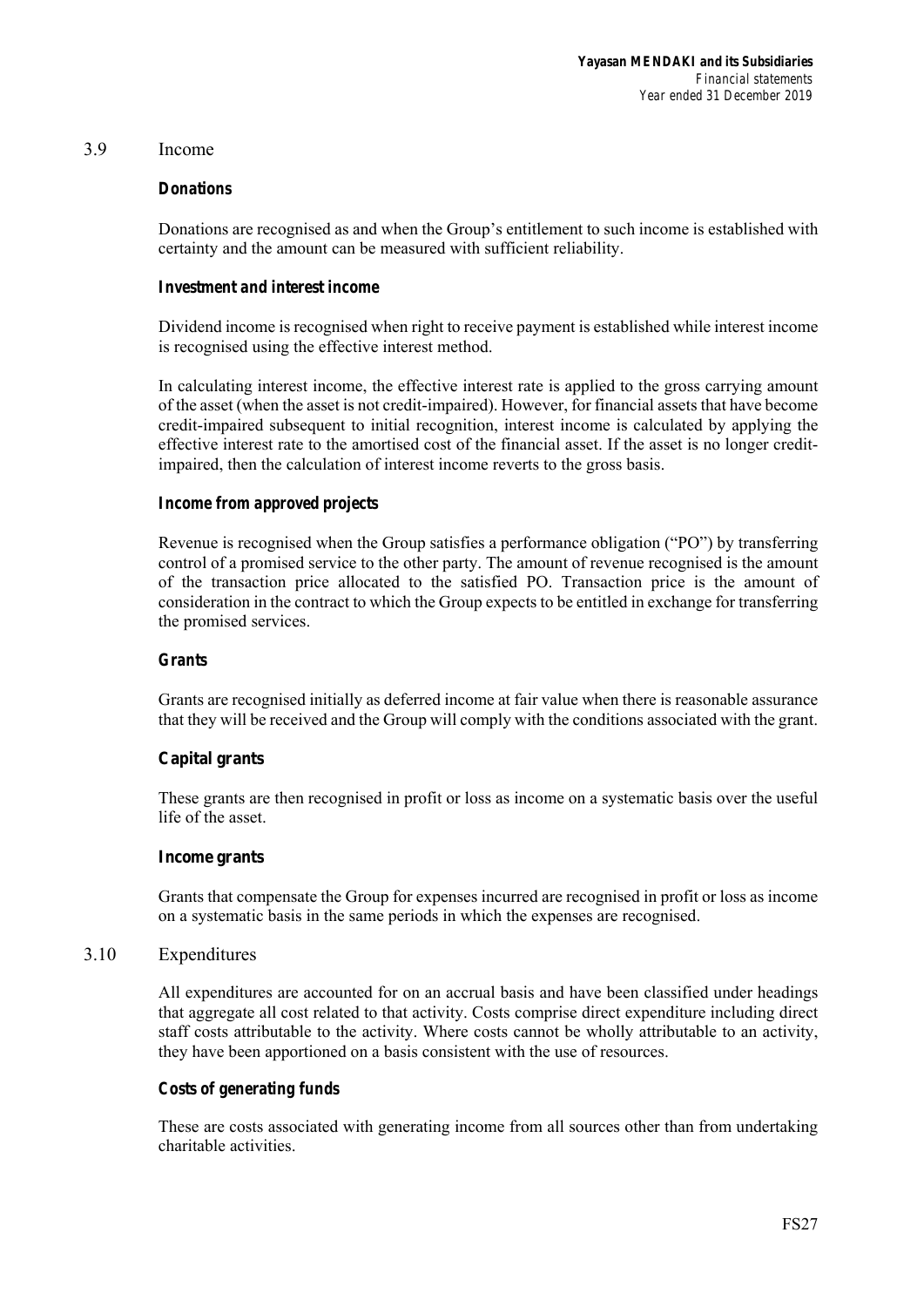## *Costs of charitable activities*

Expenditure on charitable activities comprises all the resources applied by the Group in undertaking its work to meet its charitable objectives as opposed to the cost of raising the funds to finance these activities and governance costs. Such costs include the direct costs of the charitable activities together with those support costs incurred that enable these activities to be undertaken. Those costs, where not wholly attributable, are apportioned between the categories of charitable expenditure in addition to the direct costs.

## *Support costs*

Support costs include costs related to central functions and have been allocated to the respective charitable funds based on the respective level of activities.

## *Governance costs*

Governance costs comprise all costs attributable to the general running of the Group, in providing the governance infrastructure and in ensuring public accountability. These costs include costs related to constitutional and statutory requirements.

## 3.11 Finance costs

Finance costs comprise interest expenses that are recognised in profit or loss. All borrowing costs are recognised in profit or loss using the effective interest method.

The 'effective interest rate' is the rate that exactly discounts estimated future cash payments through the expected life of the financial instrument to the amortised cost of the financial liability. In calculating interest expense, the effective interest rate is applied to the amortised cost of the liability.

## 3.12 Funds

The Group maintains unrestricted and restricted funds. Funds set up for specific purposes are classified as restricted funds. All income and expenses other than those attributable to restricted funds are recorded in the unrestricted fund's income statement.

## 3.13 Tax

Tax expense comprises current and deferred tax. Current tax and deferred tax is recognised in profit or loss except to the extent that it relates to a business combination, or items recognised directly in equity or in OCI.

The Group has determined that interest and penalties related to income taxes, including uncertain tax treatments, do not meet the definition of income taxes, and therefore accounted for them under FRS 37 *Provisions, Contingent Liabilities and Contingent Assets*.

Current tax is the expected tax payable or receivable on the taxable income or loss for the year, using tax rates enacted or substantively enacted at the reporting date, and any adjustment to tax payable in respect of previous years. The amount of current tax payable or receivable is the best estimate of the tax amount expected to be paid or received that reflects uncertainty related to income taxes, if any.

Current tax assets and liabilities are offset only if certain criteria are met.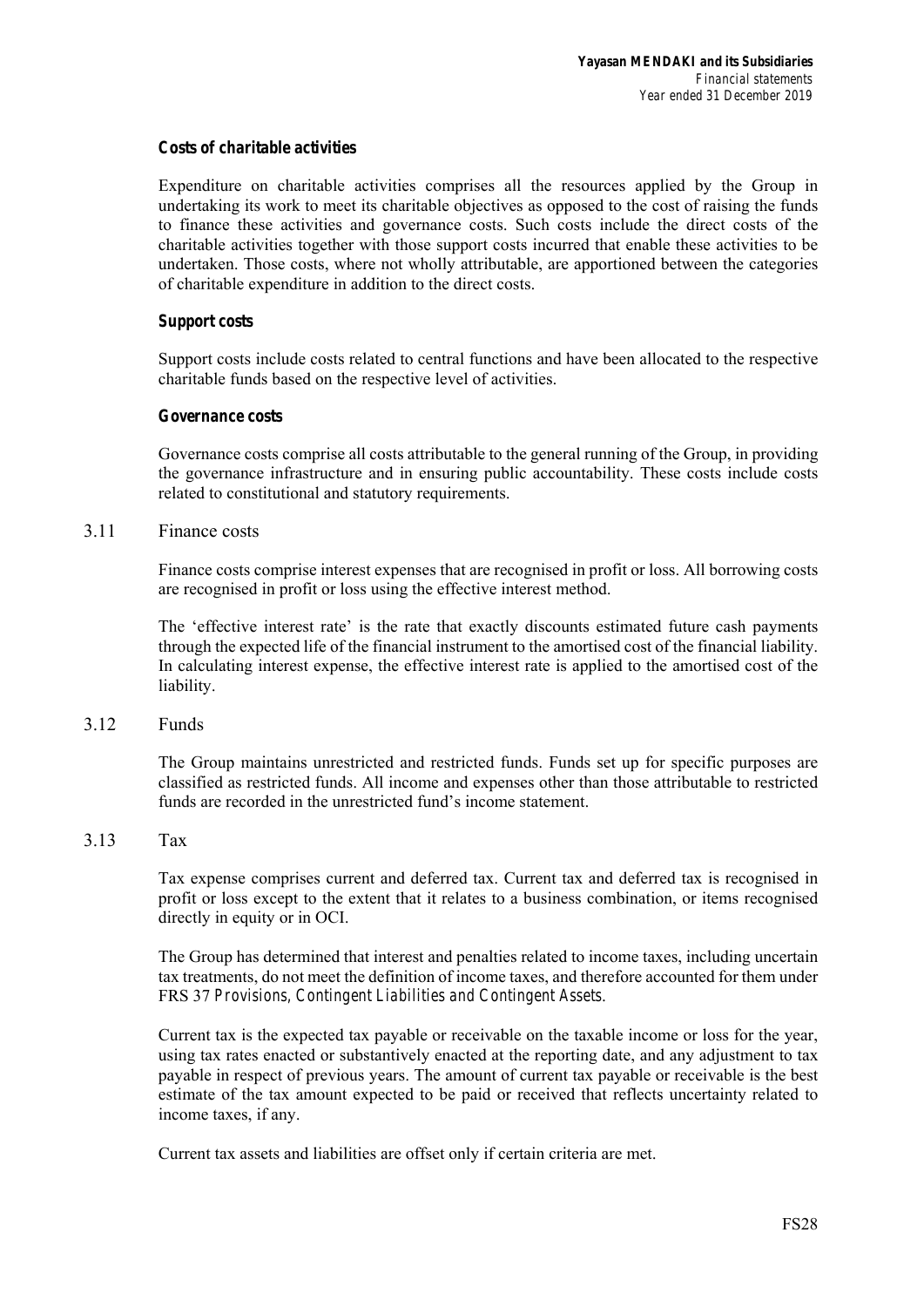Deferred tax is recognised in respect of temporary differences between the carrying amounts of assets and liabilities for financial reporting purposes and the amounts used for taxation purposes. Deferred tax is not recognised for:

- temporary differences on the initial recognition of assets or liabilities in a transaction that is not a business combination and that affects neither accounting nor taxable profit or loss; and
- temporary differences related to investments in subsidiaries and associates to the extent that the Group is able to control the timing of the reversal of the temporary difference and it is probable that they will not reverse in the foreseeable future.

The measurement of deferred taxes reflects the tax consequences that would follow the manner in which the Group expects, at the reporting date, to recover or settle the carrying amount of its assets and liabilities. Deferred tax is measured at the tax rates that are expected to be applied to temporary differences when they reverse, based on the laws that have been enacted or substantively enacted by the reporting date.

Deferred tax assets and liabilities are offset if there is a legally enforceable right to offset current tax liabilities and assets, and they relate to taxes levied by the same tax authority on the same taxable entity, or on different tax entities, but they intend to settle current tax liabilities and assets on a net basis or their tax assets and liabilities will be realised simultaneously.

Deferred tax assets are recognised for unused tax losses, unused tax credits and deductible temporary differences to the extent that it is probable that future taxable profits will be available against which they can be used. Future taxable profits are determined based on the reversal of relevant taxable temporary differences. If the amount of taxable temporary differences is insufficient to recognise a deferred tax asset in full, then future taxable profits, adjusted for reversals of existing temporary differences, are considered, based on the business plans for individual subsidiaries in the Group. Deferred tax assets are reviewed at each reporting date and are reduced to the extent that it is no longer probable that the related tax benefit will be realised; such reductions are reversed when the probability of future taxable profits improves.

Unrecognised deferred tax assets are reassessed at each reporting date and recognised to the extent that it has become probable that future taxable profits will be available against which they can be used.

## 3.14 New standards and interpretations not yet adopted

A number of new standards and interpretations and amendments to standards are effective for annual periods beginning after 1 January 2019 and earlier application is permitted; however, the Group has not early adopted the new or amended standards and interpretations in preparing these financial statements.

The following new FRSs, interpretations and amendments to FRSs are not expected to have a significant impact on the Group's consolidated financial statements and the Company's statement of financial position.

- Amendments to References to Conceptual Framework in FRS Standards;
- *Definition of a Business* (Amendments to FRS 103);
- *Definition of Material* (Amendments to FRS 1 and FRS 8);
- FRS 117 *Insurance Contracts*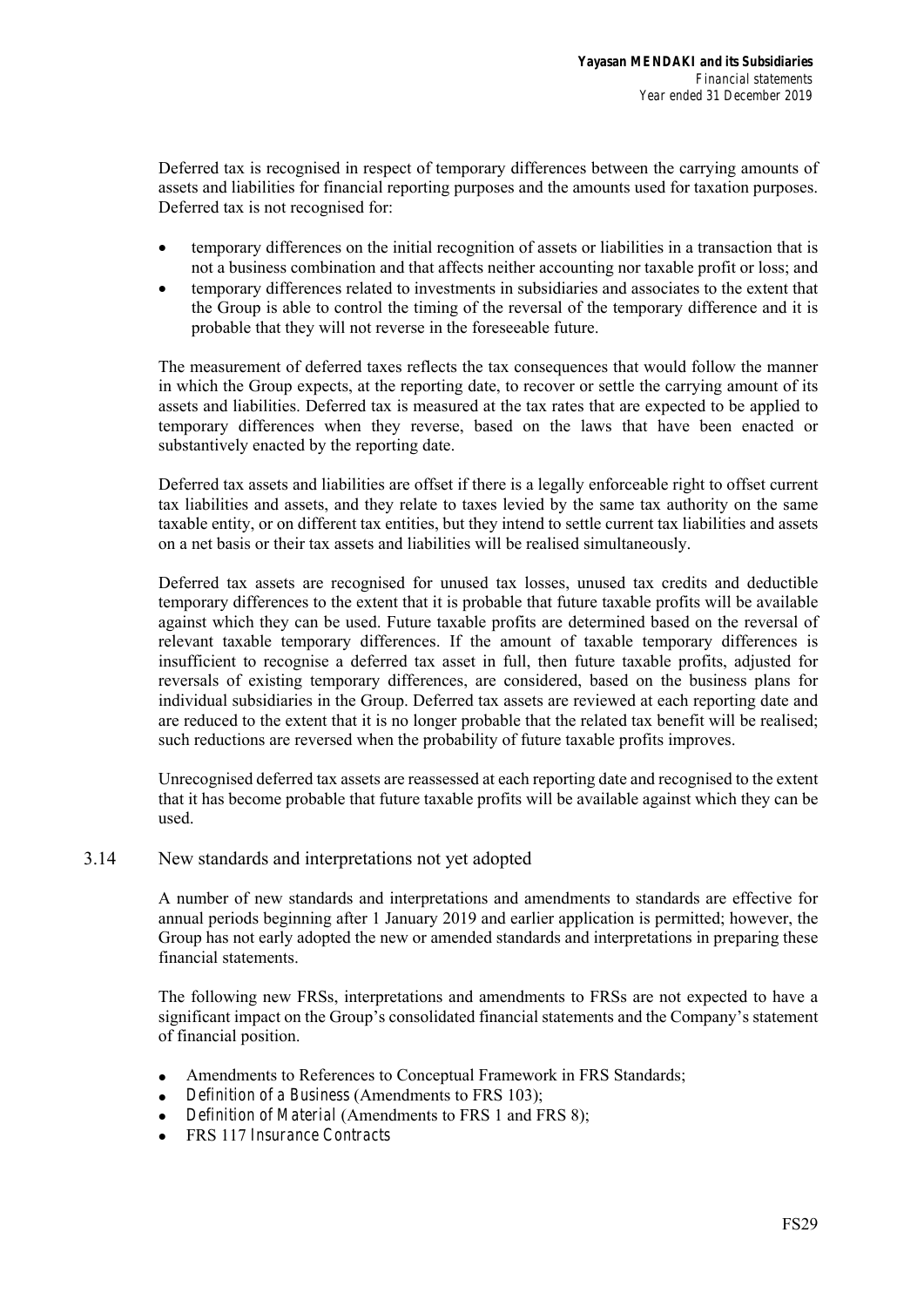#### **4Property and equipment**

|                                 | Freehold<br>land         | <b>Building</b><br>\$ | <b>Building</b><br><i>improvements</i> | <b>Furniture</b><br>and fittings | <b>Office</b><br>equipment | Computer<br>equipment | <b>Books</b> and<br>materials | <b>Motor</b><br>vehicles | <b>Construction -</b><br>in-progress | <b>Total</b> |
|---------------------------------|--------------------------|-----------------------|----------------------------------------|----------------------------------|----------------------------|-----------------------|-------------------------------|--------------------------|--------------------------------------|--------------|
| Group                           |                          |                       |                                        |                                  |                            |                       |                               |                          |                                      |              |
| Cost                            |                          |                       |                                        |                                  |                            |                       |                               |                          |                                      |              |
| At 1 January 2018               | 11,243,364               | 4,425,528             | 4,052,394                              | 820,466                          | 723,040                    | 4,310,512             | 400,820                       | 184,341                  |                                      | 26,160,465   |
| Additions                       |                          |                       | 668,297                                | 16,633                           | 43,751                     | 249,910               | 24,500                        |                          | 530,112                              | 1,533,203    |
| Disposals/write-offs            |                          |                       | (183,066)                              |                                  | (293, 023)                 | (179, 394)            |                               | (55,290)                 |                                      | (710, 773)   |
| At 31 December 2018             | 11,243,364               | 4,425,528             | 4,537,625                              | 837,099                          | 473,768                    | 4,381,028             | 425,320                       | 129,051                  | 530,112                              | 26,982,895   |
| Additions                       |                          |                       | 1,072,095                              | 37,929                           | 31,317                     | 226,540               | 32,200                        |                          |                                      | 1,400,081    |
| Disposals/write-offs            |                          |                       |                                        |                                  |                            | (55, 127)             | (24, 817)                     |                          |                                      | (79, 944)    |
| Reclassification                |                          |                       | 519,165                                |                                  |                            |                       |                               |                          | (519, 165)                           |              |
| At 31 December 2019             | 11,243,364               | 4,425,528             | 6,128,885                              | 875,028                          | 505,085                    | 4,552,441             | 432,703                       | 129,051                  | 10,947                               | 28,303,032   |
|                                 |                          |                       |                                        |                                  |                            |                       |                               |                          |                                      |              |
| <b>Accumulated depreciation</b> |                          |                       |                                        |                                  |                            |                       |                               |                          |                                      |              |
| At 1 January 2018               | $\overline{\phantom{0}}$ | 1,175,168             | 3,515,902                              | 793,941                          | 697,964                    | 3,988,381             | 344,162                       | 133,349                  | $\overline{\phantom{0}}$             | 10,648,867   |
| Depreciation for the year       |                          | (754, 742)            | 339,318                                | 13,510                           | 12,676                     | 242,583               | 39,874                        | 10,547                   | $\overline{\phantom{m}}$             | (96, 234)    |
| Disposals/write-offs            |                          |                       | (183,066)                              |                                  | (293, 023)                 | (179, 394)            |                               | (55,290)                 | $\overline{\phantom{0}}$             | (710, 773)   |
| At 31 December 2018             | $\overline{\phantom{0}}$ | 420,426               | 3,672,154                              | 807,451                          | 417,617                    | 4,051,570             | 384,036                       | 88,606                   | $\overline{\phantom{0}}$             | 9,841,860    |
| Depreciation for the year       |                          | 88,511                | 312,437                                | 15,320                           | 19,698                     | 222,401               | 28,887                        | 10,548                   | $\overline{\phantom{0}}$             | 697,802      |
| Disposals/write-offs            |                          |                       |                                        |                                  |                            | (55, 127)             | (24, 817)                     |                          |                                      | (79, 944)    |
| At 31 December 2019             |                          | 508,937               | 3,984,591                              | 822,771                          | 437,315                    | 4,218,844             | 388,106                       | 99,154                   | $\overline{\phantom{0}}$             | 10,459,718   |
| <b>Carrying amounts</b>         |                          |                       |                                        |                                  |                            |                       |                               |                          |                                      |              |
| At 1 January 2018               | 11,243,364               | 3,250,360             | 536,492                                | 26,525                           | 25,076                     | 322,131               | 56,658                        | 50,992                   |                                      | 15,511,598   |
| At 31 December 2018             | 11,243,364               | 4,005,102             | 865,471                                | 29,648                           | 56,151                     | 329,458               | 41,284                        | 40,445                   | 530,112                              | 17,141,035   |
| At 31 December 2019             | 11,243,364               | 3,916,591             | 2,144,294                              | 52,257                           | 67,770                     | 333,597               | 44,597                        | 29,897                   | 10,947                               | 17,843,314   |

At 31 December 2019, land and building with carrying amount of \$15,159,955 (2018: \$15,248,466) is pledged as security to secure bank borrowings (see note 22).

In prior year, a valuation on the land and building was carried out by an independent valuer to estimate the allocation of value between freehold land and building. Arising from this exercise, depreciation amount was re-estimated.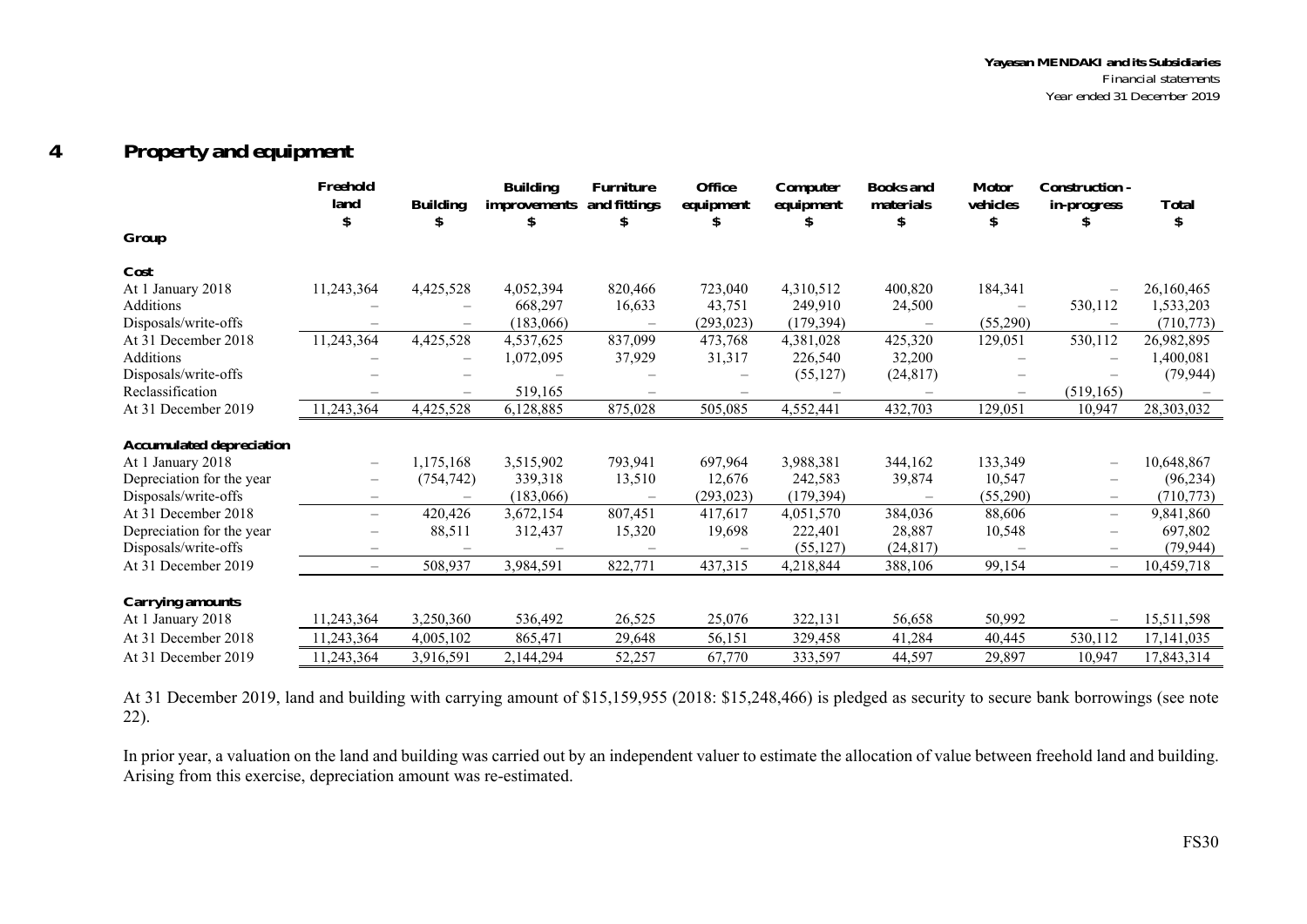|                                 | <b>Building</b><br>improvements<br>S | <b>Furniture</b><br>and fittings<br>\$ | <b>Office</b><br>equipment<br>S | Computer<br>equipment | <b>Books</b> and<br>materials<br>\$ | <b>Motor</b><br>vehicles<br>\$ | <b>Construction</b><br>-in-progress<br>ж | <b>Total</b><br>\$ |
|---------------------------------|--------------------------------------|----------------------------------------|---------------------------------|-----------------------|-------------------------------------|--------------------------------|------------------------------------------|--------------------|
| Company                         |                                      |                                        |                                 |                       |                                     |                                |                                          |                    |
| Cost                            |                                      |                                        |                                 |                       |                                     |                                |                                          |                    |
| At 1 January 2018               | 3,085,765                            | 720,396                                | 670,589                         | 3,759,993             | 108,120                             | 184,341                        |                                          | 8,529,204          |
| Additions                       | 668,297                              | 15,383                                 | 43,751                          | 148,145               |                                     |                                | 530,112                                  | 1,405,688          |
| Disposals/write-offs            | (183,066)                            |                                        | (293, 023)                      | (179, 394)            | $\overline{\phantom{0}}$            | (55,290)                       |                                          | (710, 773)         |
| At 31 December 2018             | 3,570,996                            | 735,779                                | 421,317                         | 3,728,744             | 108,120                             | 129,051                        | 530,112                                  | 9,224,119          |
| Additions                       | 1,072,095                            | 37,929                                 | 26,369                          | 203,829               |                                     |                                |                                          | 1,340,222          |
| Disposals/write-offs            |                                      |                                        |                                 | (55, 127)             | (24, 817)                           |                                |                                          | (79, 944)          |
| Reclassification                | 519,165                              |                                        |                                 |                       |                                     |                                | (519, 165)                               |                    |
| At 31 December 2019             | 5,162,256                            | 773,708                                | 447,686                         | 3,877,446             | 83,303                              | 129,051                        | 10,947                                   | 10,484,397         |
| <b>Accumulated depreciation</b> |                                      |                                        |                                 |                       |                                     |                                |                                          |                    |
| At 1 January 2018               | 2,793,020                            | 707,408                                | 658,505                         | 3,520,431             | 85,167                              | 133,349                        | $\overline{\phantom{0}}$                 | 7,897,880          |
| Depreciation for the year       | 149,445                              | 5,176                                  | 8,452                           | 167,502               | 8,596                               | 10,547                         | $\qquad \qquad -$                        | 349,718            |
| Disposals/write-offs            | (183,066)                            |                                        | (293, 023)                      | (179, 394)            |                                     | (55,290)                       | $\qquad \qquad -$                        | (710, 773)         |
| At 31 December 2018             | 2,759,399                            | 712,584                                | 373,934                         | 3,508,539             | 93,763                              | 88,606                         | $\overline{\phantom{0}}$                 | 7,536,825          |
| Depreciation for the year       | 261,859                              | 10,911                                 | 15,035                          | 155,240               | 8,604                               | 10,548                         | $\qquad \qquad -$                        | 462,197            |
| Disposals/write-offs            |                                      |                                        |                                 | (55, 127)             | (24, 817)                           |                                | $\overline{\phantom{m}}$                 | (79, 944)          |
| At 31 December 2019             | 3,021,258                            | 723,495                                | 388,969                         | 3,608,652             | 77,550                              | 99,154                         | $\overline{\phantom{0}}$                 | 7,919,078          |
| <b>Carrying amounts</b>         |                                      |                                        |                                 |                       |                                     |                                |                                          |                    |
| At 1 January 2018               | 292,745                              | 12,988                                 | 12,084                          | 239,562               | 22,953                              | 50,992                         | $\overbrace{\phantom{1232211}}$          | 631,324            |
| At 31 December 2018             | 811,597                              | 23,195                                 | 47,383                          | 220,205               | 14,357                              | 40,445                         | 530,112                                  | 1,687,294          |
| At 31 December 2019             | 2,140,998                            | 50,213                                 | 58,717                          | 268,794               | 5,753                               | 29,897                         | 10,947                                   | 2,565,319          |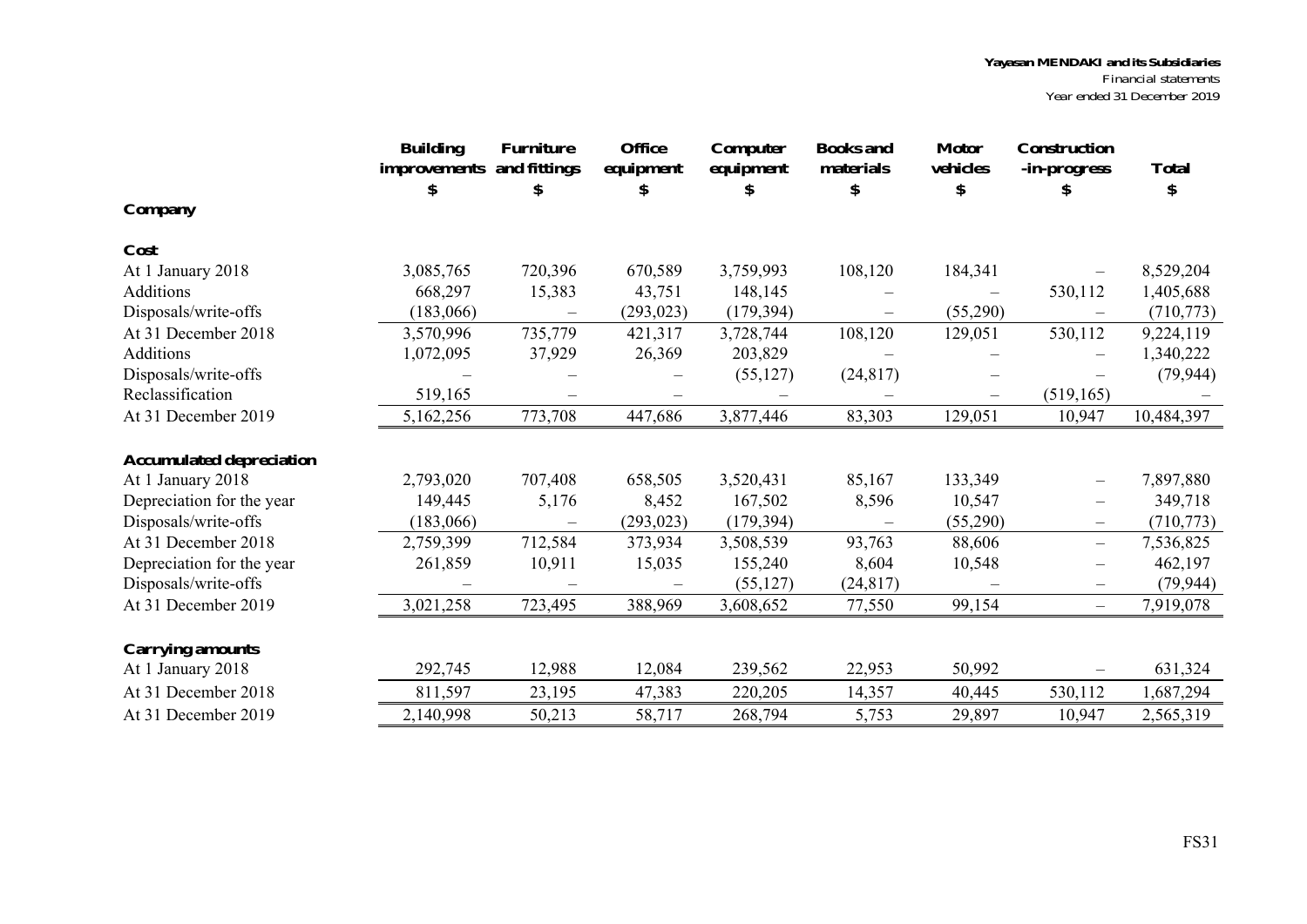# **5 Right-of-use assets**

| Group                                           | <b>Buildings</b><br>5 | <b>IT</b> equipment | <b>Total</b><br>\$ |
|-------------------------------------------------|-----------------------|---------------------|--------------------|
| At 1 January 2019                               |                       |                     |                    |
| Recognition of ROU asset on initial application |                       |                     |                    |
| of FRS $116$                                    | 1,336,831             | 109,933             | 1,446,764          |
| Adjusted balance at 1 January 2019              | 1,336,831             | 109,933             | 1,446,764          |
| Additions                                       | 124,396               | 36,486              | 160,882            |
| Depreciation for the year                       | (371, 159)            | (38, 384)           | (409, 543)         |
| At 31 December 2019                             | 1,090,068             | 108,035             | 1,198,103          |
| Company                                         |                       |                     |                    |
| At 1 January 2019                               |                       |                     |                    |
| Recognition of ROU asset on initial application |                       |                     |                    |
| of FRS $116$                                    | 1,336,831             | 47,294              | 1,384,125          |
| Adjusted balance at 1 January 2019              | 1,336,831             | 47,294              | 1,384,125          |
| Additions                                       | 124,396               | 36,486              | 160,882            |
| Depreciation for the year                       | (371, 159)            | (22, 044)           | (393, 203)         |
| At 31 December 2019                             | 1,090,068             | 61,736              | 1,151,804          |

The leases for buildings typically run for a period of 1 to 3 years with options to renew the lease for an additional period of the same duration after the end of the contract term. The Group also leases IT equipment with lease terms of 3 to 5 years, with options to renew the lease for 1 year at the end of the lease term. The Group has determined that it is not reasonably certain to exercise the renewal options.

## **6 Intangibles**

| Cost<br>At 1 January 2018<br>1,619,167<br>Additions<br>447,743<br>At 31 December 2018<br>2,066,910<br>Additions<br>142,767<br>At 31 December 2019<br>2,209,677<br><b>Accumulated amortisation</b><br>1,209,415<br>At 1 January 2018<br>Amortisation charge<br>337,100<br>At 31 December 2018<br>1,546,515<br>Amortisation charge<br>283,171<br>At 31 December 2019<br>1,829,686<br><b>Carrying amounts</b><br>409,752<br>At 1 January 2018<br>At 31 December 2018<br>520,395<br>At 31 December 2019<br>379,991 | <b>Group and Company</b> | Computer<br>software<br>\$ |
|----------------------------------------------------------------------------------------------------------------------------------------------------------------------------------------------------------------------------------------------------------------------------------------------------------------------------------------------------------------------------------------------------------------------------------------------------------------------------------------------------------------|--------------------------|----------------------------|
|                                                                                                                                                                                                                                                                                                                                                                                                                                                                                                                |                          |                            |
|                                                                                                                                                                                                                                                                                                                                                                                                                                                                                                                |                          |                            |
|                                                                                                                                                                                                                                                                                                                                                                                                                                                                                                                |                          |                            |
|                                                                                                                                                                                                                                                                                                                                                                                                                                                                                                                |                          |                            |
|                                                                                                                                                                                                                                                                                                                                                                                                                                                                                                                |                          |                            |
|                                                                                                                                                                                                                                                                                                                                                                                                                                                                                                                |                          |                            |
|                                                                                                                                                                                                                                                                                                                                                                                                                                                                                                                |                          |                            |
|                                                                                                                                                                                                                                                                                                                                                                                                                                                                                                                |                          |                            |
|                                                                                                                                                                                                                                                                                                                                                                                                                                                                                                                |                          |                            |
|                                                                                                                                                                                                                                                                                                                                                                                                                                                                                                                |                          |                            |
|                                                                                                                                                                                                                                                                                                                                                                                                                                                                                                                |                          |                            |
|                                                                                                                                                                                                                                                                                                                                                                                                                                                                                                                |                          |                            |
|                                                                                                                                                                                                                                                                                                                                                                                                                                                                                                                |                          |                            |
|                                                                                                                                                                                                                                                                                                                                                                                                                                                                                                                |                          |                            |
|                                                                                                                                                                                                                                                                                                                                                                                                                                                                                                                |                          |                            |
|                                                                                                                                                                                                                                                                                                                                                                                                                                                                                                                |                          |                            |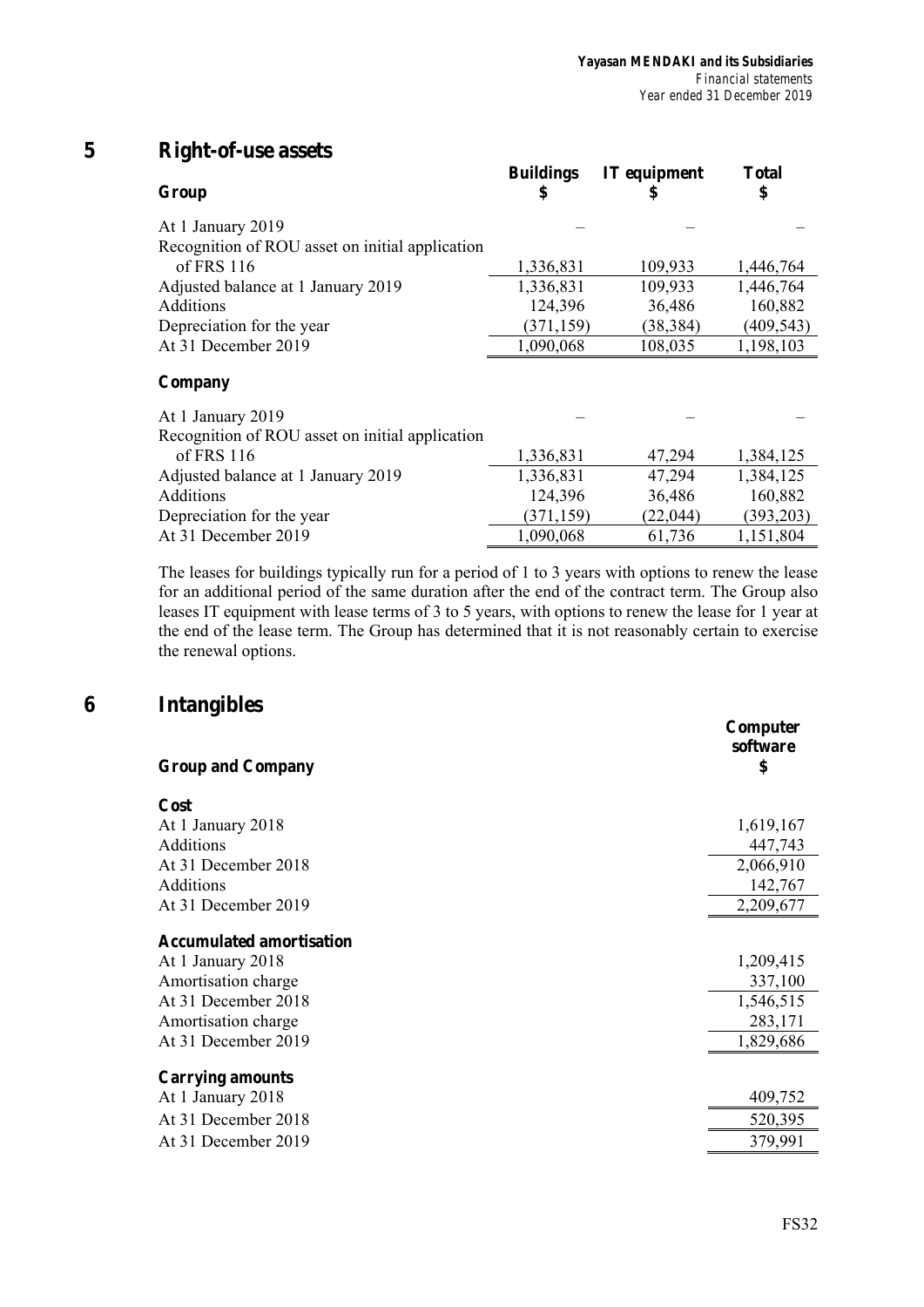## **7 Investment in subsidiaries**

|                                 |            | Company    |  |  |
|---------------------------------|------------|------------|--|--|
|                                 | 2019<br>\$ | 2018<br>\$ |  |  |
| Unquoted equity shares, at cost | 809,000    | 809,000    |  |  |
| Loan to a subsidiary            | 10,000,000 | 10,000,000 |  |  |
|                                 | 10,809,000 | 10,809,000 |  |  |

The loan to a subsidiary is interest free and forms part of the Company's net investment in the subsidiary. The loan is unsecured and settlement is neither planned nor likely to occur in the foreseeable future.

The Company has appointed Mdm Zuraidah Abdullah to the Board of Directors of the subsidiaries. Details of the subsidiaries, incorporated in Singapore, are as follows:

| Name of subsidiaries                                                                    | <b>Principal activities</b>                                                                                                                                                                   | <b>Ownership interest</b> |                       |  |
|-----------------------------------------------------------------------------------------|-----------------------------------------------------------------------------------------------------------------------------------------------------------------------------------------------|---------------------------|-----------------------|--|
|                                                                                         |                                                                                                                                                                                               | 2019<br>$\frac{6}{9}$     | 2018<br>$\frac{6}{9}$ |  |
| <b>SENSE College Pte Ltd</b>                                                            | To promote the economic development<br>of the Malay/Muslim community in<br>Singapore. The subsidiary was dormant<br>during the year.                                                          | 100                       | 100                   |  |
| <b>MENDAKI</b> Social<br><b>Enterprise Network</b><br>Singapore Pte Ltd<br>$("MSPL")^*$ | Provision of employment services, skills<br>training programme, social enterprise,<br>research, advisory, organising seminars<br>and conferences and all activities<br>relating to publishing | 100                       | 100                   |  |

*\** MSPL is wholly-owned by SENSE College Pte Ltd.

## **8 Interest in associate**

In October 2015, the Company entered into a memorandum of understanding ("MOU"), together with Chinese Development Assistance Council, Singapore Indian Development Association and the Eurasian Association (together Self-Help Groups ("SHGs")), to incorporate Self Help Groups Student Care Limited ("SHGSCL").

The objective of setting up the associate is for the SHGs to jointly operate student care centres in schools that serve students from all races.

SHGSCL's mandate is to provide educational and family related support services to students from low income families. Programmes to be conducted by SHGSCL will be inclusive and multi-racial.

SHGSCL is a company limited by guarantee. The Company has appointed Mr Sallim Abdul Kadir and Mdm Zuraidah Abdullah to the Board of Directors of SHGSCL. The Company is entitled to 25% of total voting rights at the Board of Directors meetings of SHGSCL.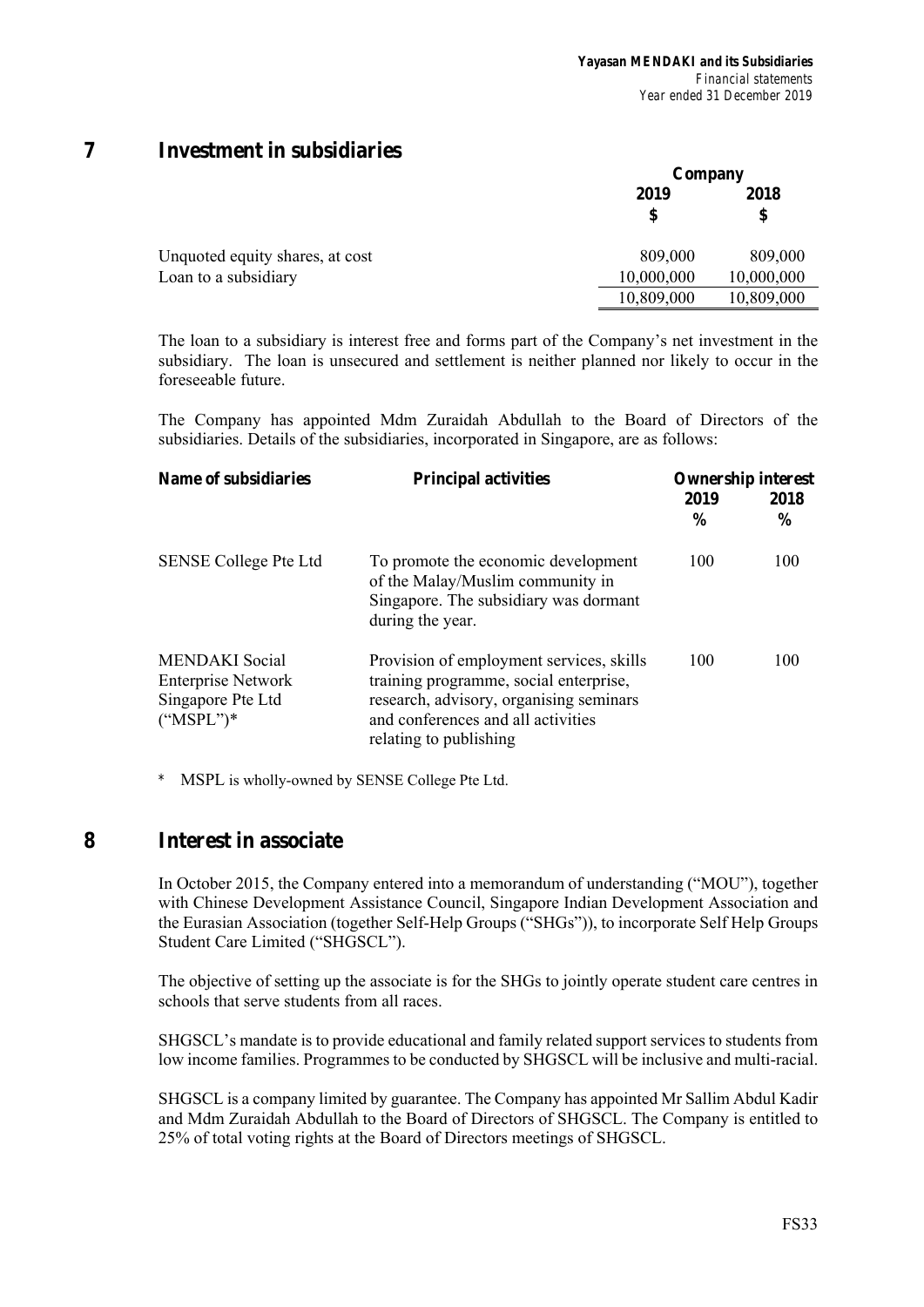Management has exercised judgement in determining the extent of its significant influence over SHGSCL, and concluded that the Company has significant influence over SHGSCL. Accordingly, SHGSCL is accounted for as an associate in the consolidated financial statements of the Group.

Details of the associate are as follows:

| <b>Name</b>   | <b>Principal activities</b>                                  | <b>Place of</b><br>incorporation | <b>Voting</b><br>rights held |                       |  |
|---------------|--------------------------------------------------------------|----------------------------------|------------------------------|-----------------------|--|
|               |                                                              |                                  | 2019<br>$\frac{6}{9}$        | 2018<br>$\frac{6}{9}$ |  |
| <b>SHGSCL</b> | Operate school based<br>student care centres in<br>Singapore | Singapore                        | 25                           | 25                    |  |

The summarised financial information of the associate which is prepared in accordance with FRS is as follows:

|                                                             | 2019          | 2018          |
|-------------------------------------------------------------|---------------|---------------|
|                                                             | \$            | \$            |
| Statement of comprehensive income                           |               |               |
| Revenue                                                     | 10,090,010    | 6,781,143     |
| Profit/(loss) and total comprehensive income for the year   | 637,960       | (150, 627)    |
| Statement of financial position                             |               |               |
| Non-current assets                                          | 665,436       | 396,547       |
| Current assets                                              | 6,025,067     | 5,035,129     |
| Non-current liabilities                                     | (5, 131, 352) |               |
| Current liabilities                                         | (2,677,777)   | (7, 188, 262) |
| Net deficit                                                 | (1, 118, 626) | (1,756,586)   |
|                                                             |               |               |
| Interest in net assets of investee at beginning of the year | (439, 146)    | (401, 490)    |
| Share of total comprehensive income                         | 159,490       | (37, 656)     |
| Interest in net assets of investee at end of the year       | (279, 656)    | (439, 146)    |
| Loan to associate                                           | 1,250,000     | 1,250,000     |
|                                                             | 970,344       | 810,854       |

The Memorandum of Association of SHGSCL prohibits the Company, together with other SHGs, from obtaining any variable returns in the form of profits, dividends, or residual interest in net assets in the event of liquidation or winding-down.

The Group's financial statements include its share of losses of the associate at 25%, based on the Company's proportionate share of loan commitment to the associate as set out in the MOU. The Company does not account for its share of profits, as the investment is not meant to be a commercially-driven transaction with the purpose of profit takings. The Company's exposure to losses is limited to the carrying amount of the investment, together with its loan to associate.

Loan to associate represents the Company's commitment to the associate which is made in the form of an unsecured and interest free loan. As the associate has plans to scale up its operation, the settlement of the loan is not expected to occur in the foreseeable future.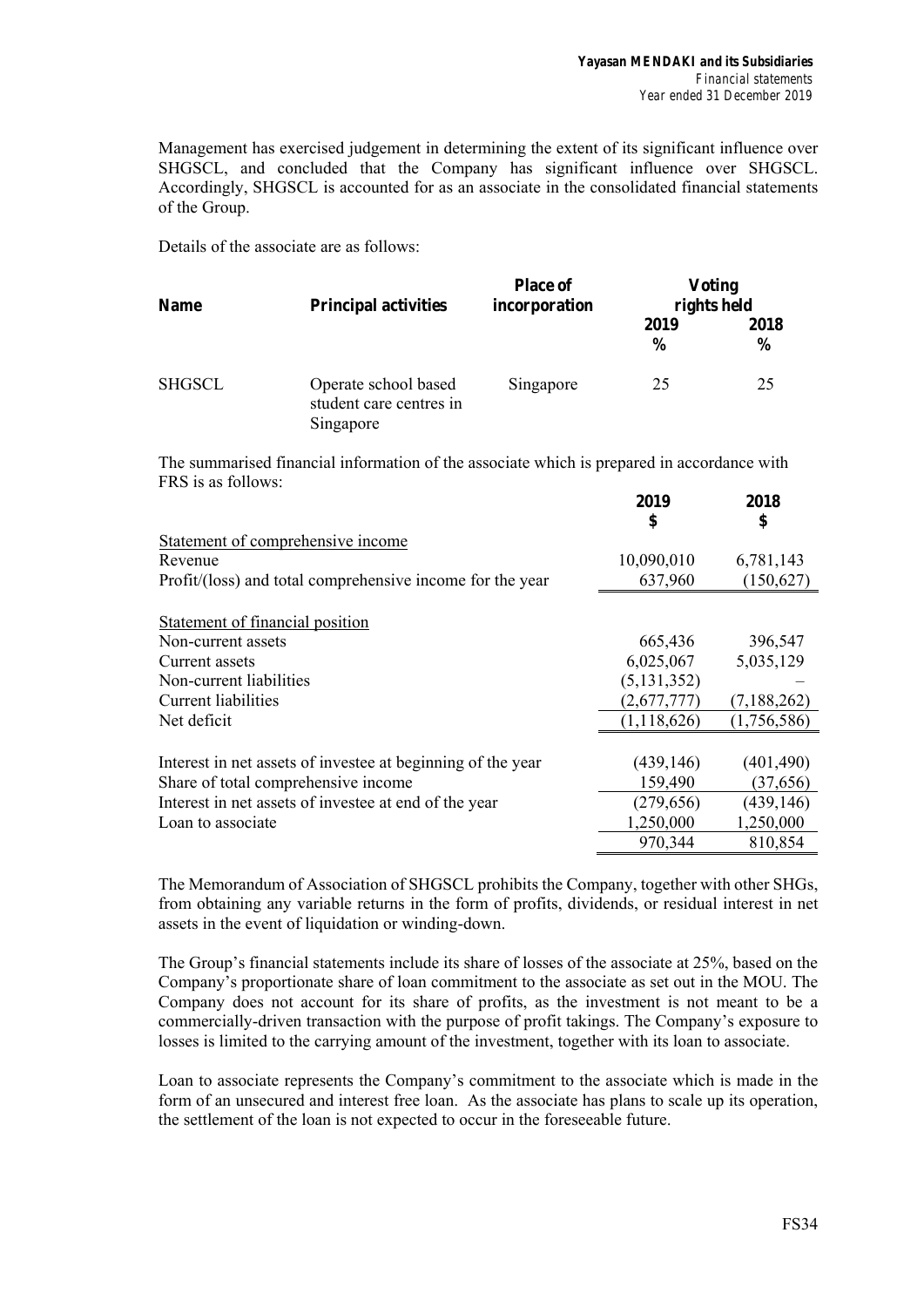## *Key source of estimation uncertainty*

The Company evaluates SHGSCL's ability to repay the loan within a reasonable period by assessing its overall operations viability. Similarly, the Company evaluates, amongst other factors, the financial health of SHGSCL and its cash flow projections, to assess the recoverable amounts of its interest in SHGSCL. Differences between the actual performance and management's annual impairment review will affect the results of the period in which such differences are determined. An increase in impairment losses will increase expenses and decrease non-current assets.

## **9 Unit trust investment**

|                                         | <b>Group and Company</b> |           |
|-----------------------------------------|--------------------------|-----------|
|                                         | 2019<br>\$               | 2018<br>S |
| Fullerton Short Term Interest Rate Fund |                          |           |
| - FVTPL                                 |                          | 161,583   |
|                                         |                          |           |

## **10 Other financial assets**

|                                                  | <b>Group and Company</b> |           |  |
|--------------------------------------------------|--------------------------|-----------|--|
|                                                  | 2019                     | 2018      |  |
|                                                  | \$.                      | \$        |  |
| Internally managed quoted FVOCI financial assets |                          |           |  |
| - Equity                                         | 188                      | 1,671,869 |  |
| - Debt                                           | 1.549.777                | 1,523,459 |  |
|                                                  | 1,549,965                | 3,195,328 |  |

Credit risk assessment is performed based on data that is determined to be predictive of the risk of loss (including but not limited to external ratings, audited financial statements and available press information). Such assessment requires experienced credit judgement.

## **11 Term loans**

|                                 | <b>Group and Company</b> |             |  |
|---------------------------------|--------------------------|-------------|--|
|                                 | 2019                     | 2018        |  |
|                                 | \$                       | \$          |  |
| Term loans                      | 24, 261, 830             | 27,505,091  |  |
| Allowance for impairment losses | (6,871,211)              | (7,234,076) |  |
|                                 | 17,390,619               | 20,271,015  |  |
| <i>Represented by:</i>          |                          |             |  |
| Current loans                   | 4,174,078                | 5,226,999   |  |
| Non-current loans               | 13,216,541               | 15,044,016  |  |
|                                 | 17,390,619               | 20,271,015  |  |

The Company provides interest-free study loans to the Malay/Muslim community. The current loan recipients are from the general public with no relationship with the Company and Directors. Each study loan is supported by 2 guarantors. Generally, repayment term starts 6 months after completion of study.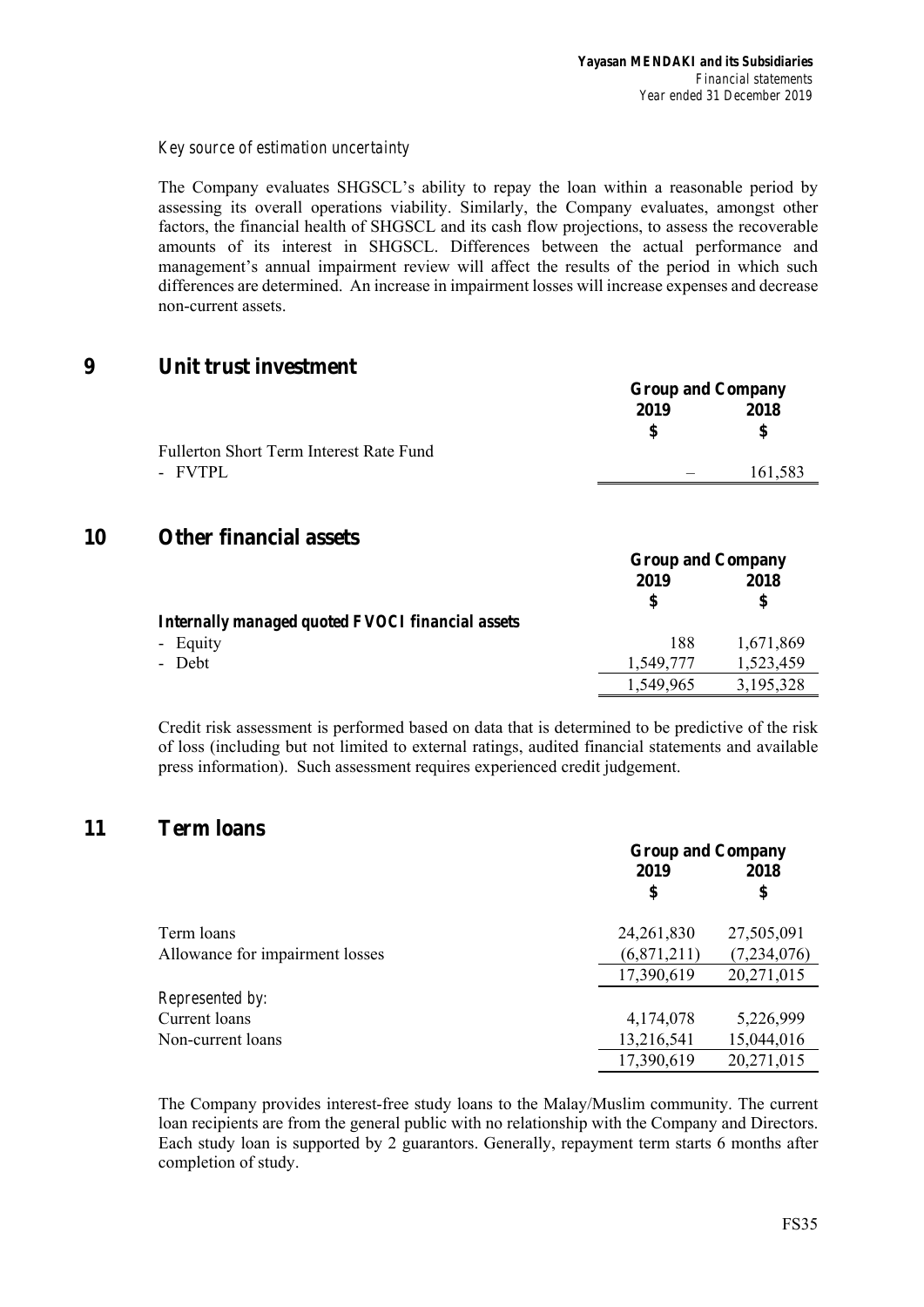Movements in allowance for impairment losses in respect of term loans of the Group and the Company during the year are as follows:

|                                                 | <b>Group and Company</b> |             |  |
|-------------------------------------------------|--------------------------|-------------|--|
|                                                 | 2019                     | 2018        |  |
|                                                 | \$                       | \$          |  |
| At beginning of the year                        | 7,234,076                | 6,850,440   |  |
| Adjustment on initial application of FRS 109 at |                          |             |  |
| beginning of the year                           |                          | 2,121,853   |  |
| Reversal of impairment losses                   | (362, 865)               | (1,481,242) |  |
| Amounts written off                             |                          | (256, 975)  |  |
| At end of the year                              | 6,871,211                | 7,234,076   |  |

Judgment is required when determining the amount of impairment loss as a result of the inability of the loan recipients to make the required payments. The Group determines the estimates based on the ageing of loans receivables, credit-worthiness, changes in macro-economic conditions and historical write-off experience. If the financial conditions of the loan recipients were to deteriorate, actual write-offs would be higher than estimated.

## **12 Trade and other receivables**

|                                | Group      |            | Company    |            |
|--------------------------------|------------|------------|------------|------------|
|                                | 2019       | 2018       | 2019       | 2018       |
|                                | \$         | \$         | \$         | \$         |
| Trade receivables              | 466,604    | 507,815    | 410,665    | 440,666    |
| Less: Impairment losses        | (83, 879)  | (152, 547) | (82, 879)  | (144,006)  |
| Net trade receivables          | 382,725    | 355,268    | 327,786    | 296,660    |
| Amount due from subsidiaries   |            |            |            |            |
| (trade)                        |            |            | 1,414,416  | 895,108    |
| Other receivables:             |            |            |            |            |
| - Government matching grants   | 6,300,000  | 6,300,000  | 6,300,000  | 6,300,000  |
| Donations via CPF contribution | 2,566,970  | 2,484,364  | 2,566,969  | 2,484,364  |
| - Others                       | 762,064    | 771,592    | 390,329    | 295,973    |
| Deposits                       | 160,555    | 48,794     | 156,230    | 60,340     |
|                                | 10,172,314 | 9,960,018  | 11,155,730 | 10,332,445 |
| Prepayments                    | 47,675     | 254,991    | 2,653      | 190,992    |
|                                | 10,219,989 | 10,215,009 | 11,158,383 | 10,523,437 |

The movement in the allowance for impairment in respect of trade receivables during the year is as follows:

|                               | Group    |            | Company    |            |
|-------------------------------|----------|------------|------------|------------|
|                               | 2019     | 2018       | 2019       | 2018       |
|                               |          | \$         | \$         | \$         |
| At beginning of the year      | 152,547  | 338,390    | 144,006    | 316,557    |
| Impairment losses recognised  | 82,879   | 152,547    | 82,879     | 144,006    |
| Reversal of impairment losses | (20,692) | (21, 833)  | (13, 151)  |            |
| Amount written off            | 130,855  | (316, 557) | (130, 855) | (316, 557) |
| At end of the year            | 83,879   | 152,547    | 82,879     | 144,006    |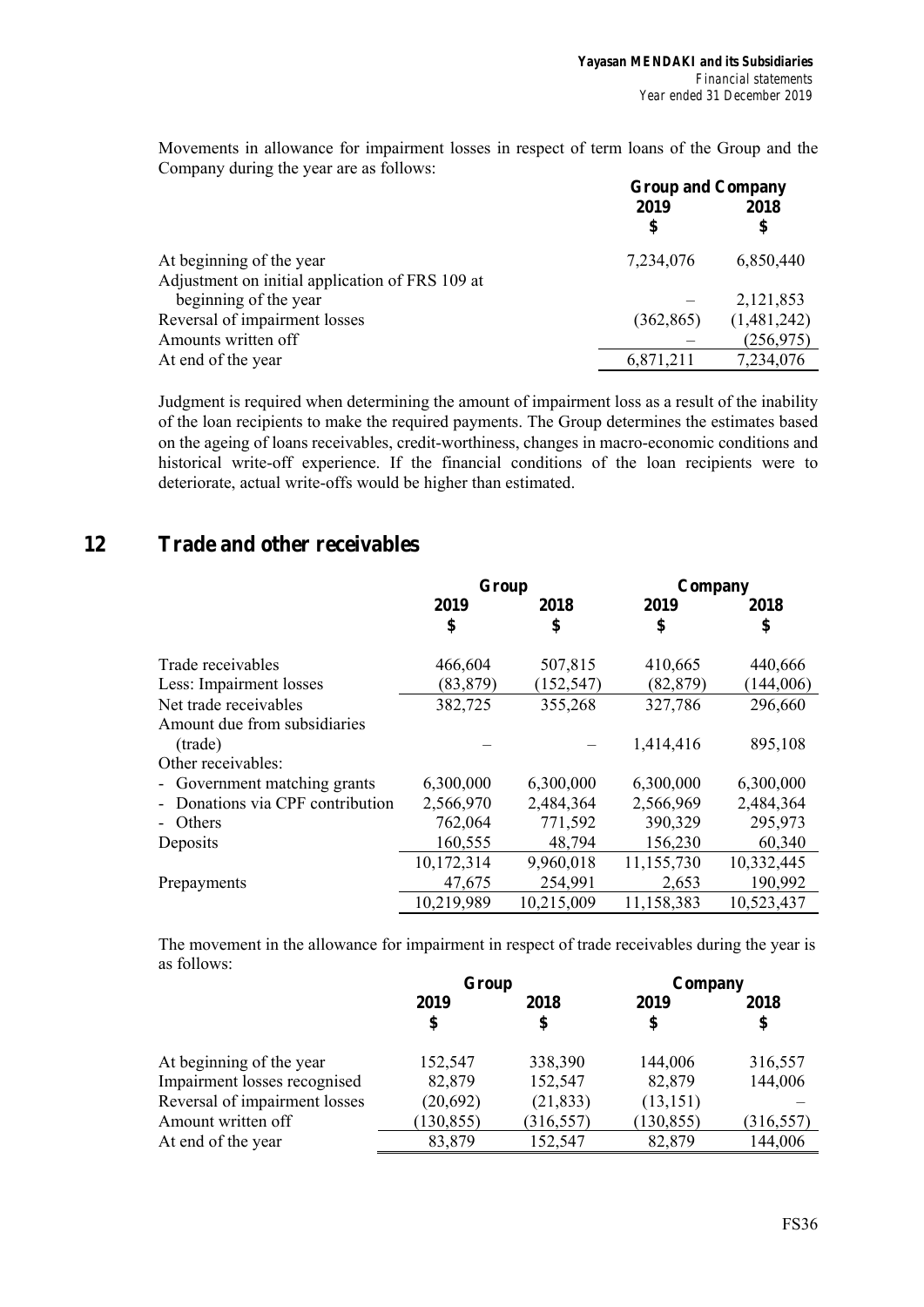## **13 Cash and cash equivalents**

|                                                               | Group        |              | Company    |            |
|---------------------------------------------------------------|--------------|--------------|------------|------------|
|                                                               | 2019         | 2018         | 2019       | 2018       |
|                                                               | \$           | \$           | \$         | \$         |
| Cash at bank and in hand                                      | 18,307,989   | 19,267,971   | 15,361,486 | 16,752,601 |
| Fixed deposits                                                | 83,846,066   | 65,955,516   | 82,274,675 | 64,884,233 |
| Cash and cash equivalents in<br>the statements of financial   |              |              |            |            |
| position                                                      | 102,154,055  | 85,223,487   | 97,636,161 | 81,636,834 |
| Investments in fixed deposits                                 | (83,846,066) | (65,955,516) |            |            |
| Cash and cash equivalents in<br>the consolidated statement of |              |              |            |            |
| cash flows                                                    | 18,307,989   | 19,267,971   |            |            |

The interest rates per annum relating to fixed deposits at the reporting date are between 0.10% and 1.88% (2018: 0.10% and 1.60%). Interest rate is re-priced at interval of 1 to 6 months (2018: 1 to 6 months).

## **14 General Corpus Fund (Unrestricted)**

The General Corpus Fund was formed by transfers from the accumulated funds of Yayasan MENDAKI, the predecessor society, following the dissolution of that society in 1989, and further transfer from the accumulated funds in 1991.

## **15 Education Development Fund ("EDF") (Restricted)**

The EDF is mainly made up of income earned on undisbursed TTFS each year. It is used for education-related activities aimed at raising the educational level of the Malay/Muslim community. The fund is used to finance scholarships, awards and financial assistance schemes and to provide subsidies for selected education programmes to make such programmes more affordable, provided that at least 75% of the aggregate total of all participants of the programmes are Malay/Muslim community.

## **16 Malay/Muslim Community Development Fund ("MMCDF") (Restricted)**

The MMCDF was set up to provide financial assistance to programmes which support the mission objectives of the Group and the Company, which can make a difference to the performance of the Malay/Muslim community. Portion of the funds are utilised for the approved projects of the institutional members subject to the approval of MMCDF Committee. The fund comes from monthly contributions through the CPF arrangements, donations and income raised from approved projects.

With effect from 2014, a portion of the monthly contributions through the CPF arrangements, along with other donations raised by institutional members of the Company, are entitled to a matching grant from the Government of \$4.2 million. \$2.6 million is allocated to MMCDF while the remaining \$1.6 million is unrestricted in its usage.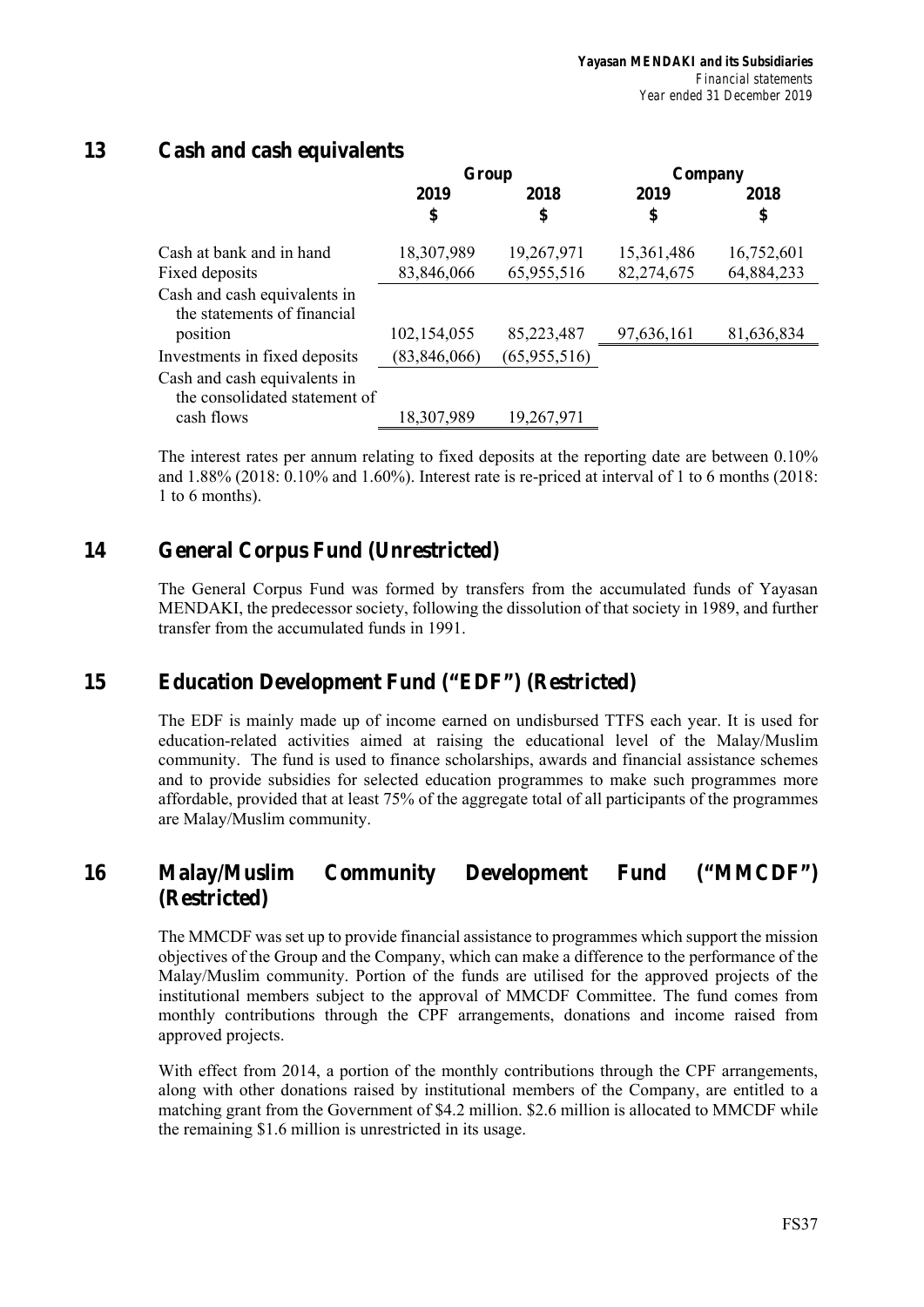## **17 Education Trust Fund ("ETF") (Restricted)**

The ETF was set up to provide financial assistance for the education of the children of low income Malay/Muslim families. This fund was initiated by the Malay/Muslim Members of Parliament and endorsed by the Prime Minister. The ETF arises from the donations from the public and government grants. All disbursements are in accordance with the strict guidelines formulated by the ETF Committee. The ETF will not be used to fund the Group's operations.

## **18 ETF Corpus Fund (Restricted)**

The ETF Corpus Fund was formed during the year by transfers from the net income of EDF amounting to 25% of the net income or \$2,500,000, whichever is lower. The source of ETF Corpus Fund can also come from contributions from donors who desire to set up endowment funds. The ETF Corpus Fund serves as the capital for investment. Returns from the investment can then be used to fund the various programmes administered by ETF. Upon dissolution of ETF Corpus Fund, the entire fund shall be transferred to EDF.

## **19 Harun Ghani Education Fund ("HGEF") (Restricted)**

The HGEF was set up to provide financial assistance to children of drug offenders and former drug offenders to complete their school education. The source of fund is from donations. The HGEF will not be used to fund the Group's operations.

## **20 Institute of Singapore Chartered Accountants Scholarship Fund ("ISCAF") (Restricted)**

The ISCAF was set up by ISCA to provide scholarships to qualifying individuals pursuing studies in accountancy.

## **21 Fair value reserve**

The fair value reserve comprises:

- the cumulative net change in the fair value of equity investments designated at FVOCI; and
- the cumulative net change in fair value of debt investments at FVOCI until the assets are derecognised or reclassified. This amount is reduced by the amount of loss allowance.

## **22 Bank borrowings**

|                                | Group      |            |  |
|--------------------------------|------------|------------|--|
|                                | 2019<br>\$ | 2018<br>\$ |  |
| <b>Secured bank borrowings</b> |            |            |  |
| Non-current                    | 1,673,605  | 2,190,490  |  |
| Current                        | 516,300    | 513,239    |  |
|                                | 2,189,905  | 2,703,729  |  |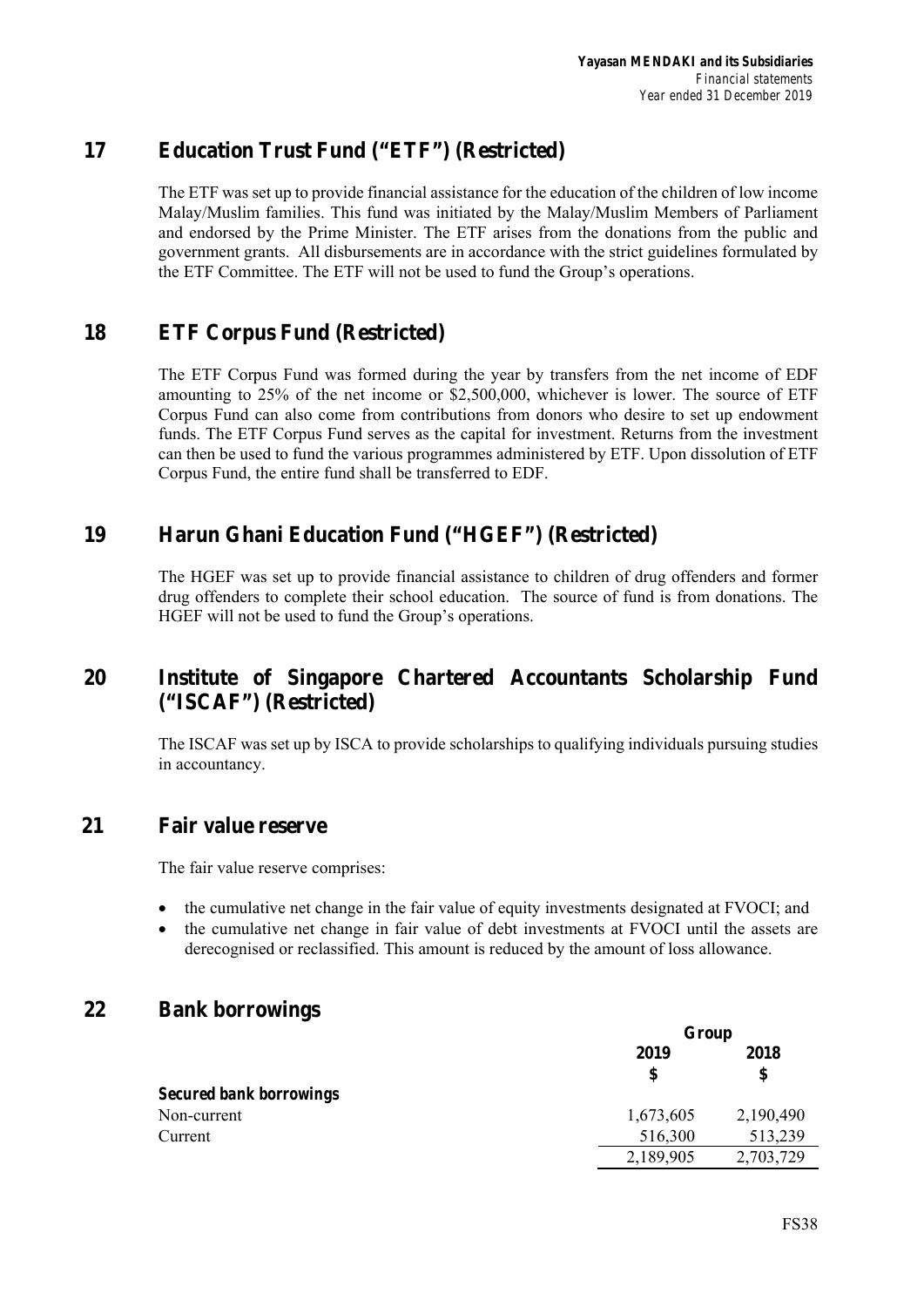The bank borrowings is used to finance the purchase of the building of the Group and is secured by the property purchased. The terms and conditions of the outstanding borrowings are as follows:

|                            |                                                              |                            | 2019                |                                         | 2018          |                          |
|----------------------------|--------------------------------------------------------------|----------------------------|---------------------|-----------------------------------------|---------------|--------------------------|
|                            | <b>Nominal</b><br>floating<br>interest rate<br>$\frac{6}{9}$ | <b>Year of</b><br>maturity | Face<br>value<br>\$ | Carrying<br>amount                      | Face<br>value | Carrying<br>amount<br>\$ |
| Secured bank<br>borrowings | 2.58                                                         | 2023                       |                     | 2,189,905 2,189,905 2,703,729 2,703,729 |               |                          |

### *Reconciliation of movement to cash flows arising from financing activities*

|                             | Group<br>\$ |
|-----------------------------|-------------|
| Balance at 1 January 2018   | 3,214,128   |
| Repayment of borrowings     | (510,399)   |
| Balance at 31 December 2018 | 2,703,729   |
| Repayment of borrowings     | (513, 824)  |
| Balance at 31 December 2019 | 2,189,905   |
|                             |             |

The bank borrowings were fully repaid in June 2020.

## **23 Lease liabilities**

|             |            | Group      |            | Company    |
|-------------|------------|------------|------------|------------|
|             | 2019<br>\$ | 2018<br>\$ | 2019<br>\$ | 2018<br>\$ |
| Current     | 416,522    |            | 400,410    |            |
| Non-current | 819,343    |            | 788,020    |            |
| Total       | 1,235,865  |            | 1,188,430  |            |

Terms and conditions of the lease liabilities are as follows:

| 31 December 2019  | <b>Effective interest</b><br>rate | Year of<br>maturity | <b>Face value</b><br>\$ | Carrying<br>amount<br>\$ |
|-------------------|-----------------------------------|---------------------|-------------------------|--------------------------|
| Group             |                                   |                     |                         |                          |
| Lease liabilities | 1.81\% to 5.12\% 2020 to 2024     |                     | 1,235,865               | 1,235,865                |
| Company           |                                   |                     |                         |                          |
| Lease liabilities | 1.81\% to 2.51\% 2020 to 2024     |                     | 1,188,430               | 1,188,430                |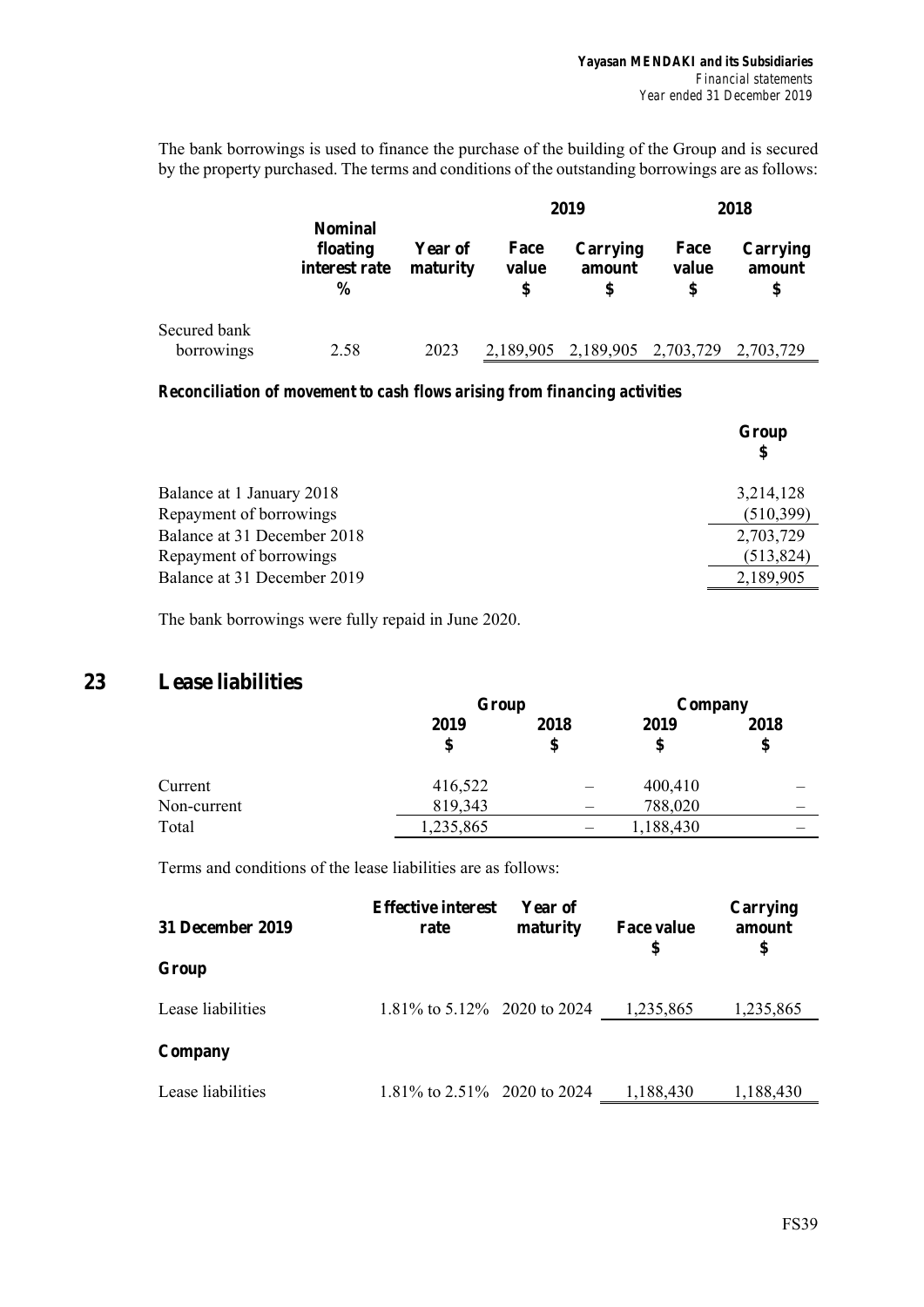## *Reconciliation of movements to cash flows arising from financing activities*

|                                         | Group<br>\$ |
|-----------------------------------------|-------------|
| Balance at 1 January 2019               |             |
| On initial application of FRS 116       | 1,446,764   |
| Adjusted balance at 1 January 2019      | 1,446,764   |
| Changes from financing cash flows       |             |
| Interest paid                           | 30,059      |
| Payment of lease liabilities            | (401,840)   |
| Total changes from financing cash flows | (371, 781)  |
| New leases                              | 160,882     |
| Balance at 31 December 2019             | 1,235,865   |

## **24 Deferred tax liabilities**

## *Movement in deferred tax during the year*

|                       | At<br>1 January<br>2018 | Recognised<br>in profit<br>or loss | At<br>31 December<br>2018 | Recognised<br>in profit<br>or loss | At<br>31 December<br>2019<br>\$ |
|-----------------------|-------------------------|------------------------------------|---------------------------|------------------------------------|---------------------------------|
| Group<br>Property and |                         |                                    |                           |                                    |                                 |
| equipment             | (20, 440)               |                                    | (20, 440)                 |                                    | (20, 440)                       |

## **25 Trade and other payables**

|                          | Group      |            | Company      |            |  |
|--------------------------|------------|------------|--------------|------------|--|
|                          | 2019       | 2018       | 2019         | 2018       |  |
|                          | \$         | \$         | \$           | \$         |  |
| Trade payables           | 2,194,364  | 2,411,116  | 1,865,812    | 2,051,249  |  |
| Short-term accumulating  |            |            |              |            |  |
| compensated absence      | 359,977    | 294,370    | 292,226      | 226,619    |  |
| TTFS payable to tertiary |            |            |              |            |  |
| institutions             | 12,238,758 | 11,298,321 | 12,238,758   | 11,298,321 |  |
| Accruals                 | 4,002,974  | 3,277,546  | 3,736,247    | 2,898,597  |  |
|                          | 18,796,073 | 17,281,353 | 18, 133, 043 | 16,474,786 |  |
| Deferred grant income    | 934,902    | 1,316,610  | 934,902      | 1,316,610  |  |
|                          | 19,730,975 | 18,597,963 | 19,067,945   | 17,791,396 |  |

## *TTFS*

This subsidy is granted by MCCY under certain guidelines for the disbursement of tuition fee subsidies to Malay students. Undisbursed tertiary tuition fee is the difference between tuition fee granted based on all Malay students studying in approved local tertiary institutions in the academic year and the tuition fee subsidy disbursed in accordance with the MCCY guidelines.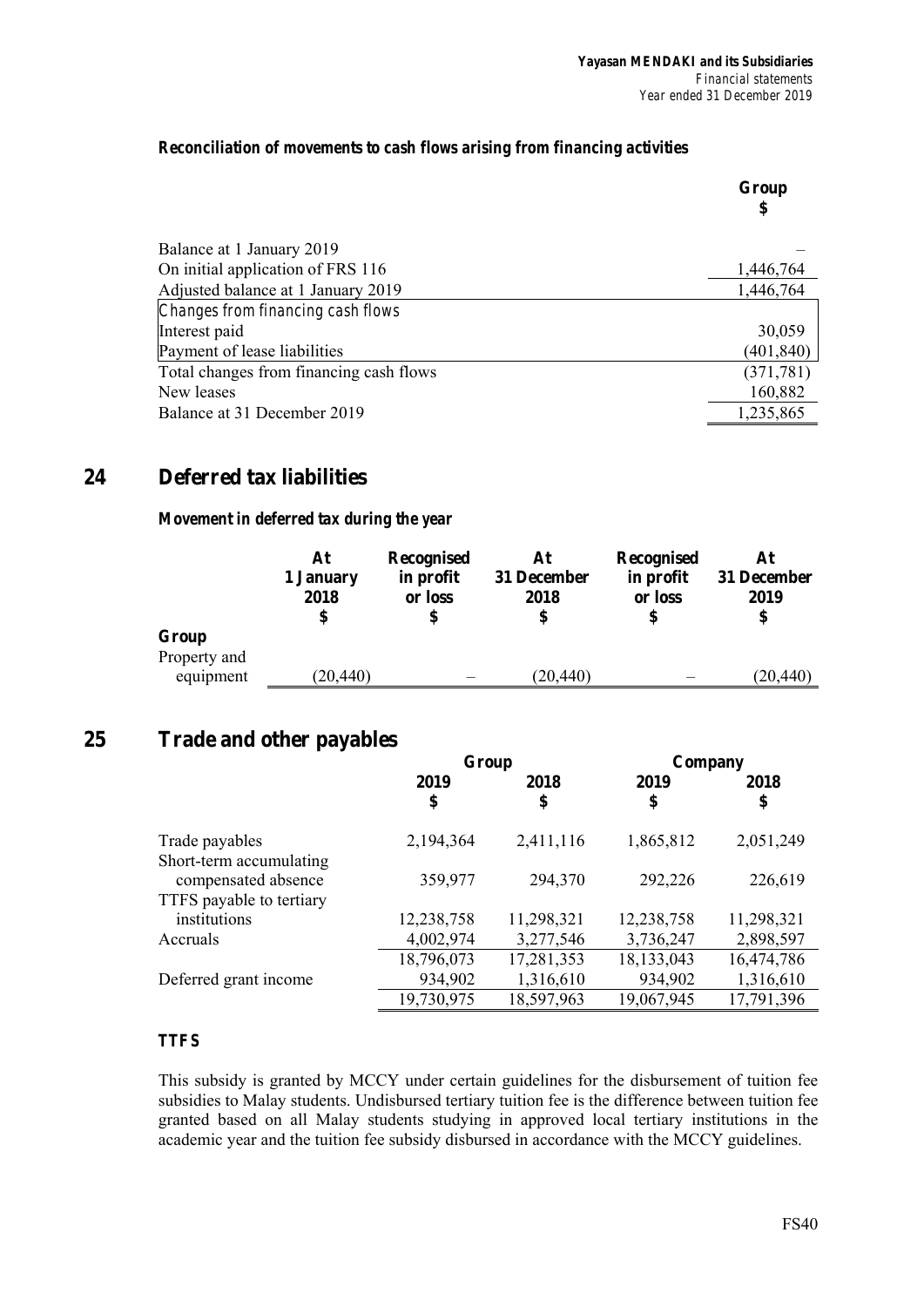Under these guidelines, any undisbursed amounts are to be transferred to the EDF and to be utilised for education related activities for the Malay community.

|                                                  | <b>Group and Company</b> |                |  |
|--------------------------------------------------|--------------------------|----------------|--|
|                                                  | 2019                     | 2018           |  |
|                                                  | \$                       | \$             |  |
| At beginning of the year                         |                          |                |  |
| Amount received                                  | (68, 695, 381)           | (62, 976, 738) |  |
| TTFS disbursed/accrued for current academic year | 43,067,803               | 41,854,681     |  |
| Undisbursed TTFS transferred to EDF              | 25,792,971               | 21,340,917     |  |
| Refund of TTFS from tertiary institutions        | (165,393)                | (218, 860)     |  |
| At end of the year                               |                          |                |  |

TTFS are refunded by tertiary institutions to the Group and the Company for students who have prematurely terminated their studies in tertiary institutions.

## **26 Malay Language Learning and Promotion Committee Fund ("MLLPC") (Restricted)**

The MLLPC Fund was set up by the Ministry of Education ("MOE") in February 2006 to rally the support of Malay language community organisations to promote the use of Malay language beyond school. The Company acts as the host organisation to administer the MLLPC Fund. MOE provides a grant of up to \$1 million per year for a period of 5 years since 2016 (2015: \$420,000 per year for a period of 5 years since 2011). The funds received are in custody of the Company and to be utilised for Malay language, literature and cultural programmes that will promote closer community engagement in education to help in the teaching and learning of the Malay language. These are not reflected in profit or loss.

|                          | <b>Group and Company</b> |           |  |
|--------------------------|--------------------------|-----------|--|
|                          | 2019                     | 2018      |  |
|                          | \$                       | \$        |  |
| At beginning of the year | 1,210,572                | 949,848   |  |
| Grants received from MOE | 796,688                  | 1,025,609 |  |
| Interest earned          | 2,247                    | 124       |  |
| Disbursements            | (1,089,945)              | (765,009) |  |
| At end of the year       | 919,562                  | 1,210,572 |  |
| Represented by:          |                          |           |  |
| Cash at bank             | 919,562                  | 1,210,572 |  |
|                          |                          |           |  |

## **27 Tax-exempt donation**

Tax-exempt donations received during the year amounted to \$9,528,734 (2018: \$9,629,184).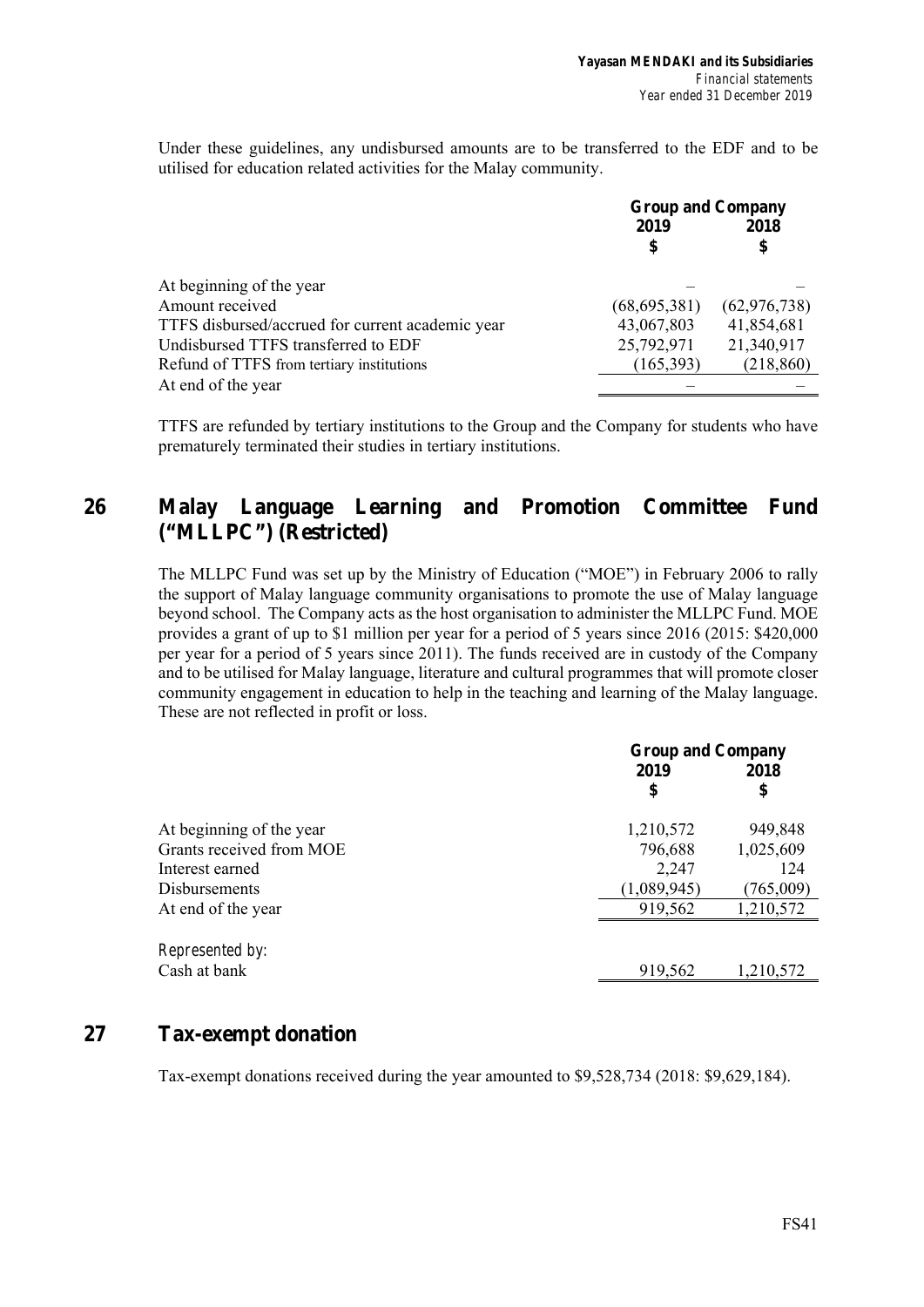# **28 Income from approved projects**

Revenue represents the invoiced value of services rendered to the customer. The following table provides information about the nature and timing of the satisfaction of PO in revenue contracts with customers, including significant payment terms, and the related revenue recognition policies:

| Nature of goods or<br>services | The Group generates revenue from provision of tuition, skills training<br>programme, seminars and conferences.            |
|--------------------------------|---------------------------------------------------------------------------------------------------------------------------|
| When revenue is<br>recognised  | Revenue is recognised over the course of service rendered.                                                                |
| terms                          | Significant payment The Group provides credit terms of 30 days to their customers which is<br>common market credit terms. |

## **Disaggregation of revenue from contracts with customers**

|                                       | Group      |            |  |
|---------------------------------------|------------|------------|--|
|                                       | 2019<br>\$ | 2018<br>\$ |  |
| Tuition fee                           | 481,090    | 439,610    |  |
| Employment and community              | 1,321,321  | 1,203,453  |  |
| Workfare Skills Qualification ("WSQ") | 126,626    | 224,038    |  |
| Non-WSQ                               | 62,549     | 117,510    |  |
| Others                                | 281,846    | 291,190    |  |
|                                       | 2,273,432  | 2,275,801  |  |

## **29 Finance costs**

|                      | Group  |         |  |
|----------------------|--------|---------|--|
|                      | 2019   | 2018    |  |
|                      | \$     | \$      |  |
| Interest expense on: |        |         |  |
| - Bank borrowings    | 63,229 | 68,338  |  |
| - Lease liabilities  | 30,059 |         |  |
| - Others             |        | 39,087  |  |
|                      | 93,288 | 107,425 |  |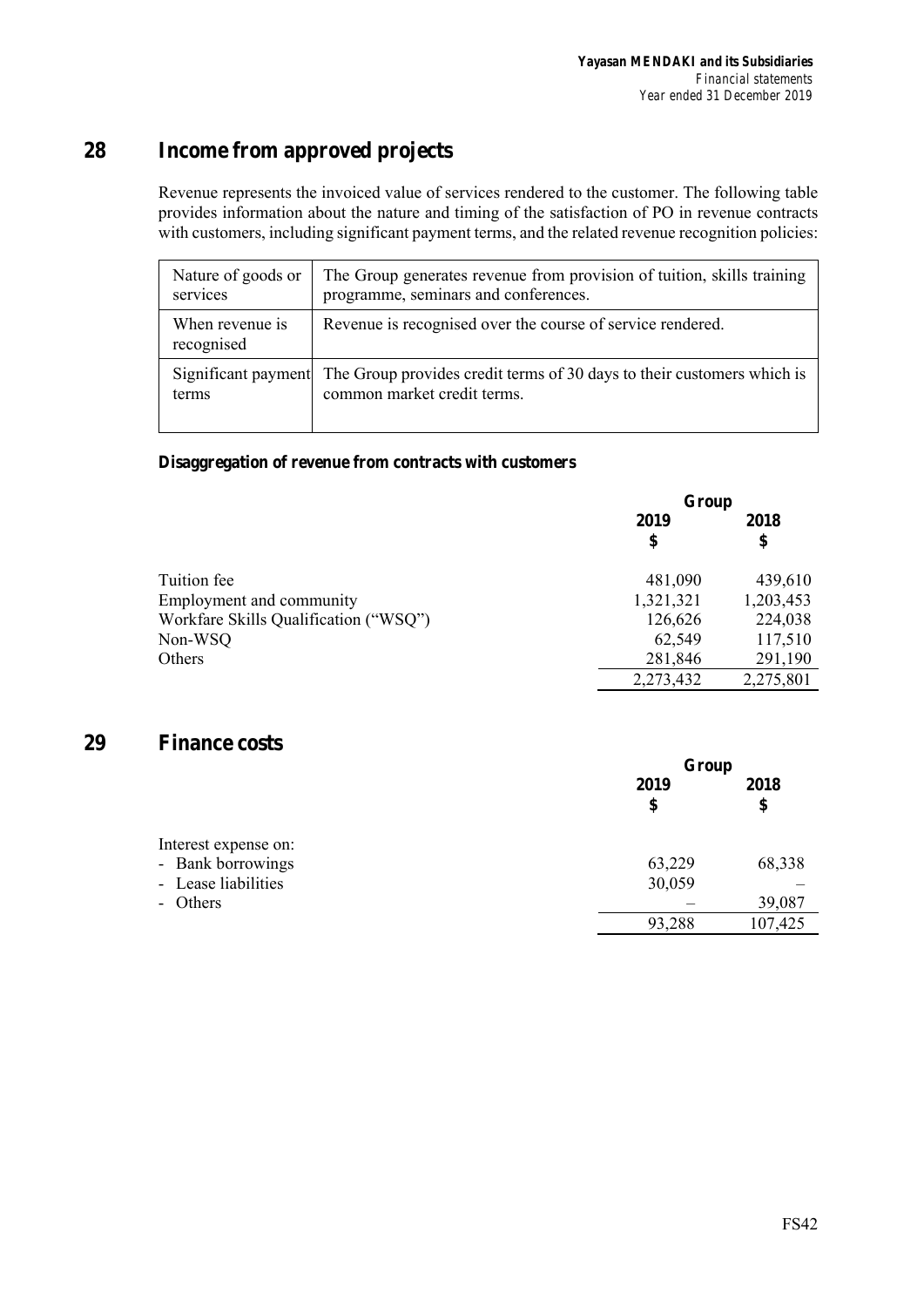#### **30Costs of activities**

|                                            | General   |                 |              |            |                          | 2019         | 2018         |
|--------------------------------------------|-----------|-----------------|--------------|------------|--------------------------|--------------|--------------|
| Group                                      | Fund      | <b>EDF</b>      | <b>MMCDF</b> | <b>ETF</b> | <b>HGEF</b>              | <b>Total</b> | <b>Total</b> |
|                                            | \$        | \$              | \$           | \$         | Φ                        | \$           |              |
| Youth                                      |           | 909,740         | 687,743      |            |                          | 1,597,483    | 1,325,685    |
| Family                                     |           | 1,440,661       | 82,365       |            | $\overline{\phantom{0}}$ | 1,523,026    | 1,262,969    |
| Employability                              | 559,782   | $\qquad \qquad$ | 165,543      |            |                          | 725,325      | 637,524      |
| Education/Scholarship/Awards/              | 11,240    | 8,557,646       | 49,214       | 1,952,363  | 53,563                   | 10,624,026   | 12,458,828   |
| <b>Education Assistance Scheme</b>         |           |                 |              |            |                          |              |              |
| Enhance research capability                |           | 742,029         |              |            |                          | 742,029      | 788,835      |
| Strengthening partnership and relationship |           | 481,346         | 4,700,511    |            | $\overline{\phantom{0}}$ | 5,181,857    | 4,399,454    |
| Support costs                              | 3,688,242 | 5,140,486       | 3,161,454    |            | $\overline{\phantom{0}}$ | 11,990,182   | 11,533,168   |
| <b>Total</b>                               | 4,259,264 | 17,271,908      | 8,846,830    | 1,952,363  | 53,563                   | 32,383,928   | 32,406,463   |

Directly attributable costs are allocated to the respective Funds. Support costs are allocated using the department headcount and number of students/participants as basis of allocation.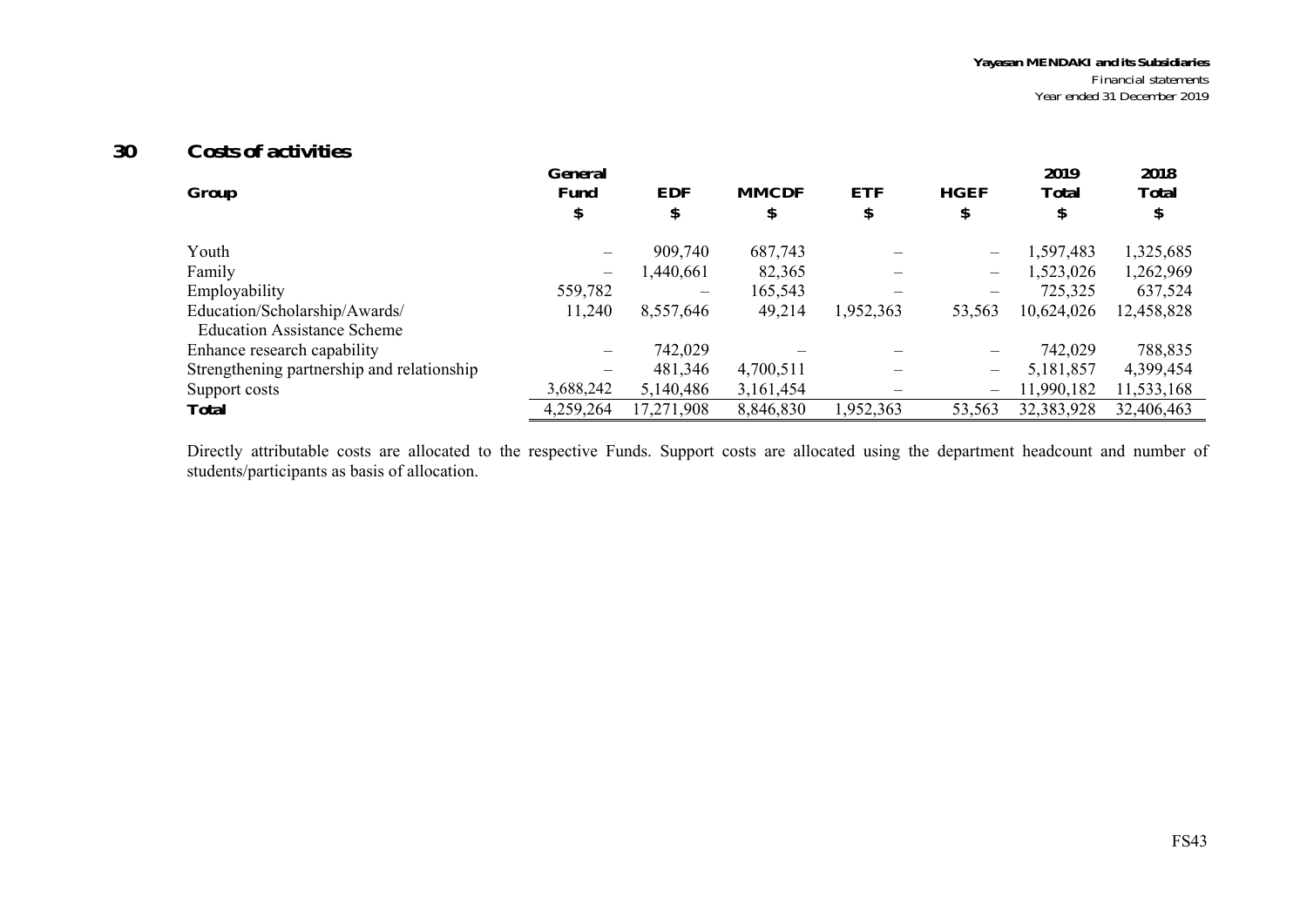## **31 Net income before tax**

The following items have been included in arriving at net income before tax:

|                                                                              | Group      |             |
|------------------------------------------------------------------------------|------------|-------------|
|                                                                              | 2019       | 2018        |
|                                                                              | \$         | \$          |
| Depreciation                                                                 |            |             |
| - Property, plant and equipment                                              | 697,802    | (96, 234)   |
| - ROU assets                                                                 | 409,543    |             |
| Amortisation                                                                 | 283,171    | 337,100     |
| Employee benefits expense                                                    | 12,129,890 | 11,428,367  |
| Reversal of impairment losses on term loans                                  | (362, 865) | (1,481,242) |
| Impairment losses on trade receivables                                       | 62,187     | 130,714     |
| Net gain arising from unwinding of term loans discount                       | (436, 254) | (211, 169)  |
|                                                                              |            |             |
| <b>Employee benefits expense</b>                                             |            |             |
| Salaries, wages and other benefits                                           | 10,428,982 | 9,923,676   |
| Contributions to defined contribution plans                                  | 1,700,908  | 1,504,691   |
|                                                                              | 12,129,890 | 11,428,367  |
|                                                                              |            |             |
| Included in staff costs is the Executive Director's remuneration comprising: |            |             |
|                                                                              |            |             |
| Salaries, wages and other benefits                                           | 246,020    | 249,570     |
| Contributions to defined contribution plans                                  | 18,665     | 18,665      |
|                                                                              | 264,685    | 268,235     |
|                                                                              |            |             |
| <b>Investment and interest income</b>                                        |            |             |
| Dividend income                                                              |            |             |
| - FVOCI                                                                      | 93,940     | 109,635     |
| Interest income:                                                             |            |             |
| Fixed deposits placement                                                     | 941,899    | 634,203     |
| - FVOCI                                                                      |            |             |
|                                                                              | 61,094     | 68,744      |
| Financial assets at FVTPL – net change in fair value                         | 5,717      | 2,606       |
| Unit trust investment - reclassified from OCI                                |            | 58,835      |
|                                                                              | 1,102,650  | 874,023     |

## **32 Employees'/Director's remuneration**

Key management personnel of the Group are those having the authority and responsibility for planning, directing and controlling the activities of the Group. The Board of Directors, members of the Audit Committee and the Executive Director of the Group are considered as key management personnel of the Group. Other than as disclosed in note 31, the Board of Directors and members of the Audit Committee did not receive any form of compensation during the year.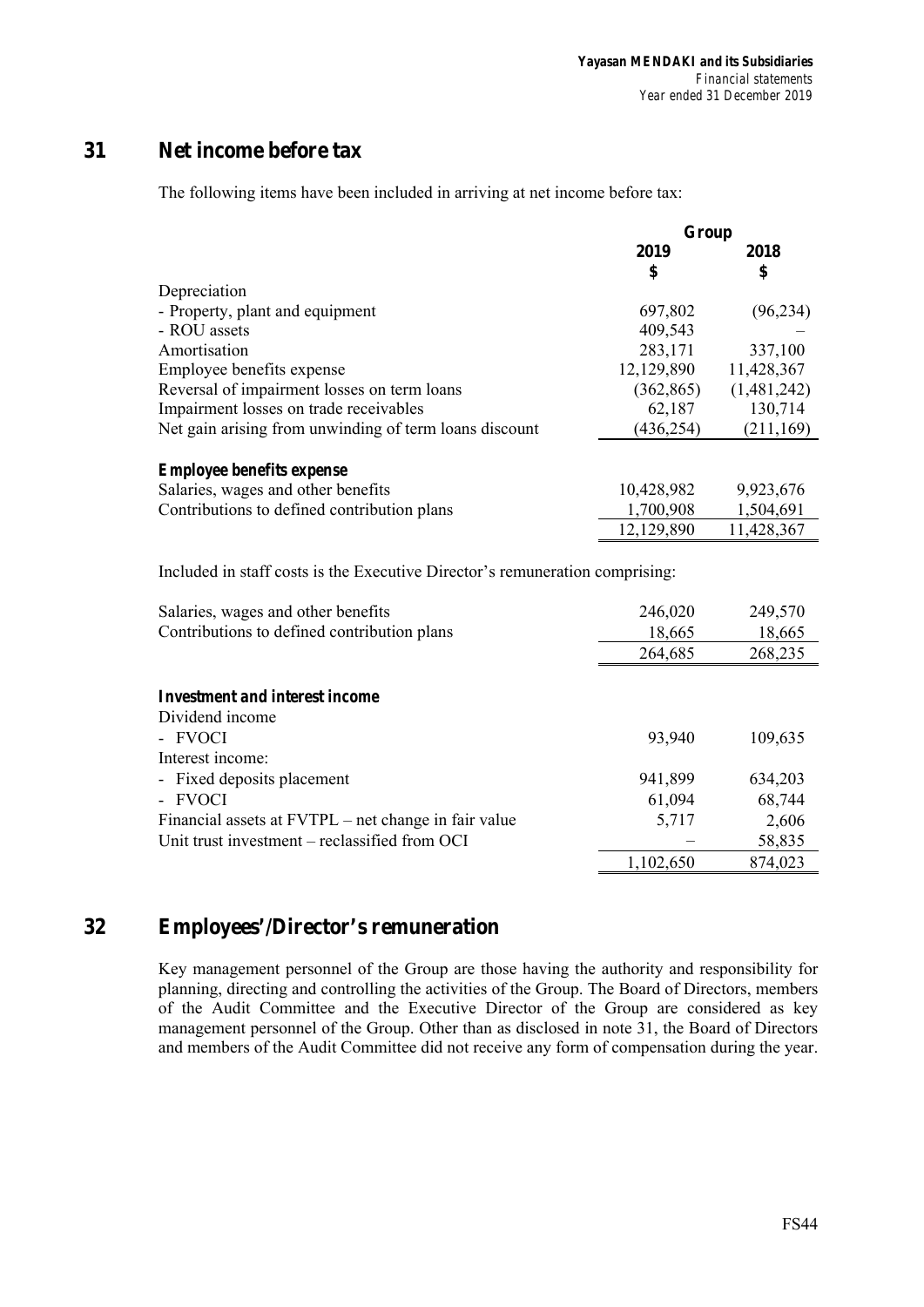The number of employees and director whose remuneration amounted to over \$100,000 during the year is as follows:

|                                           | Group |      | Company |      |
|-------------------------------------------|-------|------|---------|------|
|                                           | 2019  | 2018 | 2019    | 2018 |
| Number of employees/director<br>in bands: |       |      |         |      |
| \$100,000 to \$200,000                    |       |      | 8       |      |
| \$200,001 to \$300,000                    |       |      |         |      |

The number of permanent staff employed by the Company and the Group as at 31 December 2019 was 104 (2018: 103) and 157 (2018: 157), respectively. There were no paid staff who were close members of the family of the Chairman or Board Members, who each received more than \$50,000 during the year.

## **33 Tax expense**

The Company is an approved charity organisation under the Charities Act, Chapter 37 and an Institution of a Public Character under the Income Tax Act, Chapter 134.

No provision for tax has been made in the financial statements as the Company is exempt from income tax. The tax expense of the Group arises from the subsidiaries.

|                                                        | Group       |             |
|--------------------------------------------------------|-------------|-------------|
|                                                        | 2019        | 2018        |
|                                                        | \$          | \$          |
| <b>Current tax expense</b>                             |             |             |
| Current year                                           | 162,272     | 154,477     |
| Underprovided in prior year                            | (20,003)    | 6,835       |
|                                                        | 142,269     | 161,312     |
|                                                        |             |             |
| <b>Tax expense</b>                                     | 142,269     | 161,312     |
| <b>Reconciliation of effective tax rate</b>            |             |             |
| Net income before tax                                  | 12,705,656  | 10,360,440  |
|                                                        |             |             |
| Tax using the Singapore tax rate of $17\%$ (2018: 17%) | 2,159,962   | 1,761,275   |
| Tax exemption for charity                              | (1,998,978) | (1,630,616) |
| Non-deductible expenses                                | 18,714      | 60,625      |
| Tax incentives                                         | (17, 426)   | (37, 833)   |
| Underprovided in prior year                            | (20,003)    | 6,835       |
| Deferred tax not recognised                            |             | 1,026       |
|                                                        | 142,269     | 161,312     |

At the reporting date, a subsidiary had unutilised tax losses and capital allowance amounting to approximately \$951,852 (2018: \$951,852) which are available for set-off against future taxable income, subject to the agreement of the Comptroller of Income Tax and compliance with the provisions of Section 37 of the Singapore Income Tax Act, Chapter 134. Deferred tax benefits have not been recognised in the financial statements because it is not probable that future taxable profits will be available against which the subsidiary can utilise the benefits.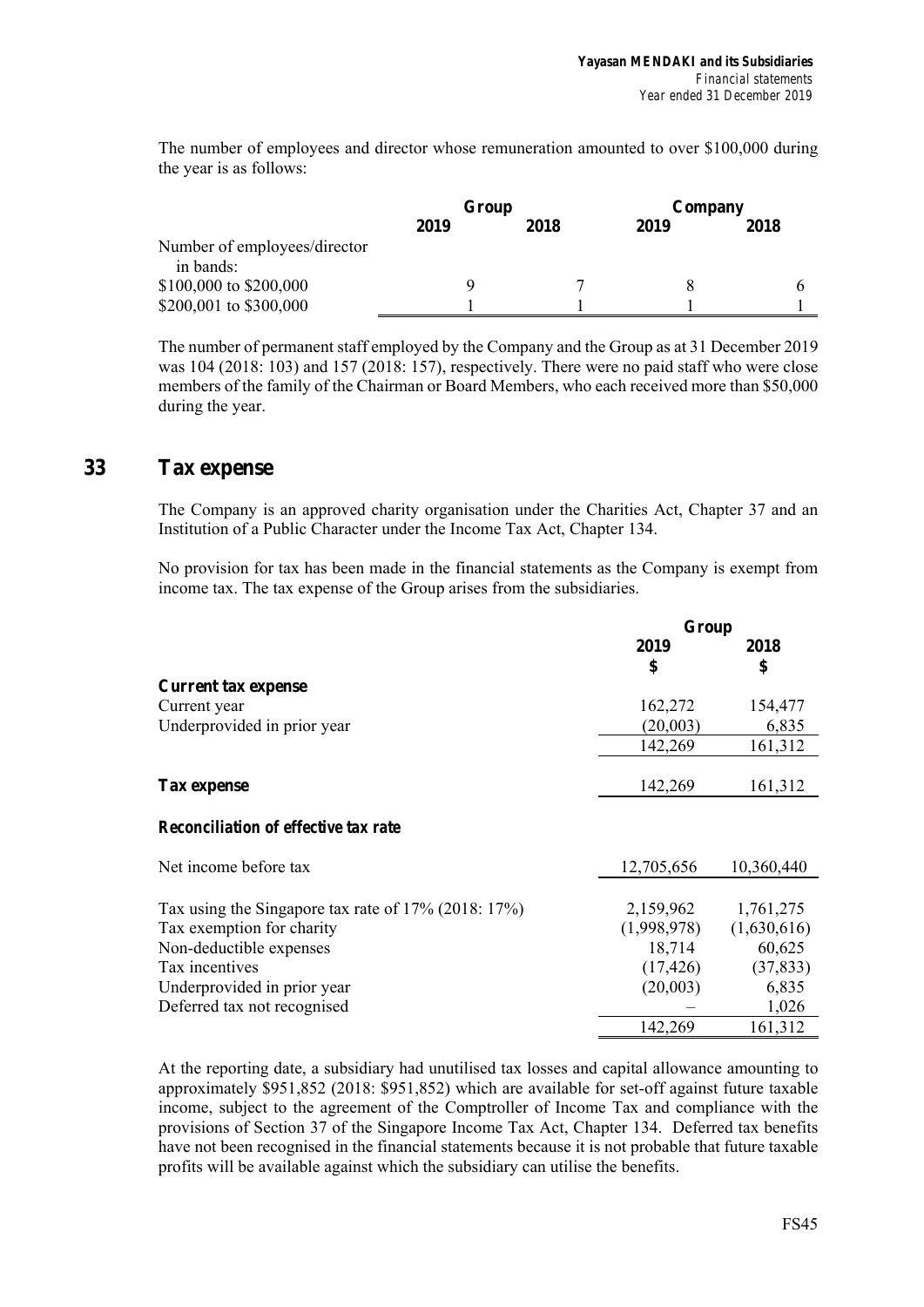## **34 Related parties**

For the purpose of financial statements, parties are considered to be related to the Group if the Group has the ability, directly, or indirectly, to control the party or exercise significant influence over the party in making financial and operating decisions, or vice versa, or where the Group and the party are subject to common control or common significant influence. Related parties may be individuals or other entities.

Other than as disclosed elsewhere in the financial statements, the significant transactions between the Company and its related parties at terms agreed by the parties involved during the financial year include grants paid to MENDAKI Club amounting to \$478,257 (2018: \$255,931).

## **35 Leases**

### *Leases as lessee*

The Group leases many assets including buildings and IT equipment. Information about the ROU assets relating to the leased assets is in note 5. Certain leases are short-term and/or leases of lowvalue items. The Group has elected not to recognise ROU assets and lease liabilities for these leases.

### **Amounts recognised in profit or loss**

| $2019 -$ Leases under FRS 116                                                                        | Group<br>S |
|------------------------------------------------------------------------------------------------------|------------|
| Expenses relating to short term leases<br>Expenses relating to leases of low-value assets, excluding | 49,232     |
| short-term leases of low-value assets                                                                | 11,223     |
| 2018 – Leases under FRS 17                                                                           |            |
| Operating lease expense                                                                              |            |
| - Temporary occupation license fees                                                                  | 298,992    |
| Others                                                                                               | 88,597     |

#### **Extension options**

Some leases contain extension options exercisable by the Group before the end of the noncancellable contract period. Where practicable, the Group seeks to include extension options in new leases to provide operational flexibility. The extension options held are exercisable by the Group and not by the lessors. The Group assesses at lease commencement date whether it is reasonably certain to exercise the options. The Group reassesses whether it is reasonably certain to exercise the options if there is a significant event or significant changes in circumstances within its control.

The Group has estimated that the potential future lease payments, should it exercise the extension option, would result in an increase in lease liability of \$185,940.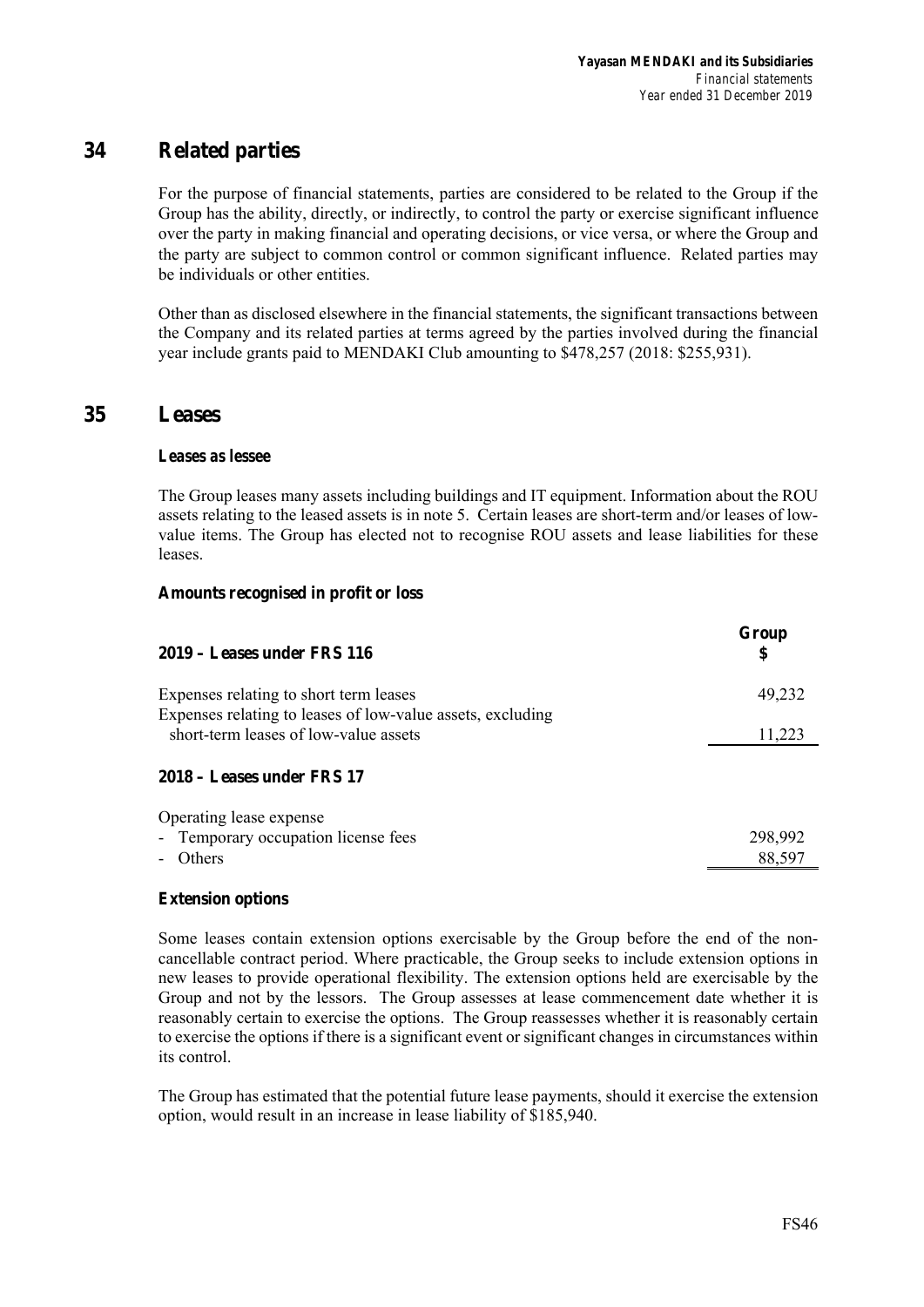## *Leases as lessor*

The Group leases out its property consisting of its owned commercial property. The lease is classified as operating lease. Rental income recognised by the Group during the year was \$64,353 (2018: \$36,309).

The following table sets out maturity analysis of lease payments, showing the undiscounted lease payments to be received after the reporting date.

| 2019 - Leases under FRS 116 | Group<br>\$ |
|-----------------------------|-------------|
| Within 1 year               | 34,800      |
| 1 to 2 years                | 4,868       |
|                             | 39,668      |
| 2018 - Leases under FRS 17  |             |
| Within 1 year               | 30,189      |
| 1 to 2 years                | 39,668      |
|                             | 69,857      |

## **36 Commitments**

#### *Term loans commitment*

Term loans commitment refers to the term loans the Group and Company has approved to be disbursed to students as at 31 December.

|                                 | <b>Group and Company</b> |             |
|---------------------------------|--------------------------|-------------|
|                                 | 2019                     | 2018        |
|                                 |                          |             |
| Undrawn term loans commitment:  |                          |             |
| Within 1 year                   | 2,234,224                | 3, 197, 155 |
| After 1 year but within 5 years | 1,366,917                | 1,886,606   |
|                                 | 3,601,141                | 5,083,761   |

## *Capital commitment*

Capital expenditures relating to property, plant and equipment that are contracted for at the balance sheet date but not recognised in the financial statements amounted to \$91,389 (2018:\$277,791).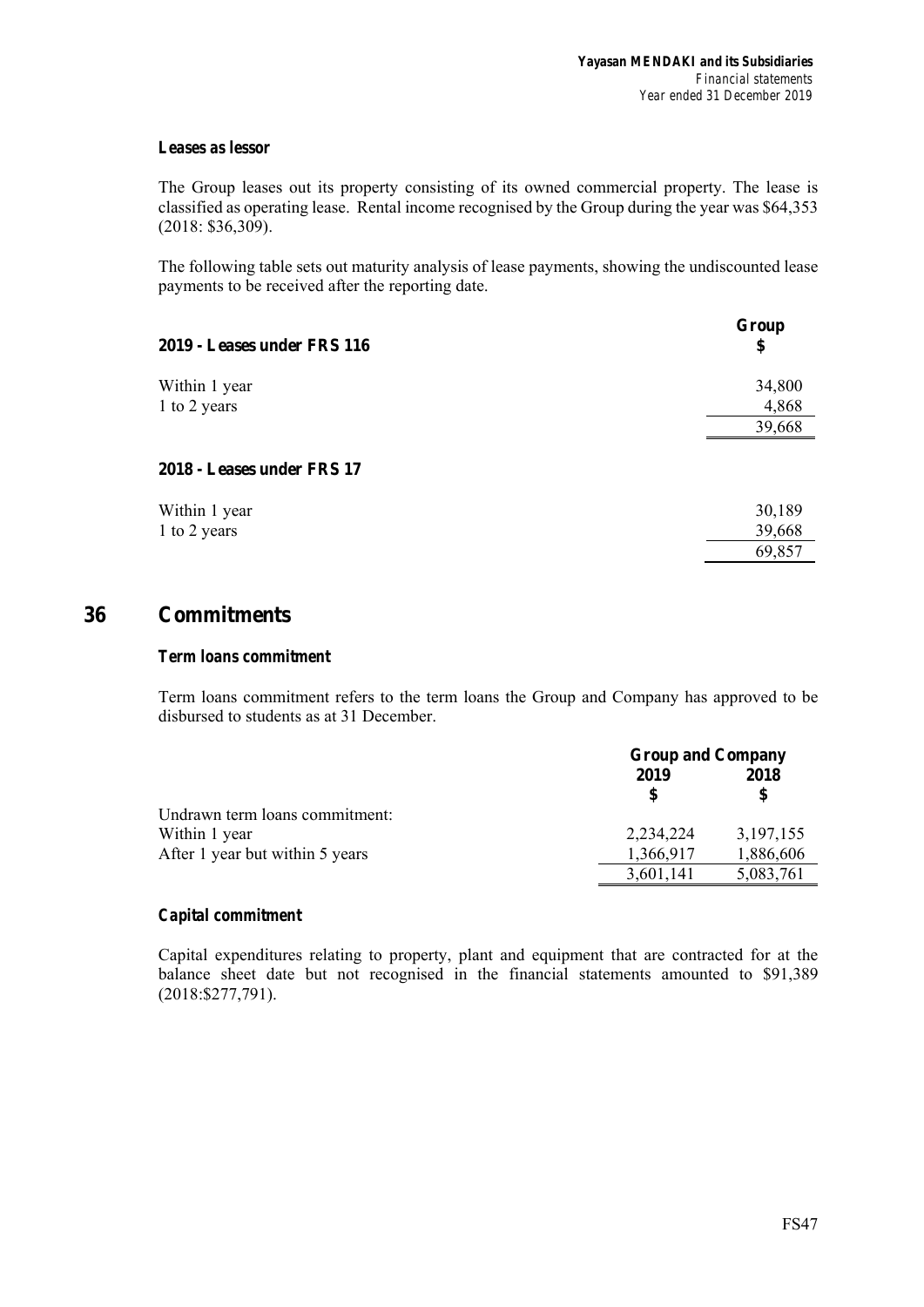## **37 Financial risk management**

## *Overview*

The Group has exposure to the following risks from its use of financial instruments:

- Credit risk
- Market risk
- Liquidity risk

## *Risk management framework*

Exposure to credit, market and liquidity risks arise in the normal course of the Group's operations. The Group has informal risk management policies and guidelines that set out the overall strategies, tolerance of risk and general risk. The management of these risks are discussed below.

## *Credit risk*

Credit risk is the risk of financial loss to the Group if a customer or counterparty to a financial instrument fails to meet its contractual obligations.

The carrying amount of financial assets in the statements of financial position represents the Group's and the Company's respective maximum exposure to credit risk, before taking into account any collateral held. The Group and the Company do not hold any collateral in respect of its financial assets except for term loans which mostly have personal guarantees being provided to the Group.

The Group has a credit policy in place and the exposure to credit risk is monitored through the tracking of the performance and credit ratings of investment securities and receivables. This is performed on an ongoing basis.

Cash is placed with financial institutions which are regulated.

The Group limits its exposure to credit risk by investing in a diversified multi-asset class portfolio. At the reporting date, there were no significant concentration of credit risk.

## *ECL assessment for trade receivables and term loans*

The Group uses an allowance matrix to measure the ECLs of trade receivables and term loans, which comprise a very large number of small balances.

Loss rates for term loans are calculated using a 'roll rate' method based on the probability of a receivable progressing through successive stages of delinquency to write-off.

Loss rates are based on actual credit loss experience over the past 5 years. These rates are adjusted to reflect differences between economic conditions during the period over which the historic data has been collected, current conditions and the Group's view of economic conditions over the expected lives of the receivables.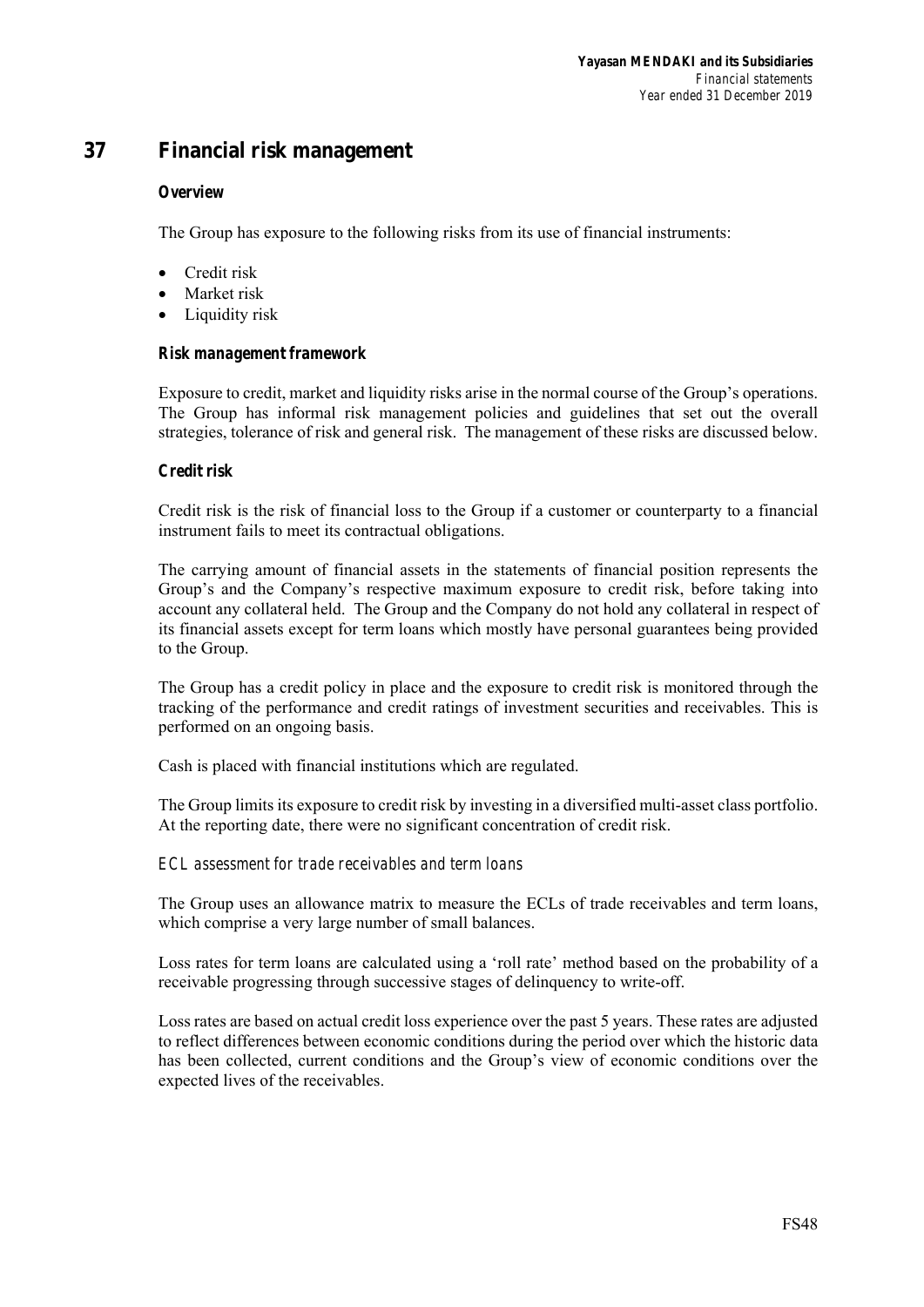The following table sets out the Group's and Company's credit exposure arising from trade receivables:

| 2019          | <b>Loss rate</b><br>$\frac{0}{0}$ | <b>Gross</b><br>carrying<br>amount<br>\$ | Impairment<br>loss<br>allowance<br>\$ | <b>Credit</b><br>impaired |
|---------------|-----------------------------------|------------------------------------------|---------------------------------------|---------------------------|
|               |                                   |                                          |                                       |                           |
| Group         |                                   |                                          |                                       |                           |
| Not past due  | $\ast$                            | 325,334                                  | $\ast$                                | No                        |
| 1 - 90 days   | *                                 | 28,143                                   | *                                     | N <sub>o</sub>            |
| 91 - 365 days | 74.1                              | 113,127                                  | (83, 879)                             | Yes                       |
|               |                                   | 466,604                                  | (83, 879)                             |                           |
| Company       |                                   |                                          |                                       |                           |
| Not past due  | $\ast$                            | 289,676                                  | $\ast$                                | No                        |
| 1 - 90 days   | *                                 | 27,862                                   | *                                     | N <sub>o</sub>            |
| 91 - 365 days | 89.0                              | 93,127                                   | (82, 879)                             | Yes                       |
|               |                                   | 410,665                                  | (82, 879)                             |                           |
| 2018          |                                   |                                          |                                       |                           |
| Group         |                                   |                                          |                                       |                           |
| Not past due  | $\ast$                            | 320,663                                  | (60)                                  | N <sub>o</sub>            |
| 1 - 90 days   | 5.6                               | 34,379                                   | (1,936)                               | N <sub>o</sub>            |
| 91 - 365 days | 98.5                              | 152,773                                  | (150, 551)                            | Yes                       |
|               |                                   | 507,815                                  | (152, 547)                            |                           |
| Company       |                                   |                                          |                                       |                           |
| Not past due  | $\ast$                            | 296,660                                  | *                                     | N <sub>o</sub>            |
| 91 - 365 days | 100.0                             | 144,006                                  | (144,006)                             | Yes                       |
|               |                                   | 440,666                                  | (144,006)                             |                           |

## \* *insignificant*

The following table sets out the Group's and Company's credit exposure arising from term loans:

| <b>Loans that deteriorated</b>               | <b>Group and Company</b> |                             |                                        |                           |  |
|----------------------------------------------|--------------------------|-----------------------------|----------------------------------------|---------------------------|--|
| (wholly/partially) to the age<br>bracket of: | <b>Loss rate</b>         | Gross<br>carrying<br>amount | <b>Impairment</b><br>loss<br>allowance | <b>Credit</b><br>impaired |  |
| 2019                                         | $\frac{6}{9}$            | \$                          | \$                                     |                           |  |
| $0 - 90$ days                                | 0.8                      | 16,941,470                  | (127, 367)                             | N <sub>0</sub>            |  |
| 91 - 365 days                                | 45.2                     | 300,661                     | (135,951)                              | N <sub>0</sub>            |  |
| $>$ 365 days                                 | 94.1                     | 7,019,699                   | (6,607,893)                            | Yes                       |  |
|                                              |                          | 24, 261, 830                | (6,871,211)                            |                           |  |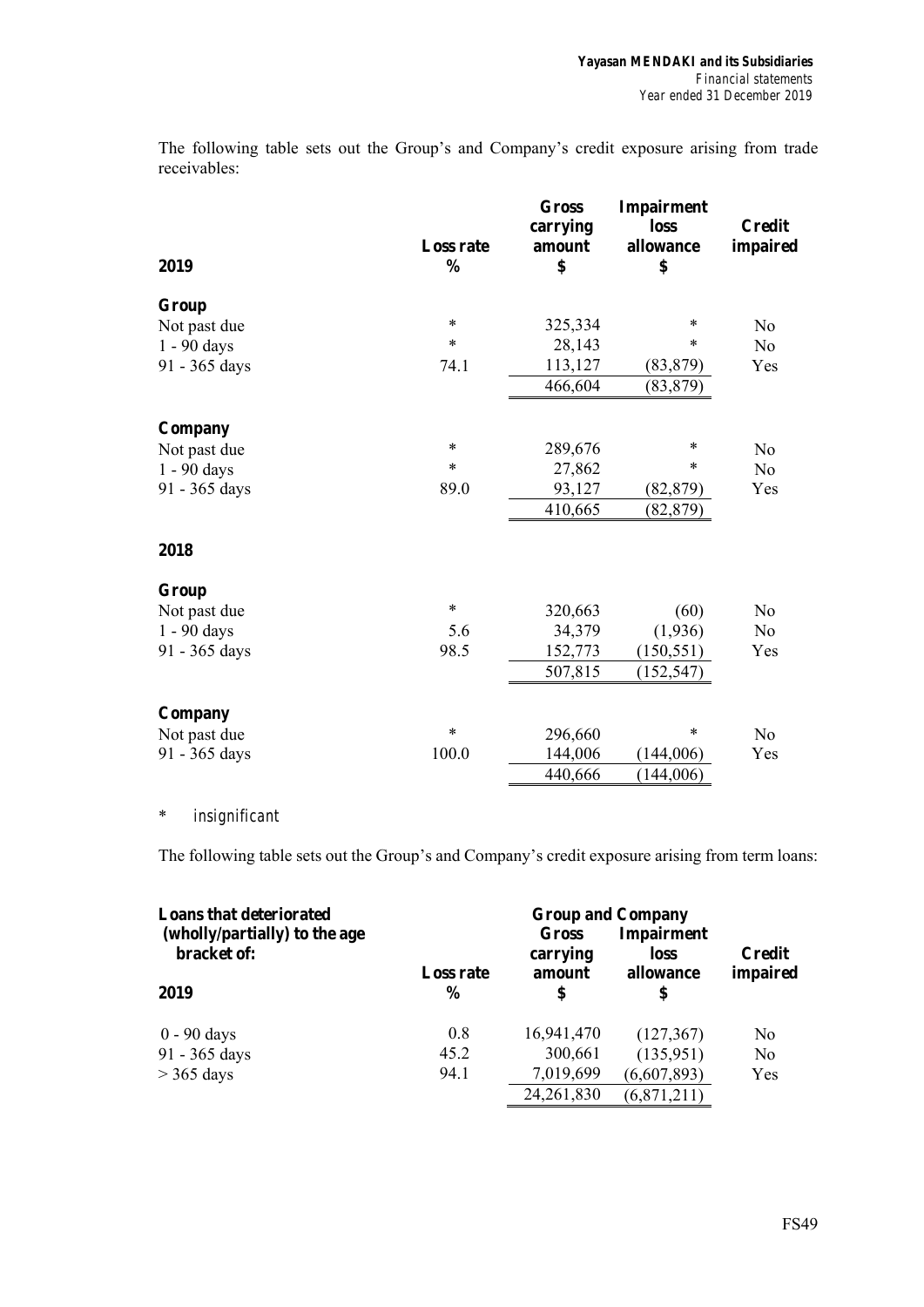| <b>Loans that deteriorated</b><br>(wholly/partially) to the age<br>bracket of: |                                   | Gross<br>carrying | <b>Group and Company</b><br><b>Impairment</b><br>loss | <b>Credit</b>  |  |
|--------------------------------------------------------------------------------|-----------------------------------|-------------------|-------------------------------------------------------|----------------|--|
| 2018                                                                           | <b>Loss rate</b><br>$\frac{6}{9}$ | amount<br>S       | allowance<br>\$                                       | impaired       |  |
| $0 - 90$ days                                                                  | 2.2                               | 19,664,583        | (438, 226)                                            | N <sub>0</sub> |  |
| 91 - 365 days                                                                  | 45.2                              | 689,492           | (311,973)                                             | No             |  |
| $>$ 365 days                                                                   | 90.7                              | 7,151,016         | (6,483,877)                                           | Yes            |  |
|                                                                                |                                   | 27,505,091        | (7,234,076)                                           |                |  |

## *ECL assessment for debt investments*

12 months and lifetime probabilities of default are based on historical data supplied by Moody's for each credit rating and industry corporate default rate reports by Standard & Poor (where ratings for the investment is not available). Loss given default ("LGD") parameters generally reflect an assumed recovery rate of approximately 33% except when a security is credit-impaired, in which case the estimate of loss is based on the instrument's current market price and original effective interest rate.

The exposure to credit risk for debt investments at FVOCI at the reporting date by credit rating is as shown:

|                      | <b>Group and Company</b> |            |  |  |  |
|----------------------|--------------------------|------------|--|--|--|
| <b>Credit rating</b> | 2019<br>S                | 2018<br>\$ |  |  |  |
| BBB+ to AAA          | 804,061                  | 783,630    |  |  |  |
| Not available        | 745,716                  | 739,829    |  |  |  |
|                      | ,549,777                 | 1,523,459  |  |  |  |

*ECL assessment for other receivables, loan to a subsidiary, loan to associate and cash and cash equivalents* 

Impairment on these financial assets has been measured on the 12-month expected loss basis. The Group considers such financial assets to have low credit risk based on the credit ratings of the counterparties. The amount of the allowance on these balances are negligible. The Group uses a similar approach of ECL assessment for these balances to those used for debt investments.

## *Market risk*

Market risk is the risk that changes in market price, such as interest rates and equity prices will affect the Group's income or value of its holdings of financial instruments.

#### *Equity price risk*

All of the Group's and Company's equity investments are listed on the Stock Exchange in Singapore. Management monitors the mix of debt and equity investments in its portfolio based on market indices.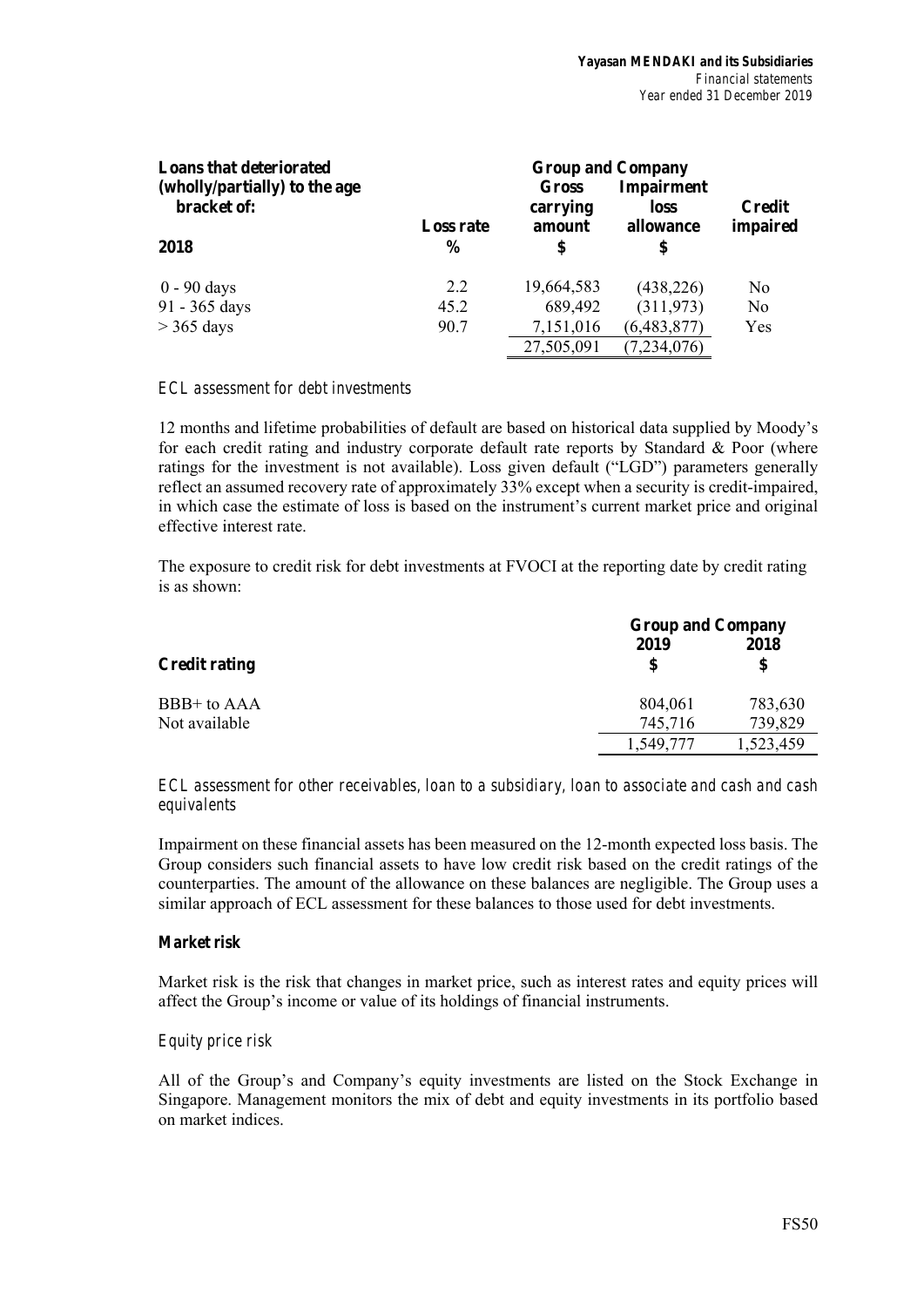With the assumption that all other variables remain constant, a 10% increase/(decrease) in the underlying prices for quoted equity investments at the reporting date would increase/(decrease) the fair value reserve by \$19 (2018: \$167,187).

#### *Interest rate risk*

The Group's exposure to market risk for changes in interest rates relates primarily to the placement in fixed deposits and bank borrowings. The Group does not hedge against this risk exposure.

|                 | Group       |              | Company     |             |  |
|-----------------|-------------|--------------|-------------|-------------|--|
|                 | 2019        | 2018         | 2019        | 2018        |  |
| Fixed deposits  | 83,846,066  | 65,955,516   | 82,274,675  | 64,884,233  |  |
| Bank borrowings | (2,189,905) | (2,703,729)  | (2,189,905) | (2,703,729) |  |
|                 | 81,656,161  | 63, 251, 787 | 80,084,770  | 62,180,504  |  |

An increase of 100 basis points in interest rates at the reporting date would have increased net income for the year by \$816,562 (2018: \$632,518). This analysis assumes that all other variables remain constant.

A decrease of 100 basis points in interest rates at the reporting date would have had the equal but opposite effect on the amounts shown above, on the basis that all other variables remain constant. The analysis is performed on the same basis for 2018.

## *Liquidity risk*

Liquidity risk is the risk that the Group will encounter difficulty in meeting the obligations associated with its financial liabilities that are settled by delivering cash or other financial assets. The Group's main sources of funding are various grants and donations received. The Group manages its liquidity risk by maintaining a high level of cash and cash equivalents.

The contractual maturities of financial liabilities, including estimated interest payments, are as follows:

|                           |             |                          | <b>Cash flows</b>                      |                        |                              |                            |  |  |
|---------------------------|-------------|--------------------------|----------------------------------------|------------------------|------------------------------|----------------------------|--|--|
| Group                     | <b>Note</b> | Carrying<br>amount<br>\$ | <b>Contractual</b><br>cash flows<br>\$ | Within<br>1 year<br>\$ | Within<br>1 to 5 years<br>\$ | More than<br>5 years<br>\$ |  |  |
| 2019                      |             |                          |                                        |                        |                              |                            |  |  |
| Bank borrowings           | 22          | 2,189,905                | (2,389,765)                            | (590, 241)             | (1,799,524)                  |                            |  |  |
| Lease liabilities         | 23          | 1,235,865                | (1,235,865)                            | (416,522)              | (819.343)                    |                            |  |  |
| Trade and other payables* | 25          | 18,796,073               | $(18,796,073)$ $(18,796,073)$          |                        |                              |                            |  |  |
| <b>MLLPC</b> Fund         | 26          | 919,562                  | (919, 562)                             | (919, 562)             |                              |                            |  |  |
|                           |             | 23, 141, 405             | $(23,341,265)$ $(20,722,398)$          |                        | (2,618,867)                  |                            |  |  |
| 2018                      |             |                          |                                        |                        |                              |                            |  |  |
| Bank borrowings           | 22          | 2,703,729                | (2,973,844)                            | (576, 954)             | (2,396,890)                  |                            |  |  |
| Trade and other payables* | 25          | 17,281,353               | $(17,281,353)$ $(17,281,353)$          |                        |                              |                            |  |  |
| <b>MLLPC</b> Fund         | 26          | 1,210,572                | (1,210,572)                            | (1,210,572)            |                              |                            |  |  |
|                           |             | 21.195.654               | $(21.465.769)$ $(19.068.879)$          |                        | (2,396,890)                  |                            |  |  |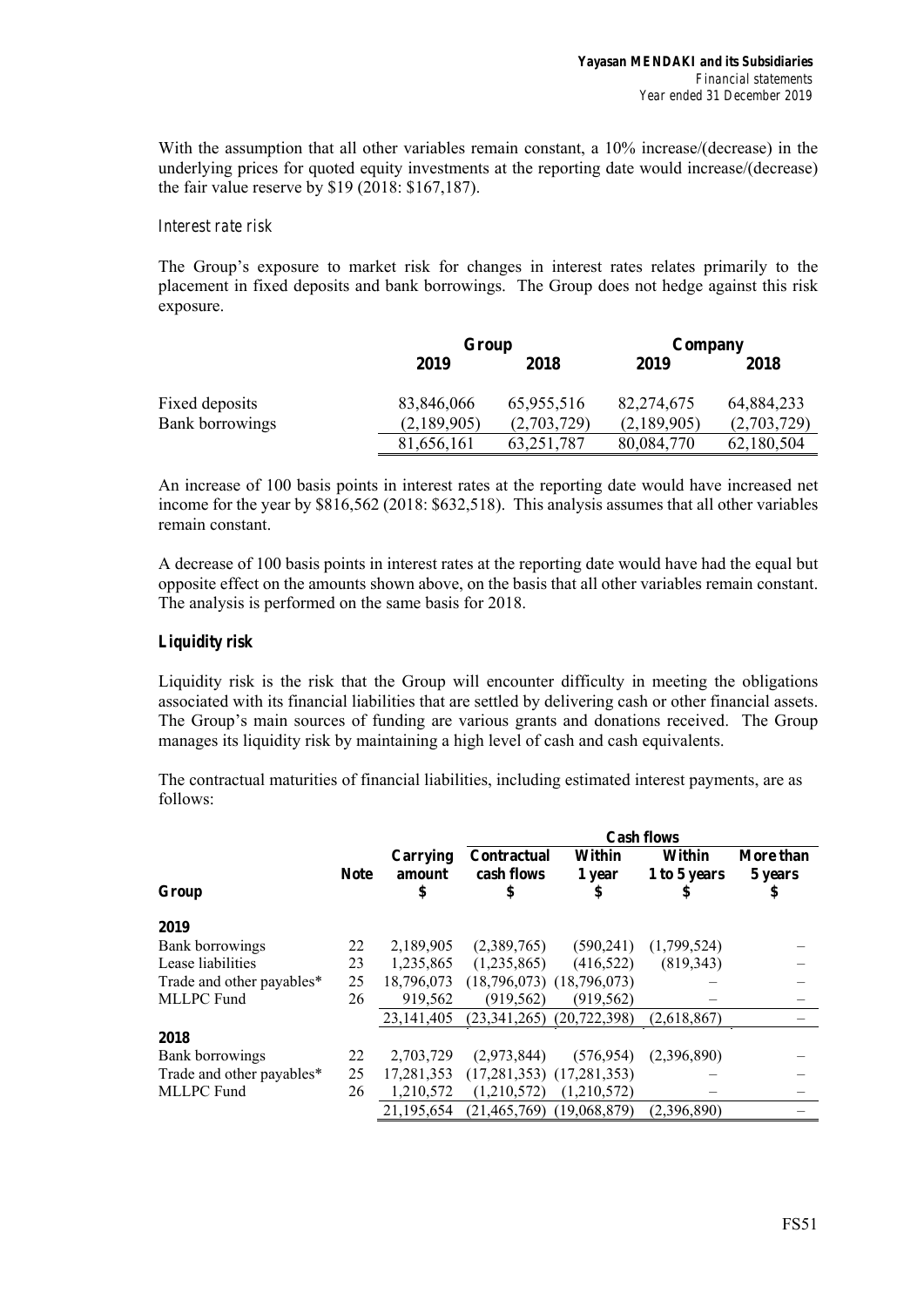|                           |             |                          | <b>Cash flows</b>                      |                        |                              |                            |  |  |
|---------------------------|-------------|--------------------------|----------------------------------------|------------------------|------------------------------|----------------------------|--|--|
| Company                   | <b>Note</b> | Carrying<br>amount<br>\$ | <b>Contractual</b><br>cash flows<br>\$ | Within<br>1 year<br>\$ | Within<br>1 to 5 years<br>\$ | More than<br>5 years<br>\$ |  |  |
| 2019                      |             |                          |                                        |                        |                              |                            |  |  |
| Lease liabilities         | 23          | 1.188.430                | (1,188,430)                            | (400, 410)             | (788,020)                    |                            |  |  |
| Trade and other payables* | 25          | 18, 133, 043             | $(18, 133, 043)$ $(18, 133, 043)$      |                        |                              |                            |  |  |
| MLLPC Fund                | 26          | 919,562                  | (919, 562)                             | (919, 562)             |                              |                            |  |  |
|                           |             | 20.241,035               | $(20,241,035)$ $(19,453,015)$          |                        | (788,020)                    |                            |  |  |
| 2018                      |             |                          |                                        |                        |                              |                            |  |  |
| Trade and other payables* | 25          | 16,474,786               | $(16,474,786)$ $(16,474,786)$          |                        |                              |                            |  |  |
| MLLPC Fund                | 26          | 1,210,572                | (1,210,572)                            | (1,210,572)            |                              |                            |  |  |
|                           |             | 17,685,358               | $(17,685,358)$ $(17,685,358)$          |                        |                              |                            |  |  |

*\* excludes deferred grant income* 

#### *Accounting classifications and fair values*

#### *Fair value hierarchy*

The different levels have been defined as follows:

- Level 1: quoted prices (unadjusted) in active markets for identical assets or liabilities.
- Level 2: inputs other than quoted prices included within Level 1 that are observable for the asset or liability, either directly (i.e., as prices) or indirectly (i.e., derived from prices).
- Level 3: inputs for the asset or liability that are not based on observable market data (unobservable inputs).

#### *Estimation of fair value*

#### *Bank borrowings and term loans*

The fair value of bank borrowings and term loans is calculated based on the present value of future principal and interest cash flows (where applicable), discounted at market rate of interest at the reporting dates. The fair value measurement is categorised under Level 2. Key input corresponds to reliability of cash outflows and discount rate.

#### *Equity and debt investments*

Fair values of equity and debt investments are determined by reference to their quoted closing bid prices at the reporting date.

#### *Other financial assets and liabilities*

The carrying amounts of financial assets and liabilities with maturity of less than one year are assumed to approximate fair values because of the short period to maturity.

The carrying amounts and fair values of financial assets and financial liabilities, including their levels in the fair value hierarchy are as follows. It does not include fair value information of financial assets and financial liabilities not measured at fair value if the carrying amount is a reasonable approximation of fair value. Further, for the current year the fair value disclosure of lease liabilities is also not required.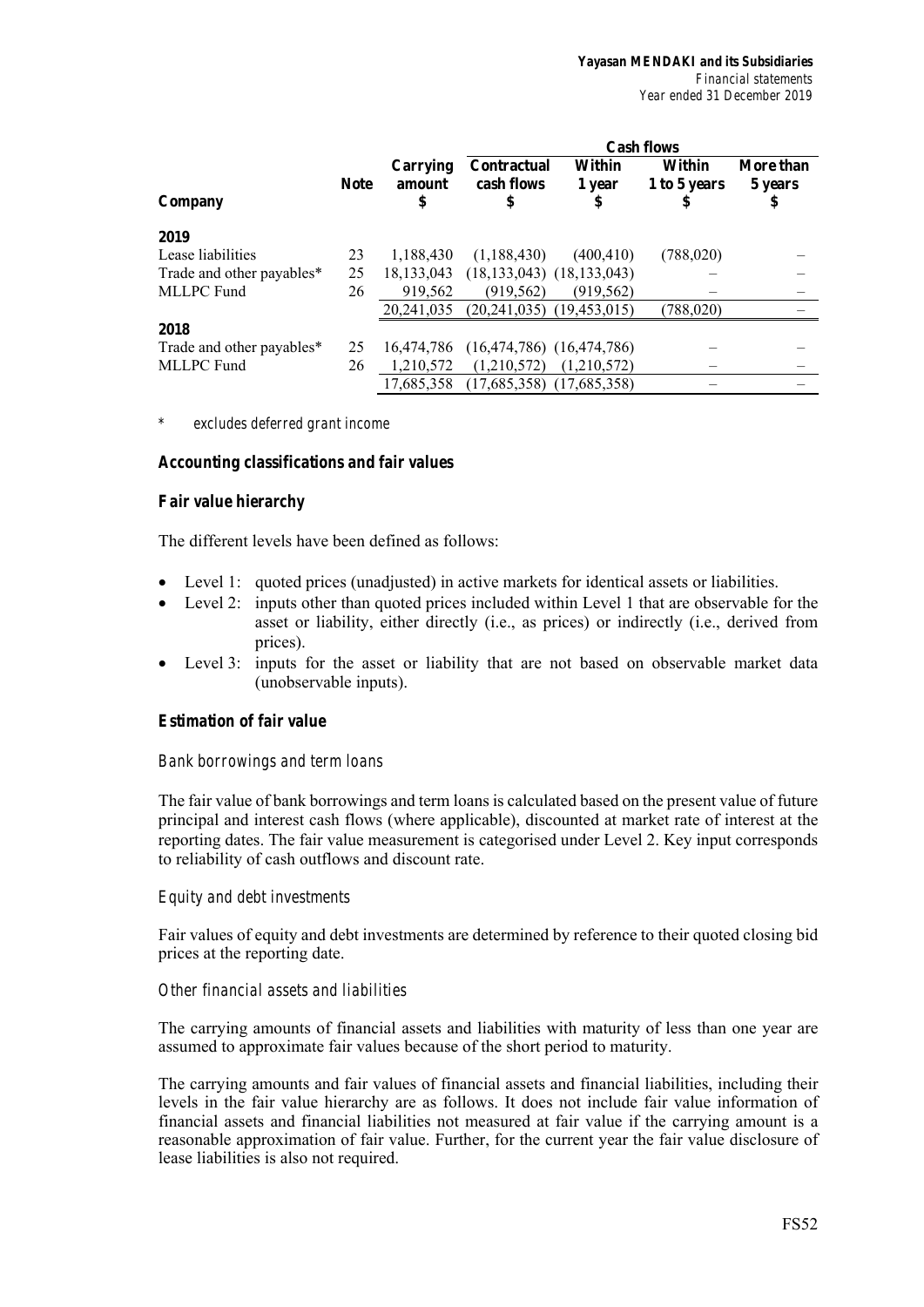#### *Yayasan MENDAKI and its Subsidiaries Financial statements*

*Year ended 31 December 2019* 

|                                                 |             |                          |                          |                          | <b>Carrying amount</b>                               |                         |                          | <b>Fair value</b> |              |
|-------------------------------------------------|-------------|--------------------------|--------------------------|--------------------------|------------------------------------------------------|-------------------------|--------------------------|-------------------|--------------|
|                                                 |             | <b>Amortised</b>         | <b>FVTPL</b>             | <b>FVOCI</b>             | Other<br>financial<br><b>liabilities</b>             |                         |                          |                   |              |
|                                                 | <b>Note</b> | cost<br>\$               | \$                       | \$                       | \$                                                   | <b>Total</b><br>\$      | <b>Level 1</b><br>\$     | Level 2<br>\$     | Level 3<br>S |
| Group                                           |             |                          |                          |                          |                                                      |                         |                          |                   |              |
| 2019                                            |             |                          |                          |                          |                                                      |                         |                          |                   |              |
| Loan to associate                               | 8           | 1,250,000                |                          |                          |                                                      | 1,250,000               |                          |                   |              |
| Other financial assets                          | 10          |                          |                          | 1,549,965                | $\overline{\phantom{0}}$                             | 1,549,965               | 1,549,965                |                   |              |
| Term loans                                      | 11          | 17,390,619               |                          |                          | $\overline{\phantom{0}}$                             | 17,390,619              |                          | 17,390,619        |              |
| Trade and other receivables*                    | 12          | 10,172,314               |                          |                          | $\overline{\phantom{0}}$                             | 10,172,314              |                          |                   |              |
| Cash and cash equivalents                       | 13          | 102,154,055              |                          |                          | $\overline{\phantom{m}}$                             | 102,154,055             |                          |                   |              |
|                                                 |             | 130,966,988              |                          | 1,549,965                | $\overline{\phantom{m}}$                             | 132,516,953             |                          |                   |              |
| <b>Bank borrowings</b>                          | 22          |                          |                          |                          | (2,189,905)                                          | (2,189,905)             |                          | (2,189,905)       |              |
| Trade and other payables^                       | 25          |                          |                          | $\overline{\phantom{m}}$ | (18,796,073)                                         | (18,796,073)            |                          |                   |              |
| MLLPC Fund                                      | 26          |                          |                          | $\overline{\phantom{m}}$ | (919, 562)                                           | (919, 562)              |                          |                   |              |
|                                                 |             | $\overline{\phantom{0}}$ | $\qquad \qquad -$        | $\overline{\phantom{m}}$ | (21,905,540)                                         | (21,905,540)            |                          |                   |              |
|                                                 |             |                          |                          |                          |                                                      |                         |                          |                   |              |
| 2018                                            |             |                          |                          |                          |                                                      |                         |                          |                   |              |
| Loan to associate                               | 8           | 1,250,000                |                          |                          |                                                      | 1,250,000               |                          |                   |              |
| Unit trust investment<br>Other financial assets | 9           | $\overline{\phantom{0}}$ | 161,583                  |                          | $\qquad \qquad -$                                    | 161,583                 |                          | 161,583           |              |
| Term loans                                      | 10          | 20,271,015               | $\overline{\phantom{0}}$ | 3,195,328                | $\overline{\phantom{m}}$                             | 3,195,328<br>20,271,015 | 3,195,328                | 20,271,015        |              |
| Trade and other receivables*                    | 11<br>12    | 9,960,018                |                          |                          | $\overline{\phantom{m}}$                             | 9,960,018               | $\overline{\phantom{0}}$ |                   |              |
| Cash and cash equivalents                       | 13          | 85,223,487               |                          |                          | $\overline{\phantom{m}}$<br>$\overline{\phantom{m}}$ | 85,223,487              |                          |                   |              |
|                                                 |             | 116,704,520              | 161,583                  | 3,195,328                |                                                      | 120,061,431             |                          |                   |              |
|                                                 |             |                          |                          |                          | $\overline{\phantom{m}}$                             |                         |                          |                   |              |
| <b>Bank borrowings</b>                          | 22          |                          |                          |                          | (2,703,729)                                          | (2,703,729)             |                          | (2,703,729)       |              |
| Trade and other payables^                       | 25          |                          |                          | $\overline{\phantom{m}}$ | (17, 281, 353)                                       | (17, 281, 353)          |                          |                   |              |
| <b>MLLPC</b> Fund                               | 26          |                          |                          | $\overline{\phantom{m}}$ | (1,210,572)                                          | (1,210,572)             |                          |                   |              |
|                                                 |             | $\overline{\phantom{0}}$ | $\overline{\phantom{0}}$ | $\overline{\phantom{m}}$ | (21, 195, 654)                                       | (21, 195, 654)          |                          |                   |              |

*\* Excludes prepayments* 

*^ Excludes deferred grant income*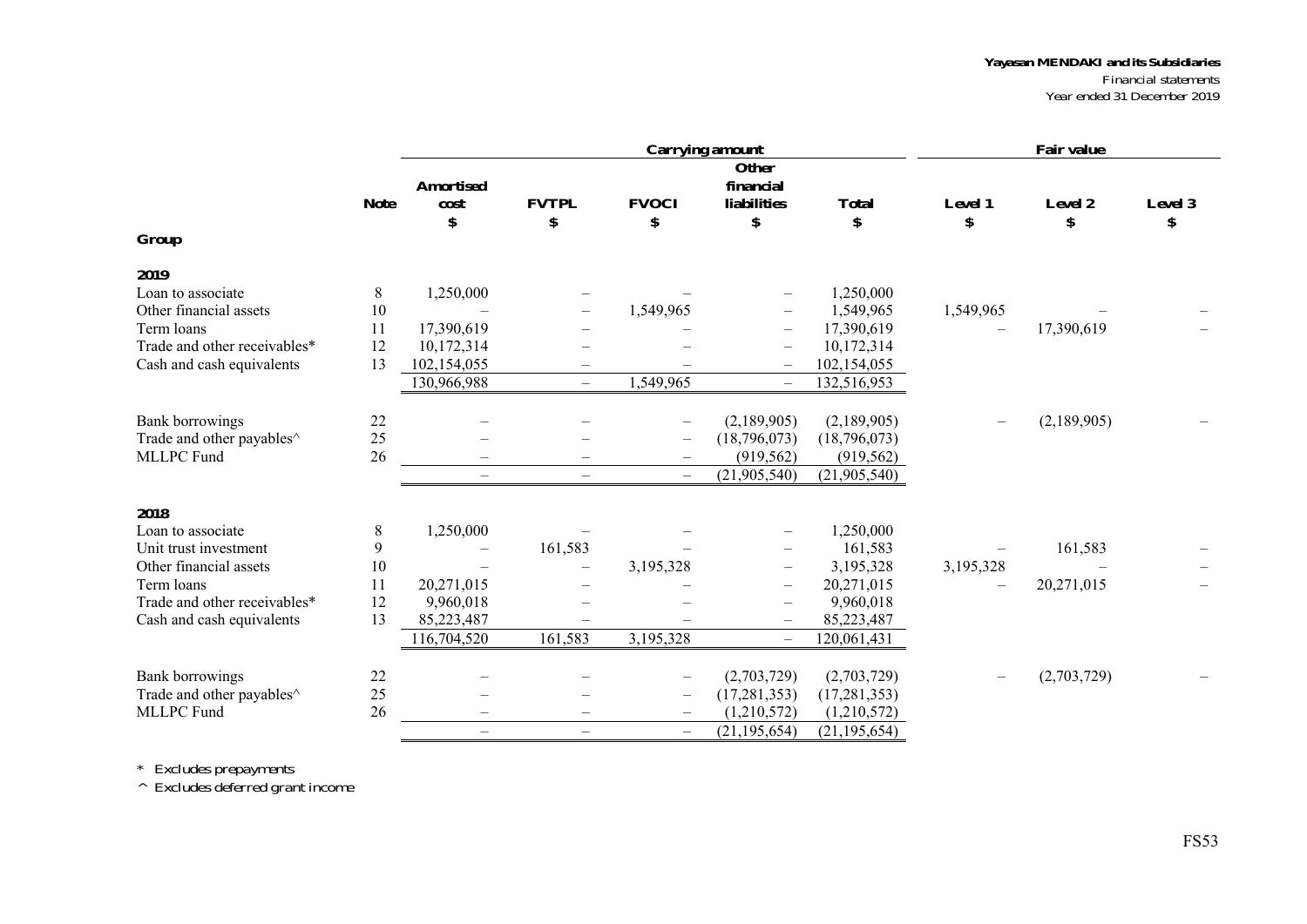## *Yayasan MENDAKI and its Subsidiaries*

*Financial statements Year ended 31 December 2019* 

|                                       |             |                                |                          |                          | <b>Carrying amount</b>                         |                    |                          | <b>Fair value</b> |               |
|---------------------------------------|-------------|--------------------------------|--------------------------|--------------------------|------------------------------------------------|--------------------|--------------------------|-------------------|---------------|
|                                       | <b>Note</b> | <b>Amortised</b><br>cost<br>\$ | <b>FVTPL</b><br>\$       | <b>FVOCI</b><br>\$       | Other<br>financial<br><b>liabilities</b><br>\$ | <b>Total</b><br>\$ | Level 1<br>\$            | Level 2<br>\$     | Level 3<br>\$ |
| Company                               |             |                                |                          |                          |                                                |                    |                          |                   |               |
| 2019                                  |             |                                |                          |                          |                                                |                    |                          |                   |               |
| Loan to a subsidiary                  |             | 10,000,000                     |                          |                          | $\qquad \qquad -$                              | 10,000,000         |                          |                   |               |
| Loan to associate                     | 8           | 1,250,000                      |                          |                          | $\qquad \qquad -$                              | 1,250,000          |                          |                   |               |
| Other financial assets                | 10          |                                |                          | 1,549,965                | $\qquad \qquad -$                              | 1,549,965          | 1,549,965                |                   |               |
| Term loans                            | 11          | 17,390,619                     | $\overline{\phantom{0}}$ |                          | $\qquad \qquad -$                              | 17,390,619         |                          | 17,390,619        |               |
| Trade and other receivables*          | 12          | 11,155,730                     |                          |                          | $\qquad \qquad -$                              | 11,155,730         |                          |                   |               |
| Cash and cash equivalents             | 13          | 97,636,161                     | $\qquad \qquad -$        |                          |                                                | 97,636,161         |                          |                   |               |
|                                       |             | 137,432,510                    | $\overline{\phantom{0}}$ | 1,549,965                | $\overline{\phantom{0}}$                       | 138,982,475        |                          |                   |               |
| Trade and other payables <sup>^</sup> | 25          |                                |                          |                          | (18, 133, 043)                                 | (18, 133, 043)     |                          |                   |               |
| <b>MLLPC</b> Fund                     | 26          |                                |                          |                          | (919, 562)                                     | (919, 562)         |                          |                   |               |
|                                       |             | $\equiv$                       | $\overline{\phantom{0}}$ | $\overline{\phantom{0}}$ | (19,052,605)                                   | (19,052,605)       |                          |                   |               |
| 2018                                  |             |                                |                          |                          |                                                |                    |                          |                   |               |
| Loan to a subsidiary                  |             | 10,000,000                     |                          |                          | $\qquad \qquad -$                              | 10,000,000         |                          |                   |               |
| Loan to associate                     | 8           | 1,250,000                      |                          |                          |                                                | 1,250,000          |                          |                   |               |
| Unit trust investment                 | 9           |                                | 161,583                  |                          |                                                | 161,583            | $\overline{\phantom{m}}$ | 161,583           |               |
| Other financial assets                | 10          |                                |                          | 3,195,328                |                                                | 3,195,328          | 3,195,328                |                   |               |
| Term loans                            | 11          | 20,271,015                     |                          |                          | $\overline{\phantom{0}}$                       | 20,271,015         |                          | 20,271,015        |               |
| Trade and other receivables*          | 12          | 10,332,445                     |                          |                          | $\qquad \qquad -$                              | 10,332,445         |                          |                   |               |
| Cash and cash equivalents             | 13          | 81,636,834                     |                          |                          | $\qquad \qquad -$                              | 81,636,834         |                          |                   |               |
|                                       |             | 123,490,294                    | 161,583                  | 3,195,328                | $\overline{\phantom{0}}$                       | 126,847,205        |                          |                   |               |
| Trade and other payables^             | 25          |                                |                          |                          | (16, 474, 786)                                 | (16, 474, 786)     |                          |                   |               |
| MLLPC Fund                            | 26          |                                | $\qquad \qquad -$        | $\overline{\phantom{m}}$ | (1,210,572)                                    | (1,210,572)        |                          |                   |               |
|                                       |             | $\overline{\phantom{0}}$       | $\overline{\phantom{m}}$ | $\overline{\phantom{0}}$ | (17,685,358)                                   | (17,685,358)       |                          |                   |               |

*\* Excludes prepayments* 

*^ Excludes deferred grant income*